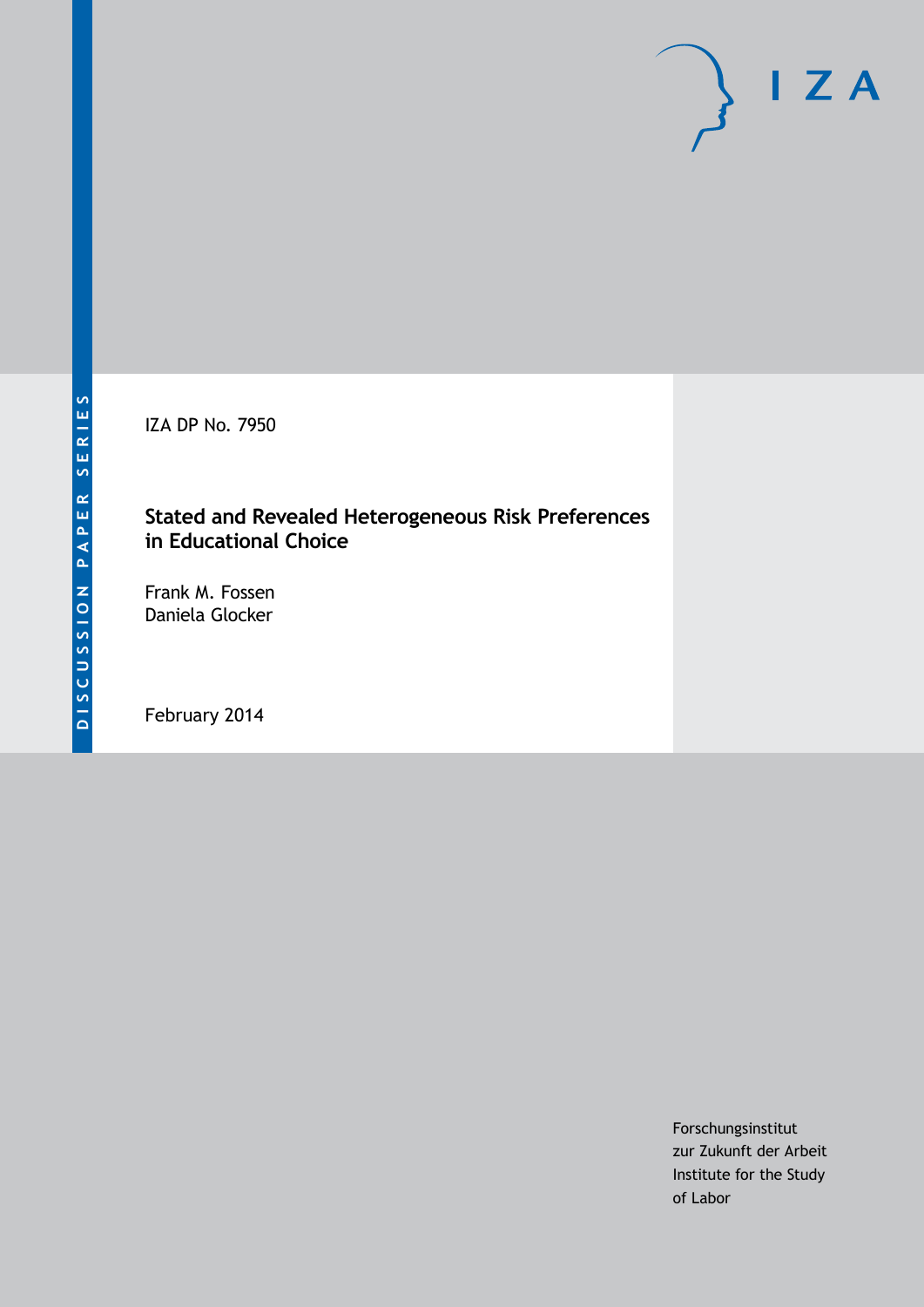# **Stated and Revealed Heterogeneous Risk Preferences in Educational Choice**

## **Frank M. Fossen**

*Freie Universität Berlin, DIW Berlin and IZA*

# **Daniela Glocker**

*CEP, London School of Economics*

Discussion Paper No. 7950 February 2014

IZA

P.O. Box 7240 53072 Bonn Germany

Phone: +49-228-3894-0 Fax: +49-228-3894-180 E-mail: [iza@iza.org](mailto:iza@iza.org)

Any opinions expressed here are those of the author(s) and not those of IZA. Research published in this series may include views on policy, but the institute itself takes no institutional policy positions. The IZA research network is committed to the IZA Guiding Principles of Research Integrity.

The Institute for the Study of Labor (IZA) in Bonn is a local and virtual international research center and a place of communication between science, politics and business. IZA is an independent nonprofit organization supported by Deutsche Post Foundation. The center is associated with the University of Bonn and offers a stimulating research environment through its international network, workshops and conferences, data service, project support, research visits and doctoral program. IZA engages in (i) original and internationally competitive research in all fields of labor economics, (ii) development of policy concepts, and (iii) dissemination of research results and concepts to the interested public.

<span id="page-1-0"></span>IZA Discussion Papers often represent preliminary work and are circulated to encourage discussion. Citation of such a paper should account for its provisional character. A revised version may be available directly from the author.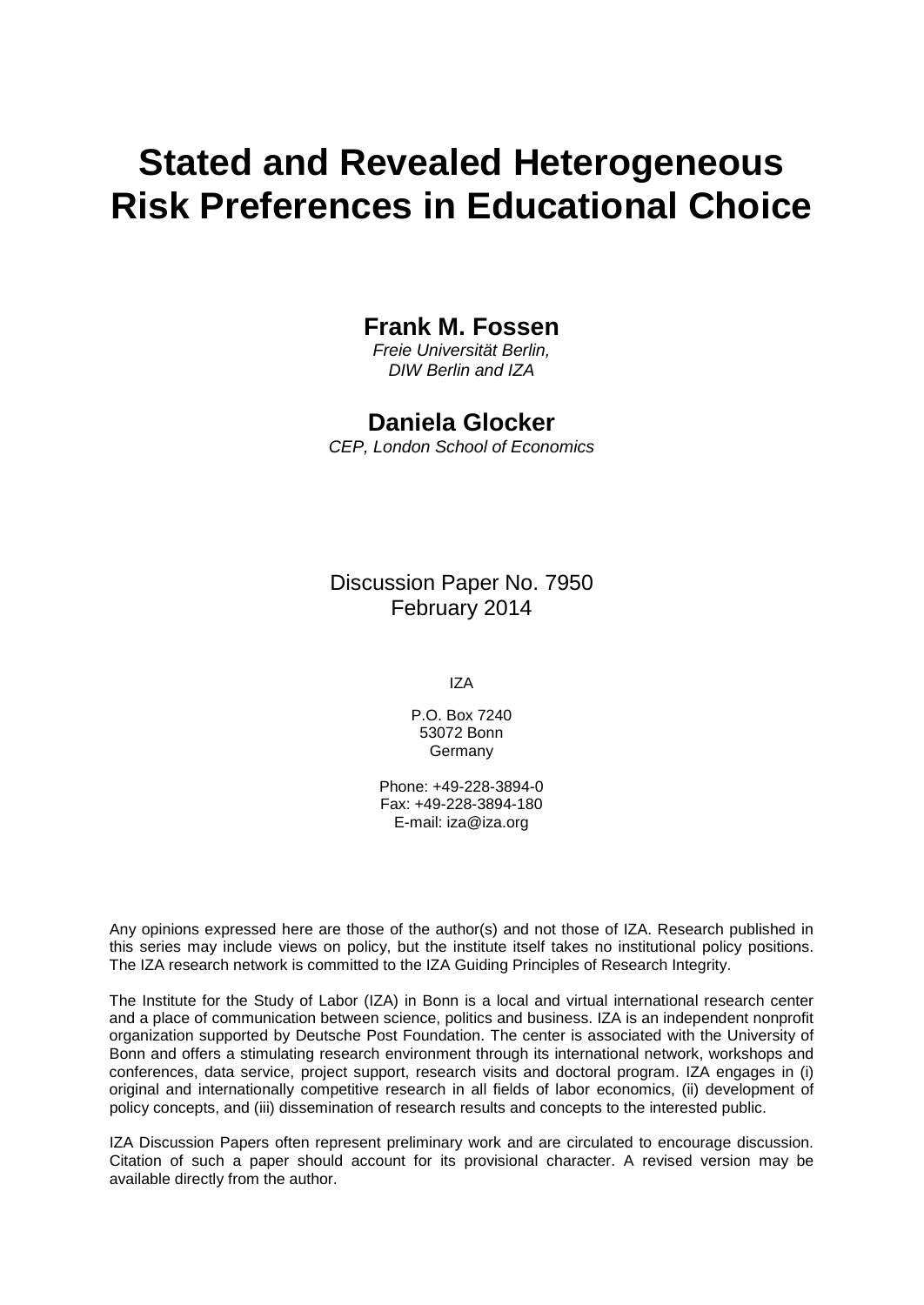IZA Discussion Paper No. 7950 February 2014

# **ABSTRACT**

# **Stated and Revealed Heterogeneous Risk Preferences in Educational Choice[\\*](#page-1-0)**

Stated survey measures of risk preferences are increasingly being used in the literature, and they have been compared to revealed risk aversion primarily by means of experiments such as lottery choice tasks. In this paper, we investigate educational choice, which involves the comparison of risky future income paths and therefore depends on risk and time preferences. In contrast to experimental settings, educational choice is one of the most important economic decisions taken by individuals, and we observe actual choices in representative panel data. We estimate a structural microeconometric model to jointly reveal risk and time preferences based on educational choices, allowing for unobserved heterogeneity in the Arrow-Pratt risk aversion parameter. The probabilities of membership in the latent classes of persons with higher or lower risk aversion are modelled as functions of stated risk preferences elicited in the survey using standard questions. Two types are identified: A small group with high risk aversion and a large group with low risk aversion. The results indicate that persons who state that they are generally less willing to take risks in the survey tend to belong to the latent class with higher revealed risk aversion, which indicates consistency of stated and revealed risk preferences. The relevance of the distinction between the two types for educational choice is demonstrated by their distinct reactions to a simulated tax policy scenario.

JEL Classification: I20, D81

Keywords: educational choice, stated preferences, revealed preferences, risk aversion, time preference

Corresponding author:

Frank M. Fossen Freie Universität Berlin Boltzmannstr. 20 14195 Berlin Germany E-mail: [frank.fossen@fu-berlin.de](mailto:frank.fossen@fu-berlin.de)

\* We would like to thank Giacomo Corneo, Katja Görlitz, Peter Haan, Viktor Steiner, Arthur van Soest, Daniel Sturm, and participants at the Research Seminar at Freie Universität Berlin in November 2013 and at the 2013 Winter Workshop at DIW Berlin for valuable comments. The usual disclaimer applies.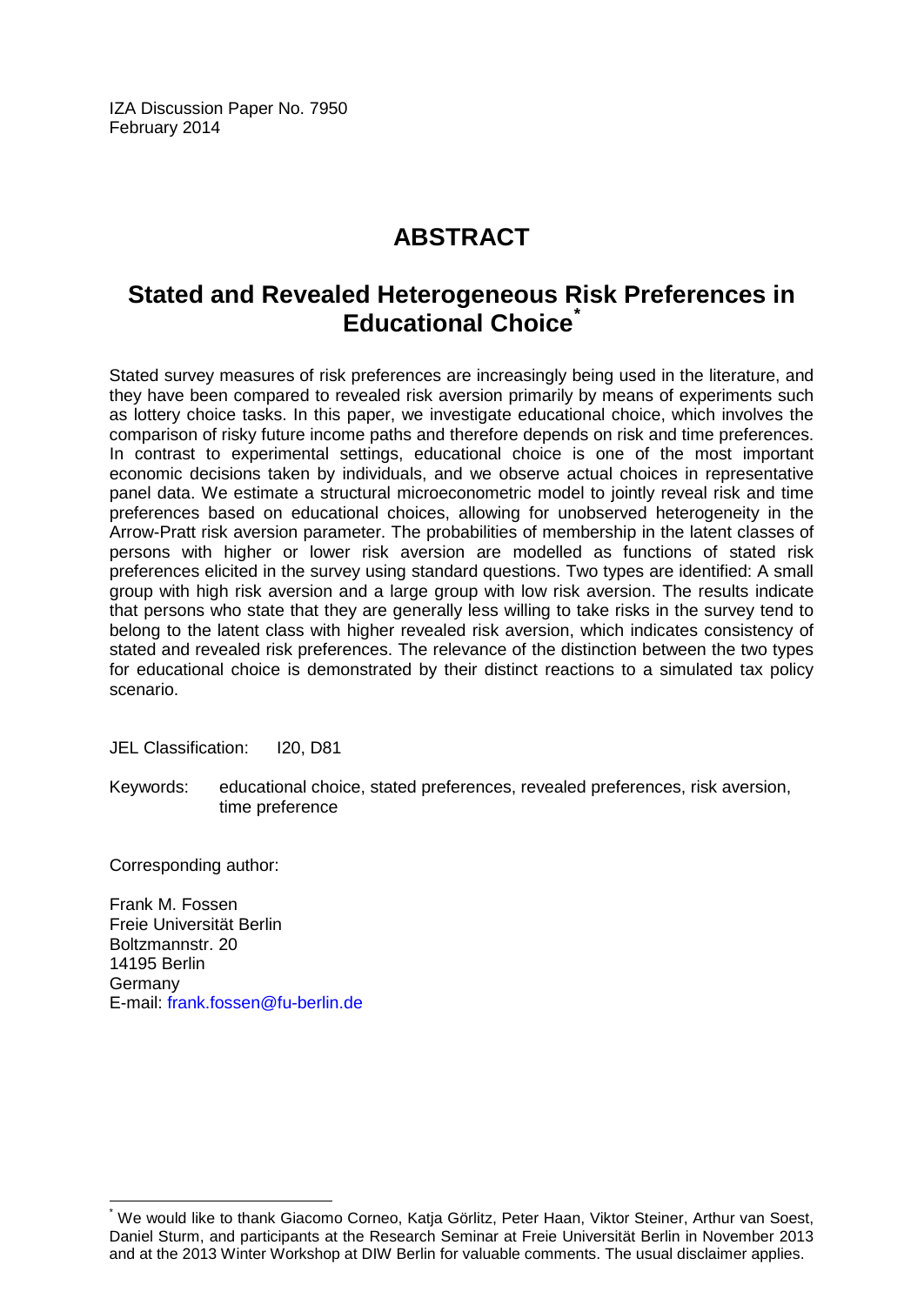# **1 Introduction**

Traditionally, economists estimate preference parameters such as risk attitude and a time discount factor based on observed choices of economic agents and structural utility based models. The choice data used for estimation may be collected from the observation of real world activity, or may be extracted from controlled and incentive-compatible experiments. The latter method, especially if applied in a lab, often gives rise to discussions about external validity,<sup>1</sup> not least because of the typically small incentives in comparison with the stakes involved in real economic decisions. Another approach, which has become popular among economists more recently, is to directly ask respondents for their preferences and attitudes in a survey. One advantage is that such preference questions can be included in large and representative surveys at relatively low cost, and the response data can flexibly be combined with any other information elicited in the survey, enabling a broad spectrum of possible analyses. However, the relationship between respondents' answers to a non-incentivised survey question and their actual behaviour in the real world, especially when it comes to important decisions with high stakes involved, is an issue of lively debate and an important research topic.

An emerging literature in this context compares survey measures of preferences to preferences revealed in incentivized experiments. Dohmen et al. (2011) consider survey measures of risk attitude used in the German Socio-economic Panel (SOEP), a large, representative household survey. The "general risk question" asks respondents to self-report their willingness to take risks in general on a scale from 0 to 10. In a field experiment with 450 subjects, the authors contrast the answers to this question with paid lottery choices.<sup>2</sup> They

<sup>&</sup>lt;sup>1</sup> In the context of social preferences, cf. Levitt and List (2007) and Voors et al. (2012).

 $2$  In the experiment, participants are asked to take twenty choices between a lottery and a safe option, where the payoff of the safe option varies. This is similar to the experimental design of Holt and Laury (2002), where individuals face a set of binary choices between a low risk and a high risk gamble with the same probabilities but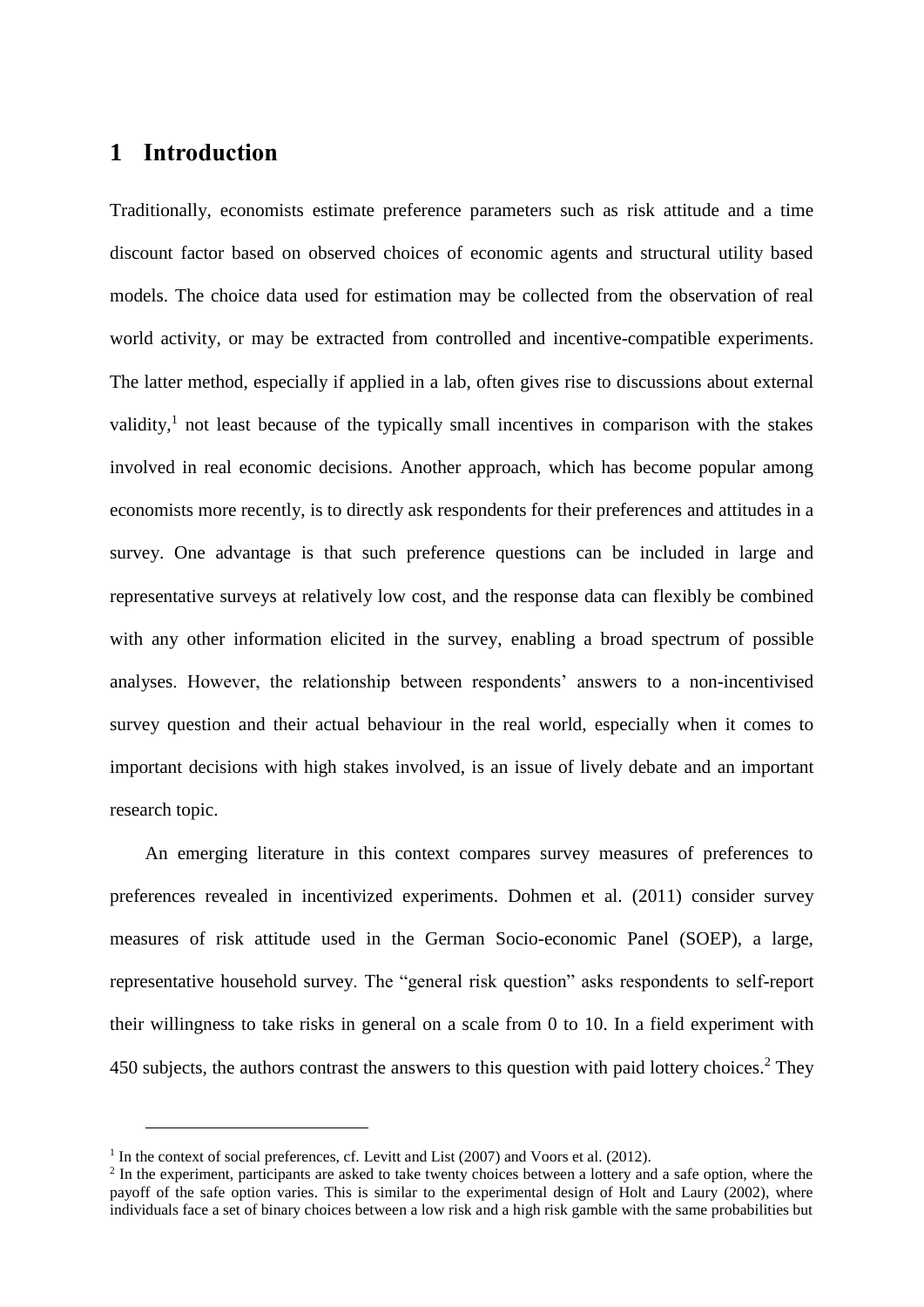find that the self-reported willingness to take risks is a good predictor of actual risk taking behaviour in the experiment. In a similar vein and also based on the SOEP, Vischer et al. (2013) compare a simple survey measure of self-reported patience with experimentally elicited incentivised intertemporal choices and find that both approaches give consistent results. While these studies increase confidence in the survey measures, it remains a largely open question how stated preferences relate to revealed structural preference parameters governing actual real world economic choices in large stake situations.

To shed more light on this question, in this paper, we study one of the most important and far-reaching decisions taken by young persons, namely the choice to a start university education. This decision involves forecasting and comparing future income streams in the alternatives with and without a university education. The decision context is risky because future income is clearly uncertain, and income risk may differ between university graduates and less educated workers. Therefore, the decision to begin tertiary education involves risk preferences. At the same time, the decision to enrol in university implies a trade-off between foregone labour income during the study period and higher labour income later in life, and thus also depends on time preferences. Based on the SOEP data mentioned above, we estimate a structural microeconometric model of the probability of university enrolment conditional on the expected value and the variance of individually forecasted future after-tax income streams in both alternative career paths. These moments of future income are estimated based on individual information available at the time of the enrolment decision and not on ex-post income realizations, which would bias results (Cunha et al., 2005; Cunha and Heckman, 2007); furthermore, we account for multiple non-random selection. Estimation of the model based on the observed educational choices reveals two core structural preference

different low and high payoffs. In both approaches, the switching point between the two options provides information about the risk-aversion of the participant. Eckel and Grossman (2002) suggest a different design, where individuals choose one out of five risky gambles at different risk levels. The different experimental designs reflect a trade-off between complexity and finer risk classification (Dave et al., 2010).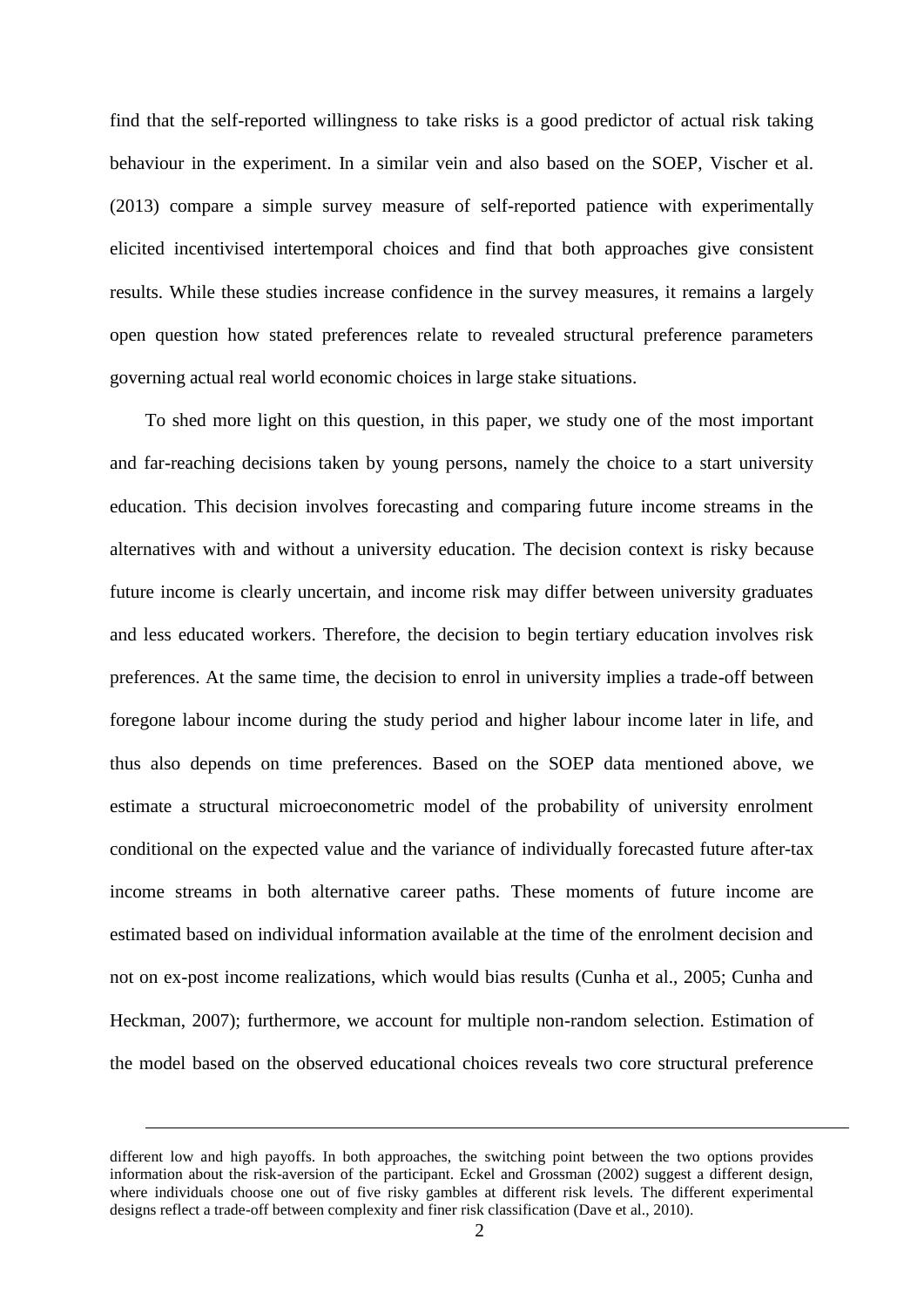parameters: The Arrow-Pratt coefficient of constant relative risk aversion (CRRA) and a utility discount factor as a time preference parameter. Andersen et al. (2008) stress the importance of eliciting risk and time preferences jointly to avoid biased estimates.

For the first time in a structural model of university enrolment with taxation, and going beyond prior related work by Fossen and Glocker (2011), we allow for unobserved heterogeneity in the risk aversion coefficient. Harrison et al. (2007), for instance, conclude from their field experiments that one should not assume the same attitudes to risk for all individuals in contexts with uncertainty. We identify two latent classes of potential university entrants, one pertaining to a more risk averse and one to a less risk averse type. We specify the individual probability of belonging to one of the two classes as a function of the stated general willingness to take risks. This approach is similar to that of French and Jones (2011), who allow for latent classes with heterogeneous parameters of consumption and time preferences in a structural model of retirement behaviour and specify the probability of belonging to these classes in terms of an index built from three survey questions on a person's stated willingness to work. The results from estimating our university enrolment model indicate that those young persons who self-report a low willingness to take risks in the survey are more likely to belong to the latent class with a higher revealed risk aversion. This indicates consistency between the risk preferences revealed from educational choices and the stated risk preferences in the survey.

The main contributions of our paper to the literature are thus the following. First, the high correspondence of revealed and stated preferences further increases confidence in both, the interpretation of the structural parameter (which is estimated from educational choices, not from an experiment) as revealed risk aversion (and not as reflecting some other features of the data), and the validity of the survey measure of risk preferences. More generally, our approach suggests a new methodology for validating survey measures of preferences based on major economic choices in the real world, without relying on experiments. Looking at this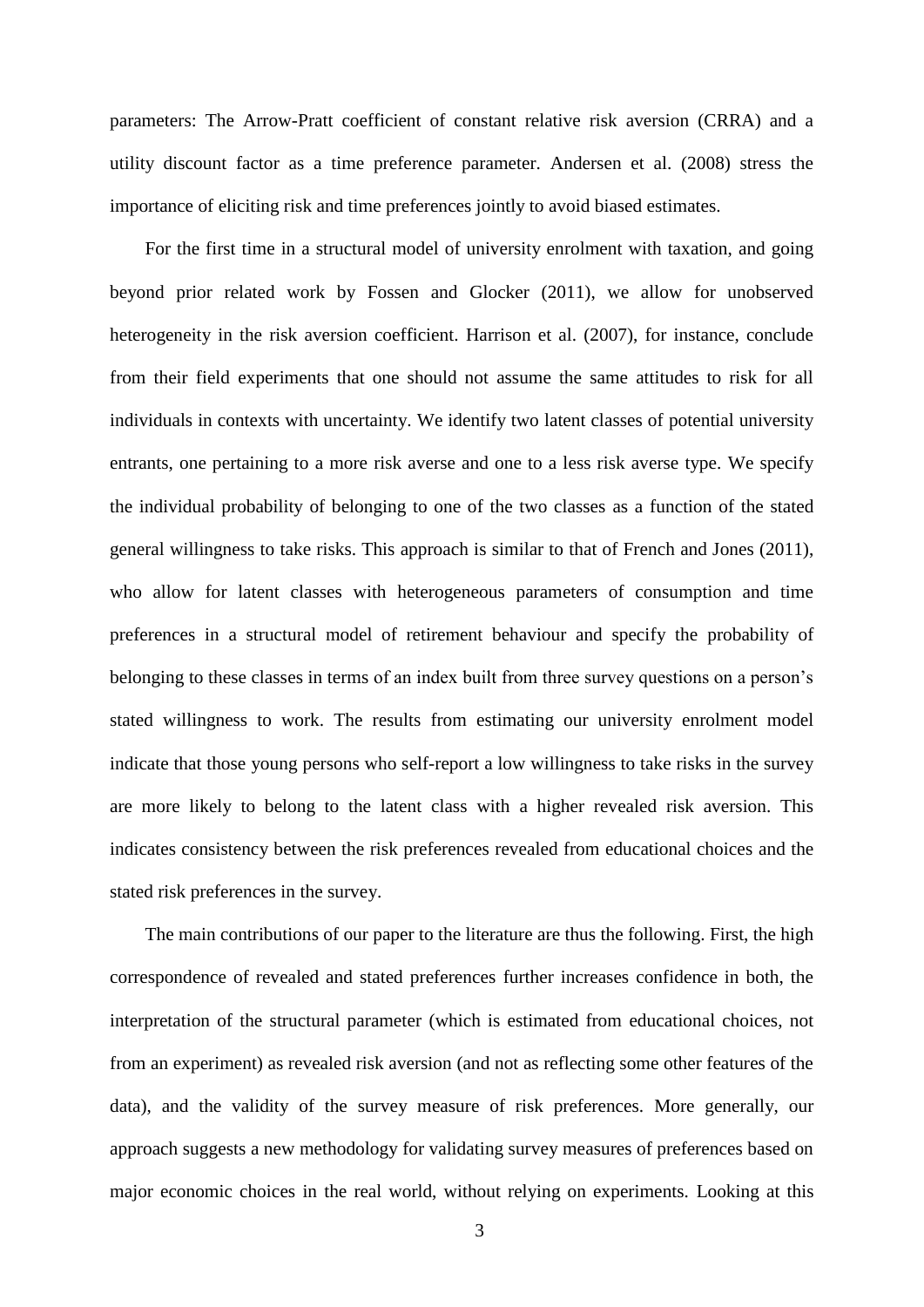point from the reverse side, the plausibility of heterogeneous preference parameters in structural models can be assessed by employing stated preference data using this methodology. In the context of education policy, our contribution is that the estimated structural model of university enrolment can be used to simulate the effects of hypothetical tax reforms or changes in higher education financing schemes on university enrolment rates, taking into account the important heterogeneity in risk aversion of potential students. In an illustrative example, we simulate a hypothetical revenue-neutral flat rate tax scenario, and our estimated model predicts that university enrolment rates would increase significantly among the less risk averse type of potential students in the short run, but not among the more risk averse type. Thus, we suggest that the university enrolment model developed here, which has been cross-checked in the way described, can make policy simulations more accurate and reliable.

There have been attempts in the literature to link stated or experimentally elicited risk preference measures to real outcomes. After having established the predictive power of the self-reported risk preferences for the experimental outcome, Dohmen et al. (2011) proceed by analysing the partial correlations between the stated risk preferences and observed risky behaviours, i.e. holding stocks, doing active sports, self-employment, and smoking, and find positive and significant coefficients. Anderson and Mellor (2008) analyse the relationship between experimentally elicited risk preferences and risky health behaviour and find that their experimental measure of risk aversion is negatively and significantly associated with cigarette smoking, heavy drinking, being overweight or obese, and seat belt non-use. Similarly, Lusk and Coble (2005) report that those with higher experimentally measured risk aversion have a lower propensity to consume a potentially risky product, that is, they are less likely to accept and eat genetically modified food. Considering an outcome most closely related to our study and also based on the SOEP, Hartlaub and Schneider (2012) analyse the impact of the stated willingness to take risks on the *intention* of 17 to 18 year old high-school students to take up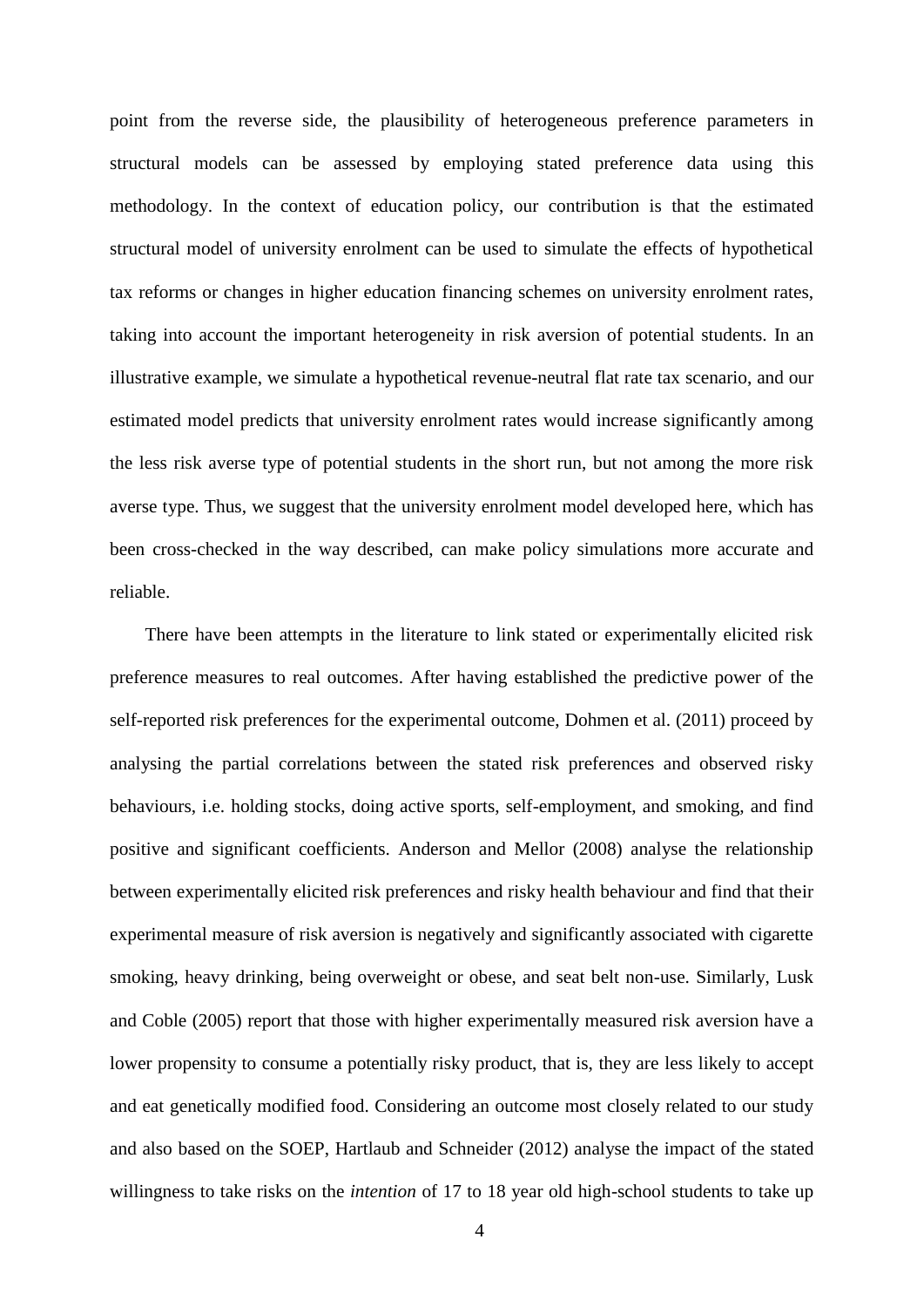university studies later and find a positive partial correlation. However, these studies cannot disentangle risk and time preferences, both of which influence the behaviours analysed; for instance, smoking increases the likelihood of a bad health outcome in the distant future, and education increases expected future earnings. Furthermore, it cannot be ruled out that some of the outcomes considered in these studies, especially in the health domain or the intention to study at university, might suffer from non-random reporting error. Even if this literature shows that stated risk preferences are good predictors of experimentally elicited risk preferences, and both are related to specific risky behaviours, the existing literature lacks evidence of the link between these risk preference measures and structural risk and time preferences, which can be separately identified from major economic decisions in life.

Our microeconometric model is closely related to the literature analysing the effect of uncertainty on investment in tertiary education, which began with the two-period model proposed by Levhari and Weiss (1974). In the first period, individuals choose between education and going to work, and in the second period everybody is working. The return to education is uncertain at the time of the decision, but is revealed at the beginning of the second period. The model predicts that increasing risk, i.e. the variance in the payoff for education, reduces investments in education. Kodde (1986) similarly concludes that uncertainty is a main determinant of the decision to invest in education. Empirical studies include Carneiro et al. (2003), who estimate that reducing uncertainty in returns modestly increases college enrolment, and Hartog and Diaz-Serrano (2007), who find that greater postschooling earnings risk requires higher expected returns. Though, none of these studies consider taxation; in this paper, we let decisions explicitly depend on the after-tax expected value and variance of future income streams, derived through a microsimulation model. Eaton and Rosen (1980), Anderberg and Andersson (2003), Hogan and Walker (2007), and Anderberg (2009) develop theoretical models of education and public policy, including tax policy, which as a key feature consider that education may change the wage risk.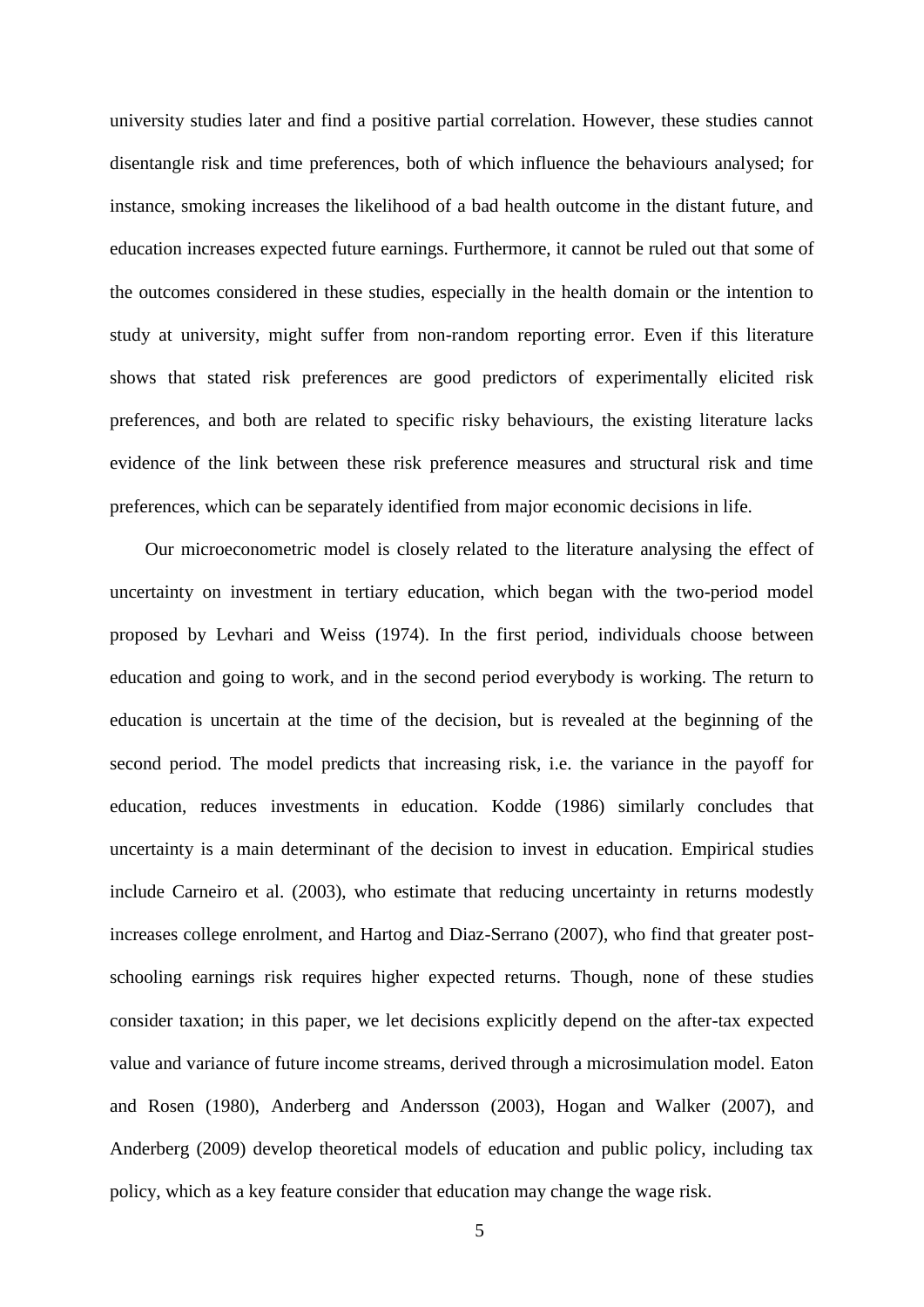The remainder of this paper is structured as follows: Section 2 details the structural educational choice model and introduces heterogeneous risk aversion. In section 3, we describe the SOEP data and how the individual streams of future after-tax labour income and income risk in the two alternatives paths with and without a university degree are estimated, accounting for multiple sample selection. In section 4, we provide the estimation results and discuss the relationship between the revealed and stated risk preferences. As an illustration for an application of our model, we simulate a hypothetical flat rate tax scenario. Section 5 concludes the analysis.

# **2 Structural model of educational choice with heterogeneous revealed risk aversion**

In this section we introduce our structural microeconometric model of educational choice that includes standard parameters of risk aversion and time preference. One advantage of the structural model is that the estimation of its parameters based on individual panel data with actual choices of university enrolment provides us with revealed risk and time preferences. The model builds on Fossen and Glocker (2011), who assume homogeneous preferences; the main extension to the model in this paper is that we accommodate heterogeneity in risk aversion.

We model the binary choice of recent high-school graduates whether to enrol in university to pursue higher education or not. In a discrete time hazard rate framework in annual steps, the enrolment decision is made every year. The sample "at risk of enrolment" consists of young persons who left high school with a university entrance qualification<sup>3</sup>, have not yet started studying, and are between 18 and 25 years of age, which is the usual age range for university enrolment in Germany. A hazard rate model has the advantage of consistently

<sup>3</sup> *Abitur* or *Fachabitur*; we do not distinguish between general universities and universities of applied science.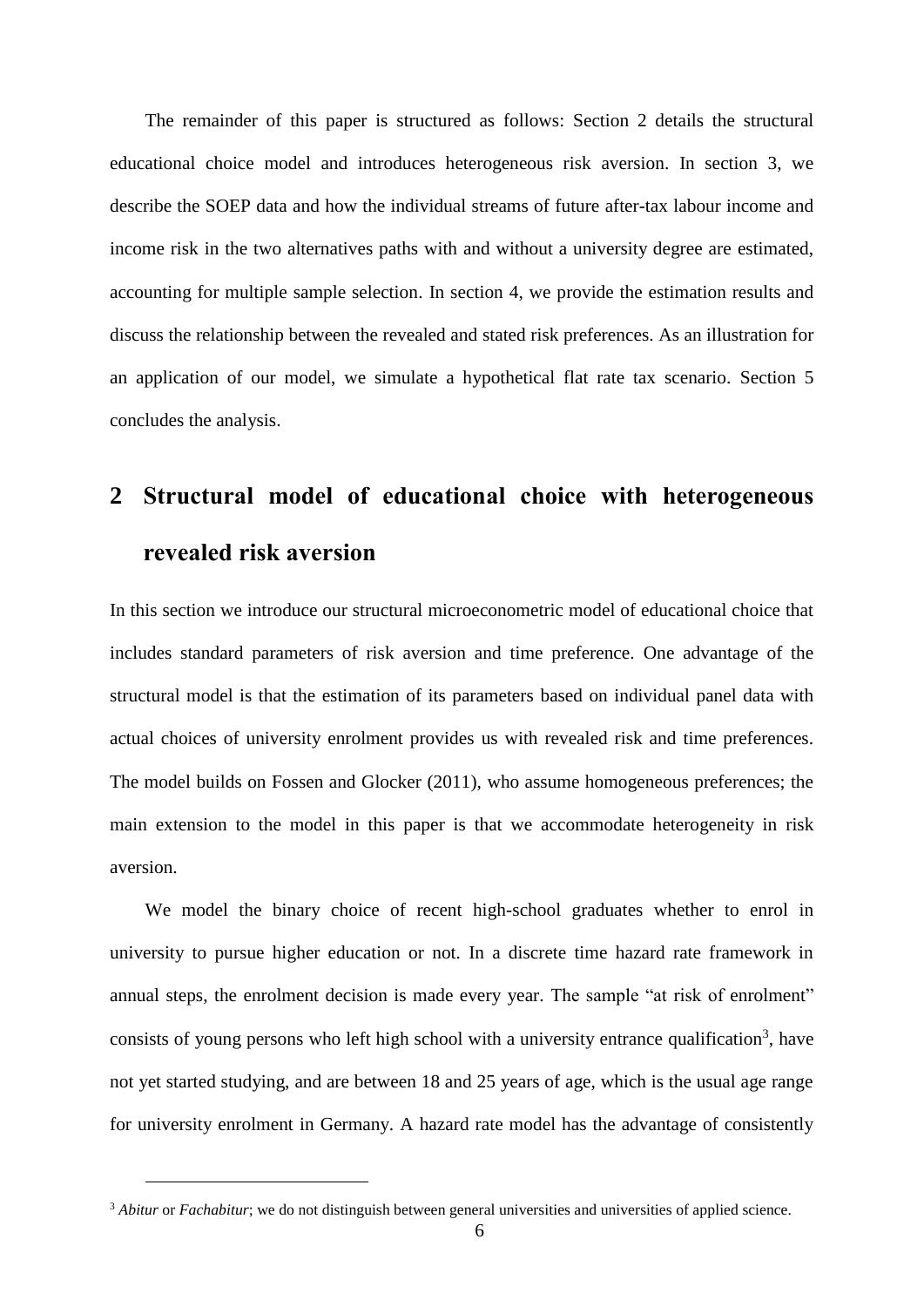taking into account censored spells, which refer to persons not fully observed in the relevant period of their lives, and avoids survivorship bias (e.g., Jenkins, 1995).

The rational choice is based on a comparison of future expected utility in the two career options *s* with university education (*s*=1) or without (*s*=0), which allows the young person to start working right away.<sup>4</sup> In the model, utility in a given future year depends on after-tax labour income *y* in the same year, which is forecasted by the high-school graduate ex-ante (this forecasting will be explained in Section 3.2).<sup>5</sup> We assume a standard utility function with constant relative risk aversion (CRRA).<sup>6</sup> Lifetime utility of a high school graduate *i* in a given year of observation *t* in choice  $s \in \{0,1\}$  is the discounted sum of the year specific utilities in each future year  $t+\tau$  up to the time horizon *T*, which is reached at retirement age:<sup>7</sup>

$$
U_{sitj} = \alpha \left[ \left( 1 - risk_s^{dropout} \right) \sum_{\tau=0}^{T - age_{it}} \frac{1}{\gamma^{\tau}} \frac{\left( y_{sit+\tau} \right)^{1-\rho_j}}{1-\rho_j} + \right]
$$
  

$$
risk_s^{dropout} \sum_{\tau=0}^{T - age_{it}} \frac{1}{\gamma^{\tau}} \frac{\left( y_{sit+\tau}^{dropout} \right)^{1-\rho_j}}{1-\rho_j} \right] + x_{it}'\beta_s + \varphi_s(d_{it}) + \varepsilon_{sitj}.
$$

$$
(1)
$$

The lifetime utility function includes the two structural parameters of interest. First, the coefficient of CRRA (Pratt 1964),  $\rho$ , indicates risk loving agents when  $\rho \lt 0$ , risk neutrality when  $\rho$ =0 and risk aversion when  $\rho$ >0. Second,  $\gamma$  is the discount factor for future utility and is interpreted as time preference parameter. If  $\not=1$ , future utility has the same value to the

<sup>4</sup> We assume the latter choice involves taking an apprenticeship (if the person has not already finished one) with accordingly lower predicted wages during the first two years. In fact, only 3% of German high-school graduates neither go to college nor take up an apprenticeship (Heine et al., 2008).

<sup>&</sup>lt;sup>5</sup> We assume it takes five years to graduate, which is the approximate average in Germany, and that during this time each student receives the officially announced minimum cost of living (565 euro per month during the observation period), which each student is entitled to receive according to German legislation. We simulate whether a student is eligible for means-tested student aid from the government; in this case, half the amount is repaid (interest free) as soon as the borrower's monthly net income exceeds 1040 euro. We assume that noneligible students receive the same transfer during their studies from other sources (usually their parents), but no repayment is required.

<sup>6</sup> CRRA is considered more realistic than constant absolute risk aversion, see for instance Keane and Wolpin (2001), Sauer (2004), Hartog and Vijverberg (2007), and Andersen et al. (2008). We do not model preferences on the timing of the resolution of uncertainty in the sense of Kreps and Porteus (1978) or Epstein and Zin (1989; 1991).

<sup>7</sup> Before 2007, the legal retirement age in Germany was *T* = 65 years. In 2007, retirement age for persons born after 1965 was increased to 67 years, which we take into account by increasing *T* to 67 for all high-school graduates observed in 2007 or later.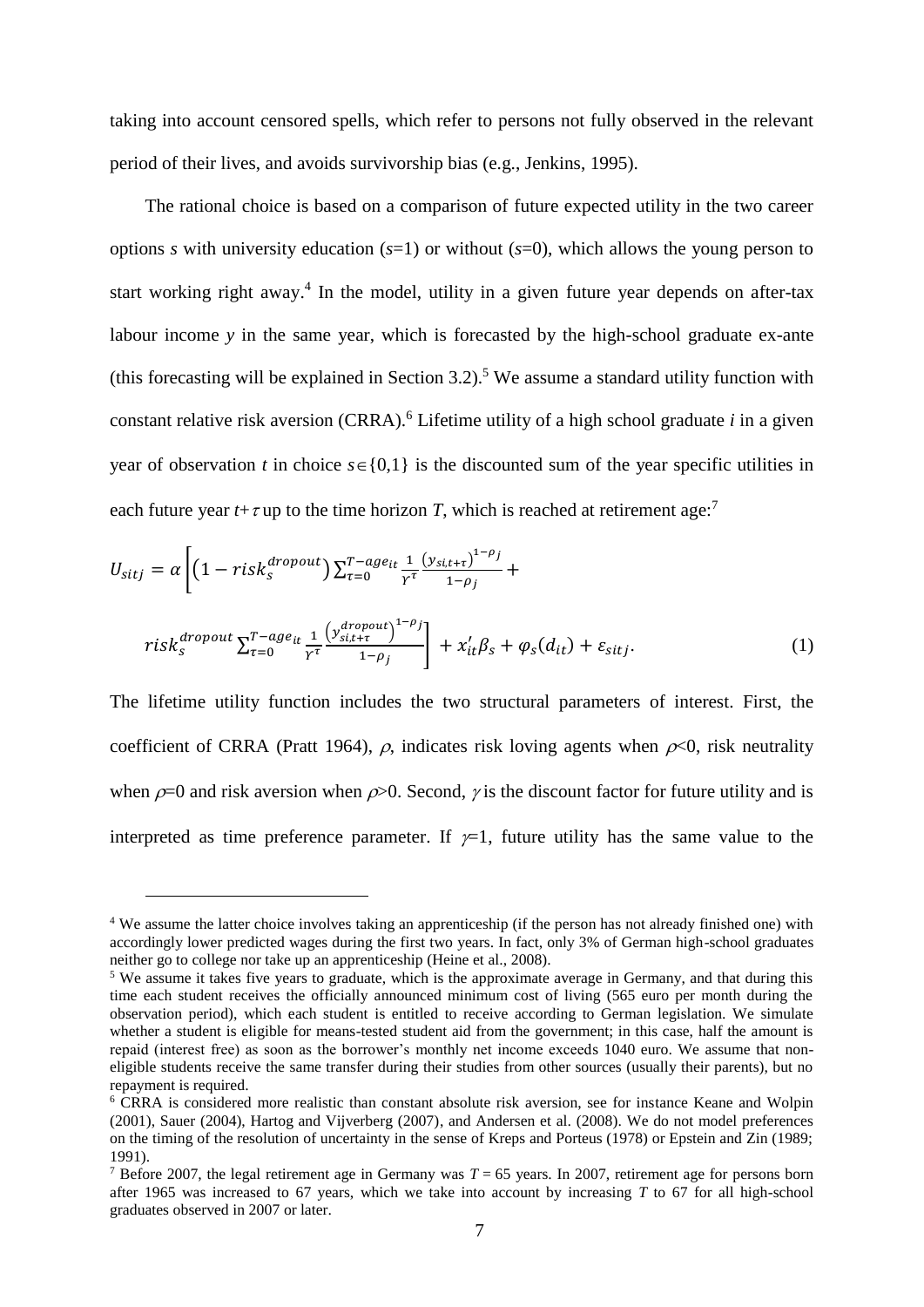individual as present utility; the larger  $\gamma$ , the more future utility is discounted, which implies that the high-school graduate is increasingly myopic. We consider heterogeneity in risk aversion and model  $\rho$  as a random coefficient with an arbitrary discrete distribution. Highschool graduates belong to one of *J* latent classes  $j \in \{1,...,J\}$ ; the subscript *j* attached to  $\rho$ indicates that this parameter may differ between the groups. The young decision makers are aware of their preferences and thus their class memberships, but these are unobservable to the researcher. We will refer to estimates of the structural parameters  $\rho$  and  $\gamma$  as *revealed* preferences.

Future labour income  $y_{si,t+\tau}$  in both career options *s* are random variables from the perspectives of both, the high-school graduates and the researcher. We assume that potential students know the probability distributions of their future income in both alternatives, but not the future realizations.

Beyond income risk, we assume that high-school graduates are aware of the risks of unemployment and of dropping out of the university. Section 3.2 describes how future income  $y_{si,t+\tau}$  is adjusted for unemployment risk. The dropout risk is assumed to be  $risk_1^{dropout}$ =18% (estimated by Glocker, 2011), whereas those who do not go to university have a dropout risk of zero. A student who withdraws from university earns  $y_{1i,t+\tau}^{dropout}$ , which is assumed to be 79% of what he or she would receive as a successful university graduate (Heublein et al., 2003). While unemployment is modelled as an independent year-to-year risk, the dropout risk refers to an entire lifetime income path.

Apart from the future income streams, lifetime utility in the two alternatives may be shifted by observable current characteristics  $x<sub>it</sub>$  of the high-school graduate at the time of the enrolment decision (for example, parents with higher education may increase the preference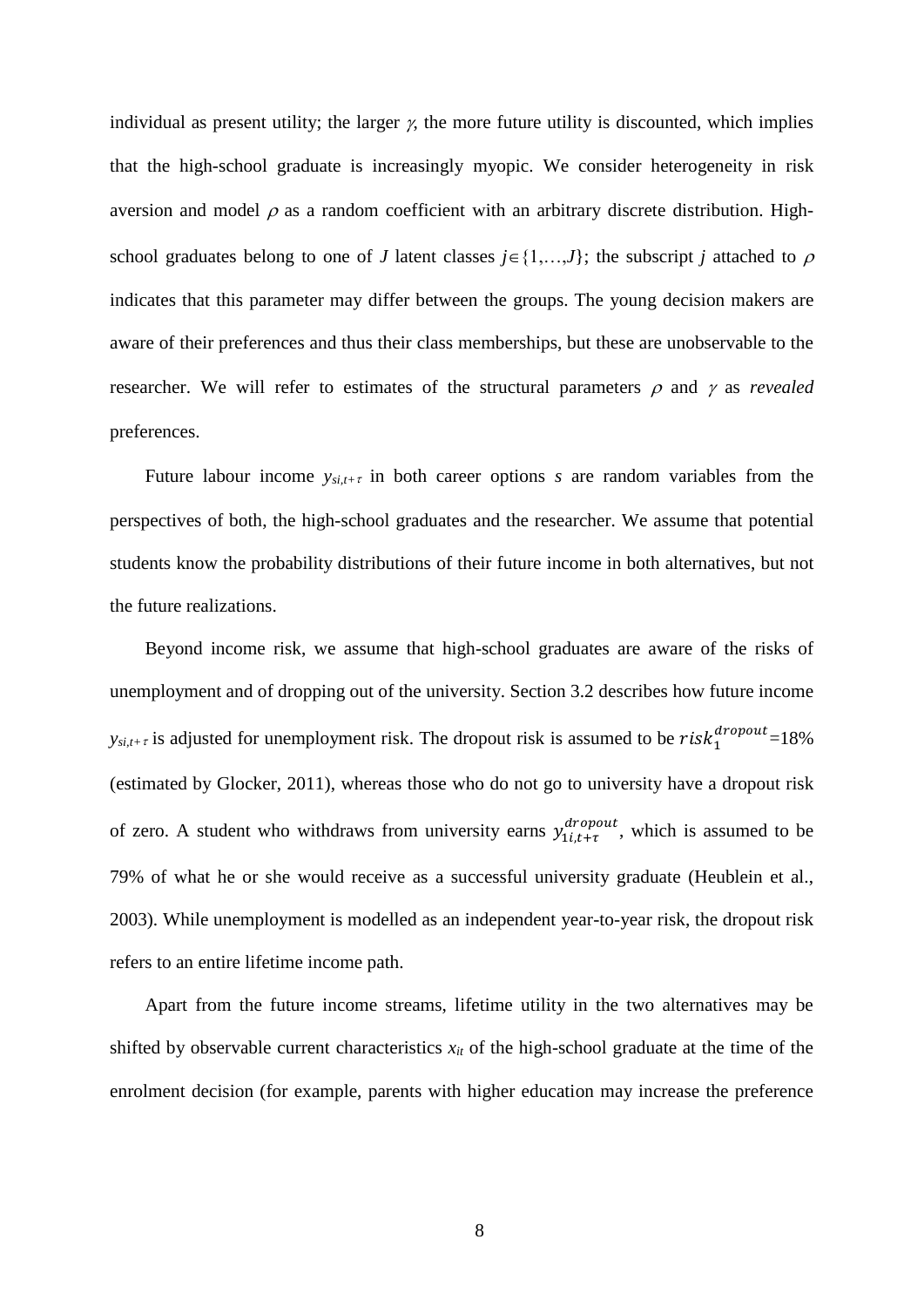for higher education to maintain the social status) $8$  and the time elapsed since high-school graduation  $d_{it}$  (the function  $\varphi_s$  is the baseline hazard, which flexibly accounts for the timing of university enrolment)<sup>9</sup>. The parameter  $\alpha$  is the weight of utility from income relative to these other factors in the utility function. Finally,  $\varepsilon_{siti}$  is the error term that captures any further tastes for the two alternatives, which are known to the individual agents, but unobservable for the researcher and therefore treated as a random variable.

We take the expectation with respect to future income *y*, rewrite the expectation of lifetime utility as a sum of expected utilities for each future year, and for each summand conduct a second-order Taylor approximation around  $\mu_{si,t+\tau} = E(y_{si,t+\tau})$ :

$$
E\left(U_{sitj}\right) = \alpha \left[ \left(1 - risk_{s}^{dropout}\right) \sum_{\tau=0}^{T - age_{it}} \frac{1}{\gamma^{\tau}} \left( \frac{\left(\mu_{s,i,t+\tau}\right)^{1-\rho_{j}}}{1-\rho_{j}} - \frac{1}{2} \rho_{j} \left(\mu_{s,i,t+\tau}\right)^{-\rho_{j}-1} \sigma_{s,i,t+\tau}^{2} \right) + \right.
$$
  

$$
risk_{s}^{dropout} \sum_{\tau=0}^{T - age_{it}} \frac{1}{\gamma^{\tau}} \left( \frac{\left(\mu_{s,i,t+\tau}^{dropout}\right)^{1-\rho_{j}}}{1-\rho_{j}} - \frac{1}{2} \rho_{j} \left(\mu_{s,i,t+\tau}^{dropout}\right)^{-\rho_{j}-1} \sigma_{s,i,t+\tau}^{2 \, dropout} \right) \right] + x_{it}'\beta_{s} + \varphi_{s}(d_{it}) + \varepsilon_{sitj}, \tag{2}
$$

where  $\sigma_{s,i,t+\tau}^2 = Var(y_{s,i,t+\tau})$ . The equation implies that for risk-averse agents, expected lifetime utility decreases with greater variance of income (if  $\alpha$  >0 and  $\mu$  >0), whereas for riskneutral agents, the variance does not matter.

A high-school graduate enrols in university if expected lifetime utility with tertiary education exceeds the alternative. Be  $\delta_t$  a binary indicator that equals 1 if person *i* in observation year *t* decides to enrol in university and 0 otherwise. Since the individual membership in a latent class *j* is unobservable, the probability of observing someone enrolling

 $8$  The vector *x* includes simulated eligibility for means-tested financial student aid provided by the government, parental education and parental net income (these variables capture possible credit constraints), the age at which the person finished high-school, the high-school grades in math and German, the intention to pursue a university degree at age 17 years, dummy variables indicating the number of siblings, a finished apprenticeship and gender, as well as regional and time dummies.

<sup>&</sup>lt;sup>9</sup> The baseline hazard is specified by dummy variables for years elapsed since high-school graduation, interacted with a gender dummy variable, which allows for gender differences in the timing of university enrolment. The flexible specification of the baseline hazard accommodates timing issues such as mandatory military service for young men, waiting time to compensate for insufficient grades for university enrolment, gap years to serve in voluntary work programs, etc..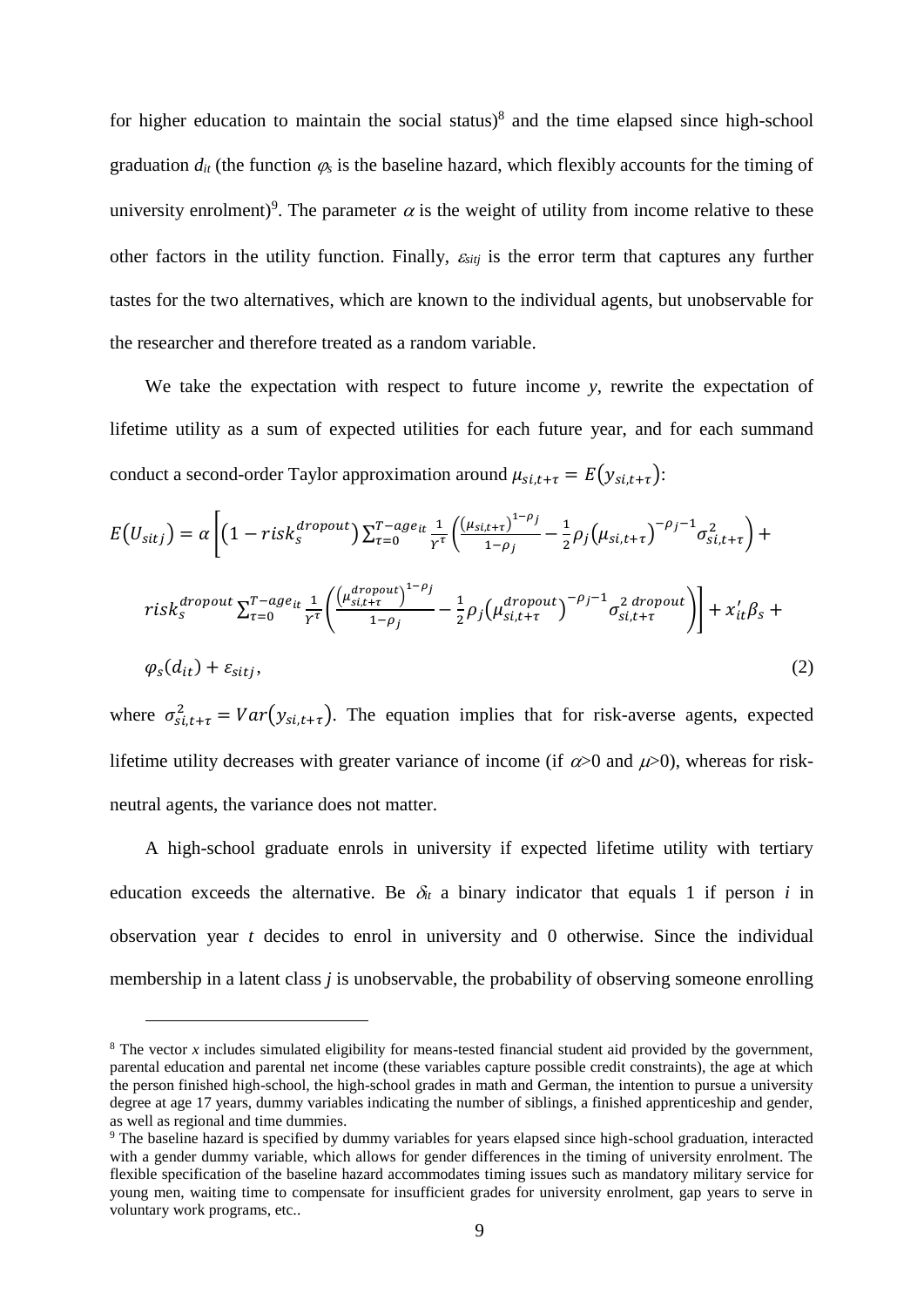in university is the sum of the enrolment probabilities conditional on each latent class, weighted by the probabilities of each class membership. We use *Vsitj* to abbreviate the term in square brackets in equation (2). The probability of enrolling in university can then be written as:

$$
P(\delta_{it} = 1) = \sum_{j=1}^{J} \pi_{itj} P\left(E\left(U_{1itj}\right) > E\left(U_{0itj}\right)\right) = \sum_{j=1}^{J} \pi_{itj} \Lambda\left(\alpha \left(V_{1itj} - V_{0itj}\right) + x_{it}' \beta + \varphi\left(d_{it}\right)\right),\tag{3}
$$

where  $\beta = \beta_1 - \beta_0$  and  $\Lambda$  is the cumulative distribution function of the error difference  $\varepsilon_{0itj}$ - $\varepsilon_{1itj}$ . If we assume that the error terms  $\varepsilon_{\text{stij}}$  are type-I extreme value distributed and i.i.d.,  $\Lambda$  is the cumulative logistic distribution function (McFadden, 1973), which leads us to a mixed logit model. This equation shows that  $\alpha$  can be interpreted as the coefficient of the differential of the risk-adjusted future income paths in the two alternatives with and without university education, and we expect this differential to increase the probability of university enrolment.

The probabilities  $\pi_{ij}$  of membership in one of the latent classes *j*, which define risk aversion, are allowed to vary with observable characteristics  $w_{it}$ . Therefore, we specify the probabilities to follow a multinomial logit model where the coefficients  $\kappa_i$  of the vector  $w_i$ vary by class  $j$  (and class  $j=1$  is the omitted base category):

$$
\pi_{itj} = \frac{e^{\kappa_j / w_{it}}}{1 + \sum_{l=2}^J e^{\kappa_l / w_{it}}} f \text{ür } j \in \{2, ..., J\}; \ \pi_{it1} = 1 - \sum_{j=2}^J \pi_{itj}.
$$
\n(4)

In particular, we are interested in analysing the relationship between stated risk preferences directly provided by the survey respondents and their revealed risk aversion identified by the actual educational choice and the estimated structural parameters  $\rho_i$  in the decision model. Therefore, *w* contains two dummy variables indicating whether someone indicates low or high general willingness to take risks in the interviews (see section 3), with medium willingness to take risks as the base category.

The model can be estimated by applying the maximum likelihood method to the likelihood function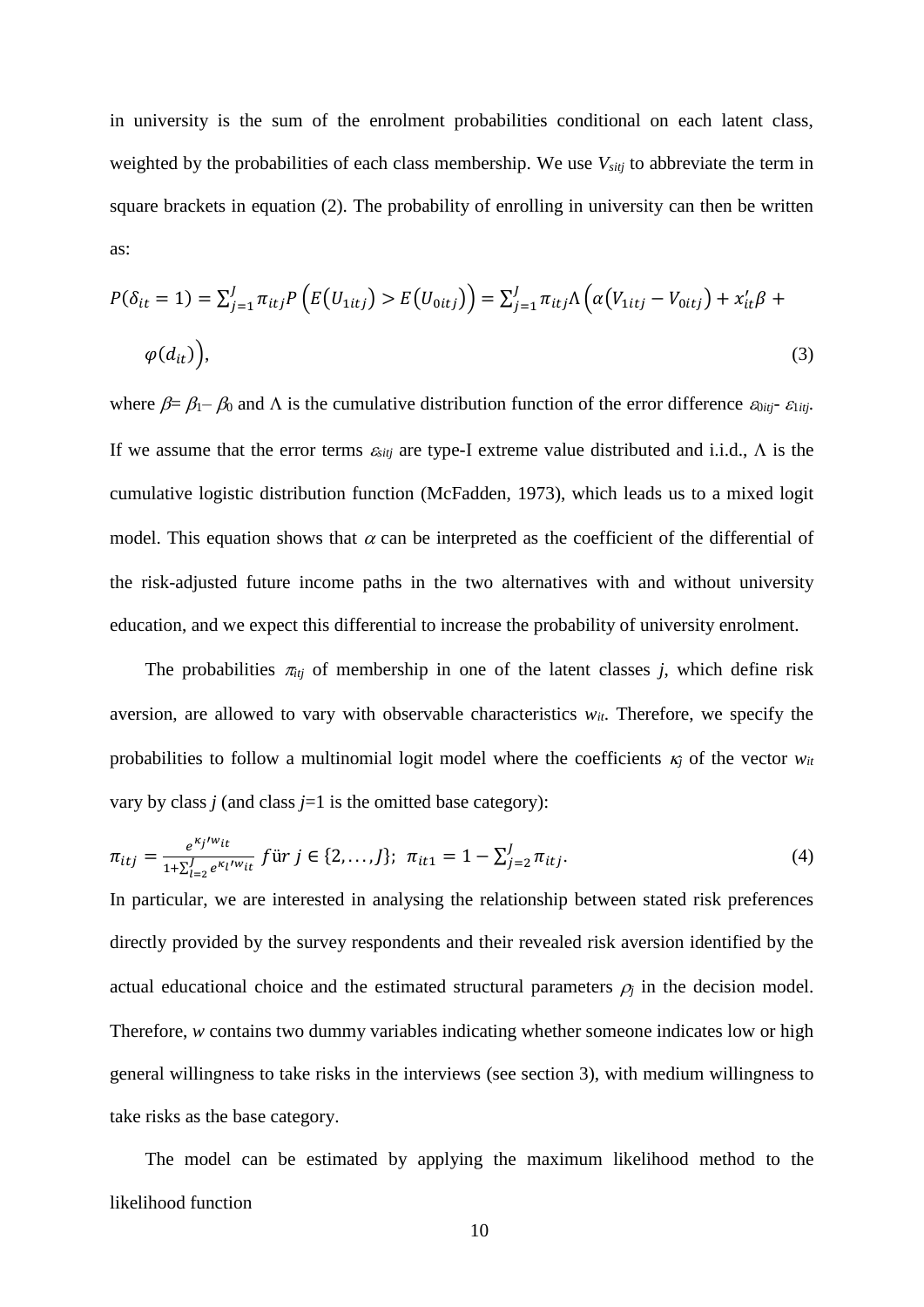$$
L = \prod_{i=1}^{N} \prod_{t \in T_i} \left( \sum_{j=1}^{J} \pi_{itj} \left[ \Lambda \left( \alpha \left( V_{1itj} - V_{2itj} \right) + x_{it}' \beta + \varphi(d_{it}) \right) \right]^{\delta_{it}} \left[ 1 - \Lambda \left( \alpha \left( V_{1itj} - V_{2itj} \right) + x_{it}' \beta + \varphi(d_{it}) \right) \right]^{-\delta_{it}} \right)
$$
\n
$$
(5)
$$

where  $T_i$  is the set of years in which high-school graduate *i* is observed in the relevant age range between 18 and 25.

## **3 Data and income forecasting**

 $\overline{a}$ 

#### **3.1 Individual panel data with stated risk preferences**

In this analysis we use the German Socio-economic Panel (SOEP), an annual household panel survey that is representative for the population in Germany.<sup>10</sup> In 2010, about 23,000 individuals living in more than 10,000 households were successfully interviewed. This analysis draws on the waves from 2000 to 2010. The first interview with young persons living in surveyed households occurs when they are 17 years old. During this first interview, additional retrospective information about the youth period is elicited, such as school grades. The data also contain information about the parents, such as their education and income, and siblings. These are important control variables in our model of educational choice. The same respondents are followed up every year, even if they leave the household and/or move somewhere else, whenever possible. This enables us to track most high-school graduates till they enter university (if they do); however, the hazard rate model we employ also consistently accounts for censored spells and thus for possible sample attrition.

Besides the rich background information, another key advantage of the SOEP is that it includes questions that directly measure risk preferences and which have been tested

<sup>&</sup>lt;sup>10</sup> The central aim of the SOEP is to collect representative microdata about individuals and households. It is similar to the PSID (Panel Study of Income Dynamics) in the USA and the BHPS (British Household Panel Survey) in the UK. A stable set of core questions appears every year, covering population and demography; education, training, and qualification; labour market and occupational dynamics; earnings, income, and social security; housing; health; household production; and basic orientation. Wagner et al. (2007) provide a detailed description of the SOEP.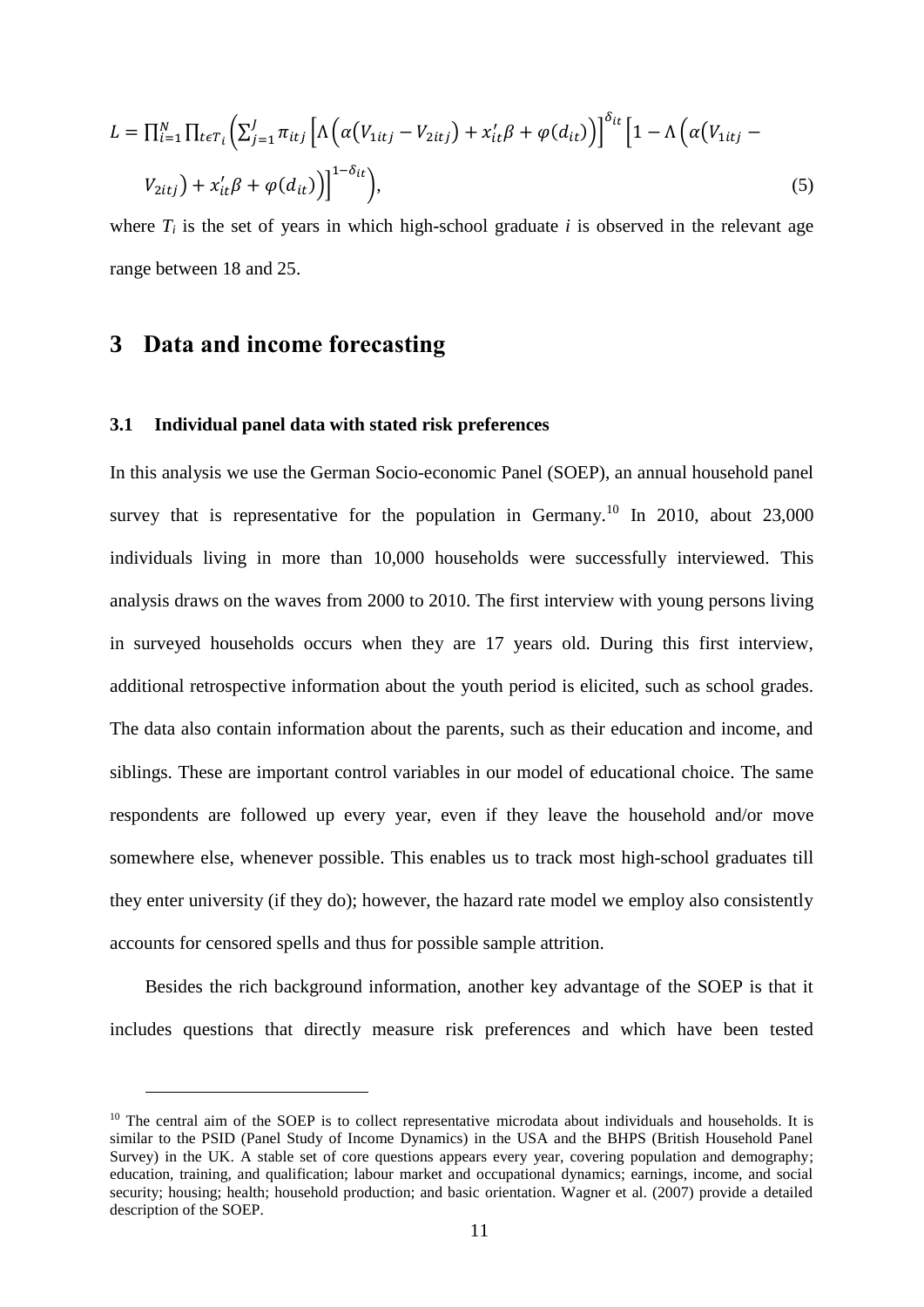experimentally. In several survey waves (2004, 2006, and every year since 2008) respondents were asked to indicate their general willingness to take risks on an 11-point scale, from 0 to 10, where 0 means "fully unwilling to take risks", and 10 means "fully willing to take risks".<sup>11</sup> In their field experiment, Dohmen et al. (2011) find that the measure of the willingness to take risks in the SOEP is a good predictor of actual risk-taking behaviour.<sup>12</sup> We will refer to this survey measure as *stated* risk preferences. Figure 1 shows a histogram for recent high-school graduates (the sample used to estimate the university enrolment model) and demonstrates that their stated risk preferences vary considerably and spread over the complete spectrum (the pattern for the unrestricted population looks similar, cf. Fossen, 2012). As the questions for risk preferences were included in specific survey waves only, we use the answers of the same respondent in the other survey years as well (where possible, we use answers from further back in time), assuming stability of these preferences over short time periods.



**Figure 1: Histogram of the general willingness to take risks for high-school graduates**

*Source:* Authors' illustration based on the SOEP (sample of high-school graduates), 2000-2010.

 $11$  The wording in the questionnaire is "Are you generally a person who is fully willing to take risks or do you try to avoid taking risks?"

<sup>&</sup>lt;sup>12</sup> The SOEP waves of 2004 and 2009 additionally include a measure of risk aversion using lottery choices and questions about risk attitude in specific domains. This paper uses the question about the general willingness to take risks, as this is the only risk question also available in 2006, 2008, and 2010. Furthermore, Dohmen et al. (2011) show that this measure performs better than the lottery measure in predicting behaviour.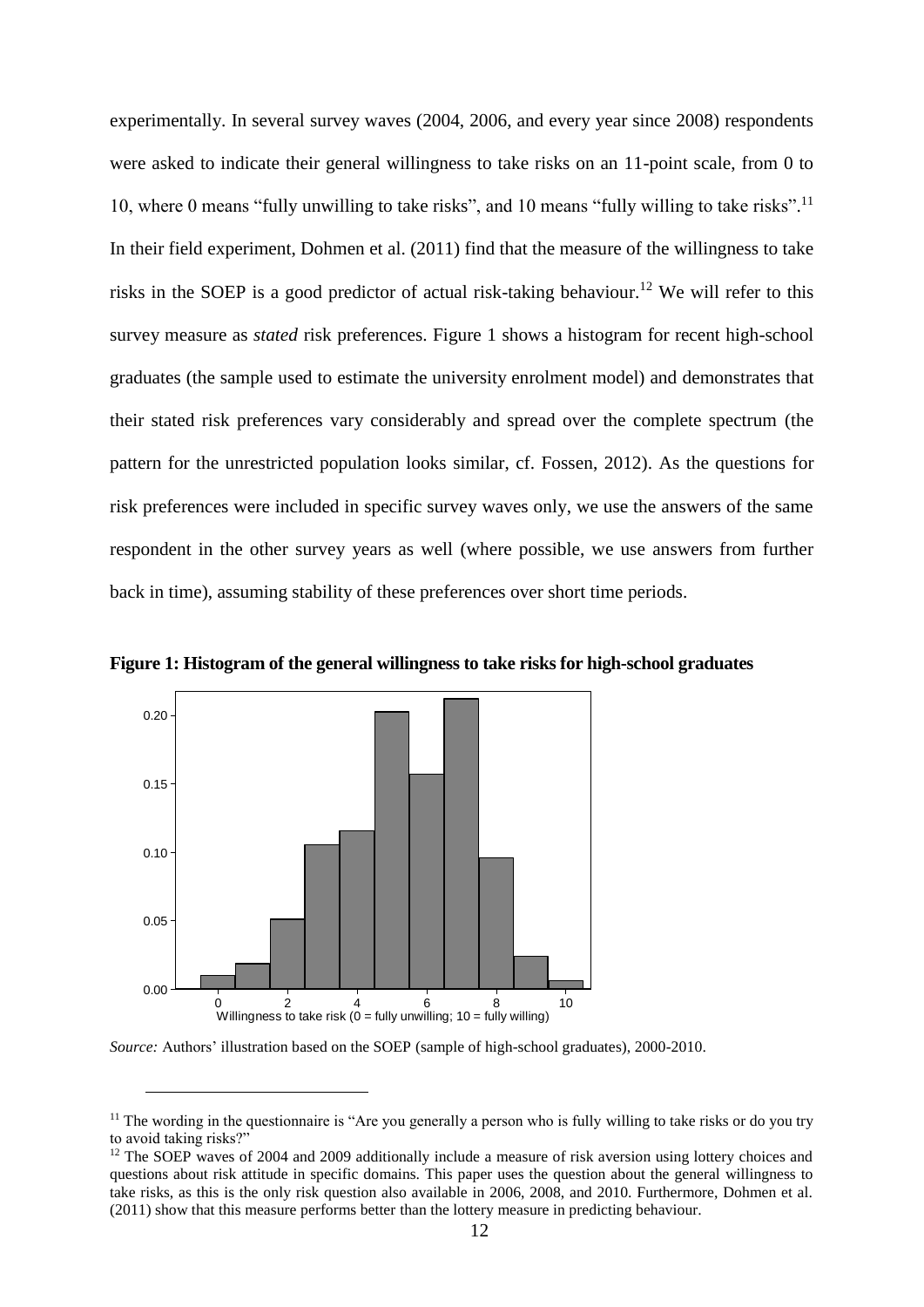To estimate the hazard rate model of university enrolment, we restrict our sample to high-school graduates with a university entrance qualification, who are between ages 18 and 25 and have not (yet) started studying. This sample consists of 2187 person-year observations without missing values in the relevant variables, which refer to 1088 individuals. Thus, the average person remains in the sample "at risk of university enrolment" for about two years, which indicates that most high-school graduates start studying soon after high-school graduation. Table A 1 in the Appendix provides descriptive statistics of the potential university entrants. The full sample of working-age adults between 18 and 65 years of age is used to estimate the expectation and variance of earnings; Table A 2 shows descriptive statistics. All monetary variables are deflated by the Consumer Price Index to prices of 2000.

#### **3.2 Estimation of future labour income and its risk**

Before the model of university enrolment can be estimated by maximizing the likelihood function (5), the first two moments of future after-tax labour income  $y_{si,t+\tau}$  of each high-school graduate *i* at each age  $t + \tau$  (from the current age *t* until retirement age) in the two states *s* (with or without university education) have to be estimated, i.e. the expected value  $\mu_{si,t+\tau}$  and the variance  $\sigma^2_{si,t+\tau}$ , because these statistics enter the likelihood function through  $V_{sitj}$ . We first summarize the estimation strategy, which follows Fossen and Glocker (2011), before we provide details concerning the various steps involved.

We assume that high-school graduates form expectations about the distribution of their future income conditional on the two alternative education paths by observing working-age persons in Germany with characteristics similar to their own. Therefore, we use the sample of working-age individuals to estimate regressions of gross (before-tax) income on a vector of demographic and human capital and work-related variables  $z_{it}^{wage}$  (including a dummy variable indicating a university degree); this allows us to predict the expected value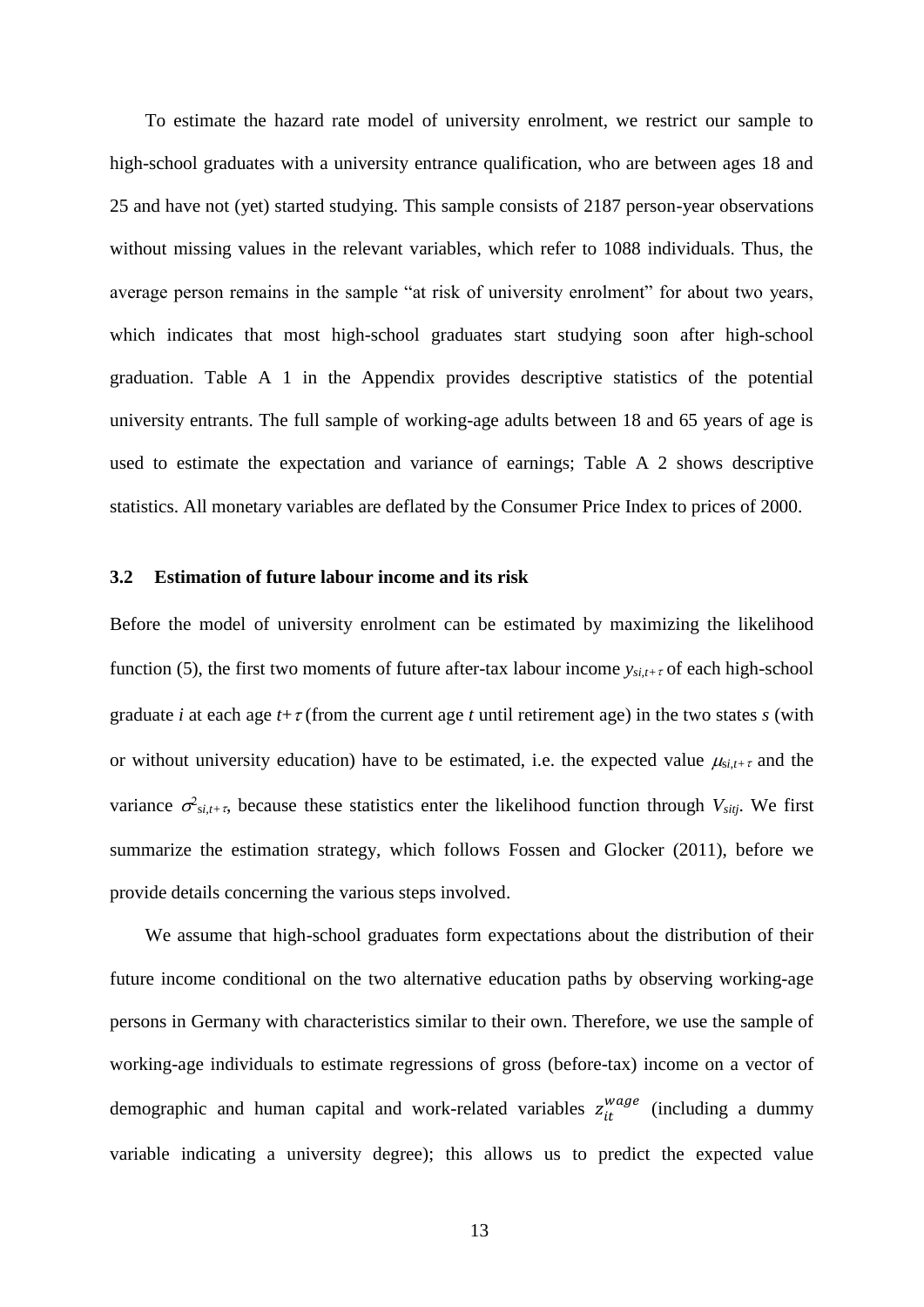conditional on  $z_{it}^{wage}$ <sup>13</sup> Based on the squared residuals from the regression, we estimate heteroscedasticity functions with the same characteristics as regressors. This enables us to also predict the variance of earnings conditional on  $z_{it}^{wage}$ . In both regressions we account for multiple non-random sample selection. The estimations are conducted separately for men and women because of the well-documented differences in male and female wage equations. Subsequently, we use the estimated equations to forecast individual profiles of the expected value and variance of income over the life cycle, separately for the two alternative education paths, and apply a microsimulation model to translate the predicted moments of gross income into net (after-tax) predictions. Finally, these net moments are adjusted for unemployment risk, which differs between the two education paths.

Two sources of interdependent selection have to be considered in the earnings and variance regressions (e.g. Fishe et al., 1981). First, a working-age person's educational attainment is not random, and second, we observe earnings only for those who decide to work for money. Therefore, in a first step, we estimate two simultaneous selection equations. The first equation captures the choice of person *i* observed in year *t* to be a university graduate:

$$
I_{1it}^* = \eta_1' z_{1it} + \nu_{1it}; \quad I_{1it} = 1(I_{1it}^* > 0). \tag{6}
$$

The second is the work participation equation:

 $\overline{a}$ 

$$
I_{2it}^* = \eta_2' z_{2it} + \iota I_{1it} + \nu_{2it}; \quad I_{2it} = 1(I_{2it}^* > 0). \tag{7}
$$

 $I^*$  are latent index variables and *I* the observed outcome dummy variables. The vector  $z_{1it}$ includes only bits of information that are available to the person at the time of the enrolment decision, such as high-school grades and parents' education.<sup>14</sup>  $z_{2it}$  in the work participation equation is comprised of relevant contemporaneous characteristics, including age, educational

<sup>&</sup>lt;sup>13</sup> Specifically,  $z_{it}^{wage}$  is comprised of work experience (in years and years squared), year dummies, 15 federal state dummies, 9 industry dummies, and dummy variables indicating self-employment, a completed apprenticeship, and current service in an apprenticeship, as well as German nationality, physical handicap, and an intercept.

<sup>&</sup>lt;sup>14</sup> The vector  $z_{1it}$  consists of the most recent high-school grades in German and math, the degree to which parents showed interest in the high-school graduate's school performance, size of the city in which the young person grew up, parents' high-school degree and employment status (when the respondent was aged 15 years), an indicator whether the parents were born in Germany, as well as an intercept.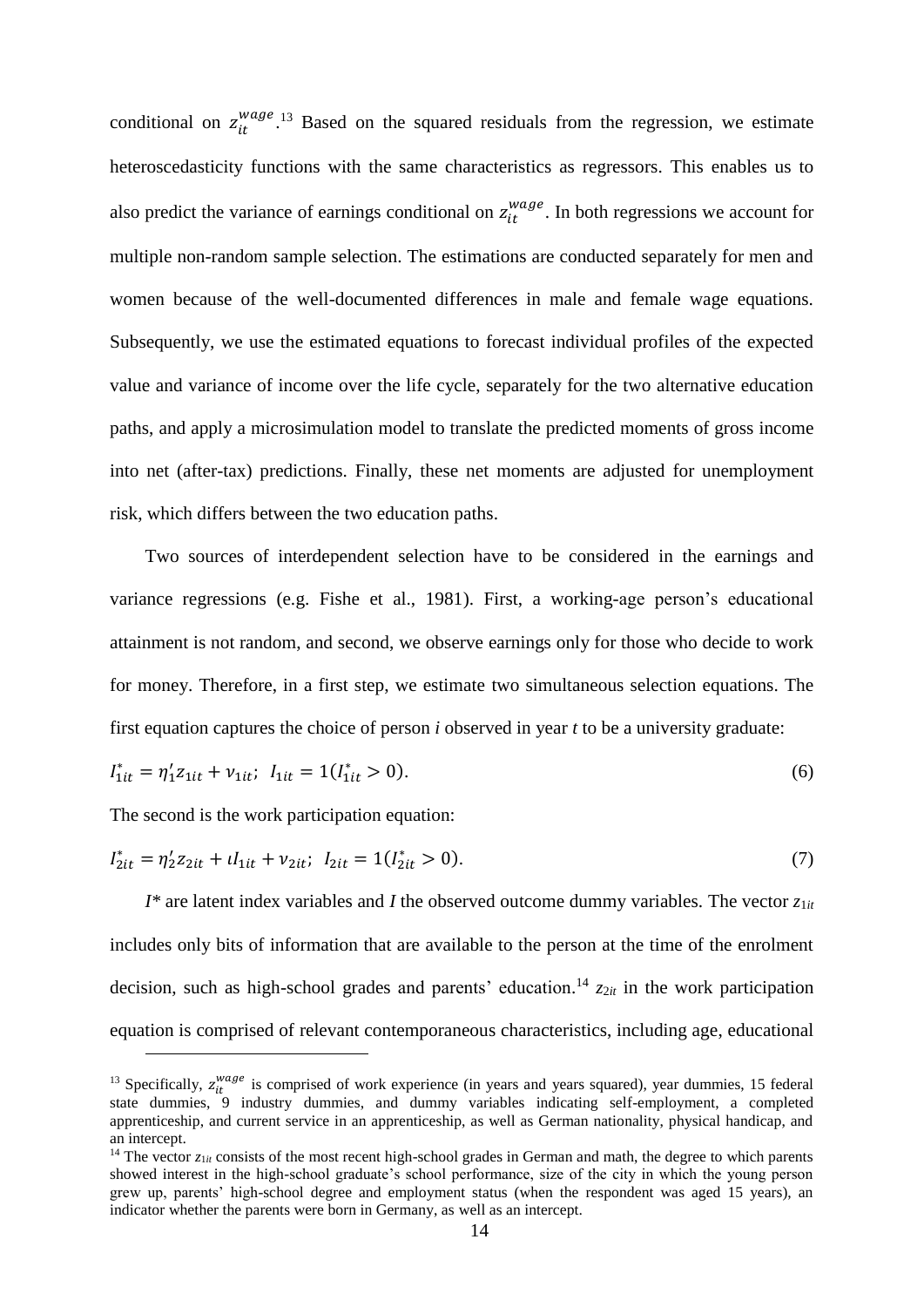attainment, whether small children are present in the household, and the regional unemployment rate.<sup>15</sup> The error terms  $v_{1it}$  and  $v_{2it}$  may correlate. We estimate a bivariate probit model (Maddala, 1986) and allow for a structural shift by including the outcome of the first selection process  $I_{1it}$ , (university education) as a dummy variable in the work participation equation (Heckman, 1978). This enables us to predict selection correction terms *M* (similar to the standard inverse Mill's ratio) which enter the expected income and variance regressions in the second step to control for selection (see Fossen and Glocker, 2011, for details). The estimation results for the selection equations appear in Table A 3 in the Appendix.

In the second step we run regressions of hourly gross wages  $y_{sit}^g$  on  $z_{it}^{wage}$  separately for working-age persons with  $(s=1)$  and without  $(s=0)$  a university degree,

$$
y_{0it}^g = \theta_0' z_{it}^{wage} + \lambda_{01} M_{12it} + \lambda_{02} M_{21it} + u_{0it}, \text{ and}
$$
 (8)

$$
y_{1it}^g = \theta_1' z_{it}^{wage} + \lambda_{11} M_{34it} + \lambda_{12} M_{43it} + u_{1it},
$$
\n(9)

where  $u_{\text{sit}}$  are the error terms. To predict the variance of income conditional on individual characteristics, we regress the natural logarithms of the squared residuals from the wage regressions on  $z_{it}^{wage}$  and the terms *M* to control for non-random selection, separately by education choice *s*:

$$
\ln(\hat{u}_{0it}^2) = \xi_0' z_{it}^{wage} + \lambda_{01} M_{12it} + \lambda_{02} M_{21it} + e_{0it}, \text{ and}
$$
 (10)

$$
\ln(\hat{u}_{1it}^2) = \xi_1' z_{it}^{wage} + \lambda_{11} M_{34it} + \lambda_{12} M_{43it} + e_{1it}.
$$
\n(11)

The estimation results for the wage and variance regressions are provided in Table A 4 and Table A 5 in the Appendix.

We use the estimated equations to forecast the individual expected value and variance of annual income over the life cycle until retirement age based on average working hours of men

<sup>&</sup>lt;sup>15</sup> Furthermore,  $z_{2it}$  includes age squared, unemployment experience (level and square terms), regional and year dummies, and dummy variables indicating whether the individual is married, was born in Germany, or is handicapped, as well as an intercept.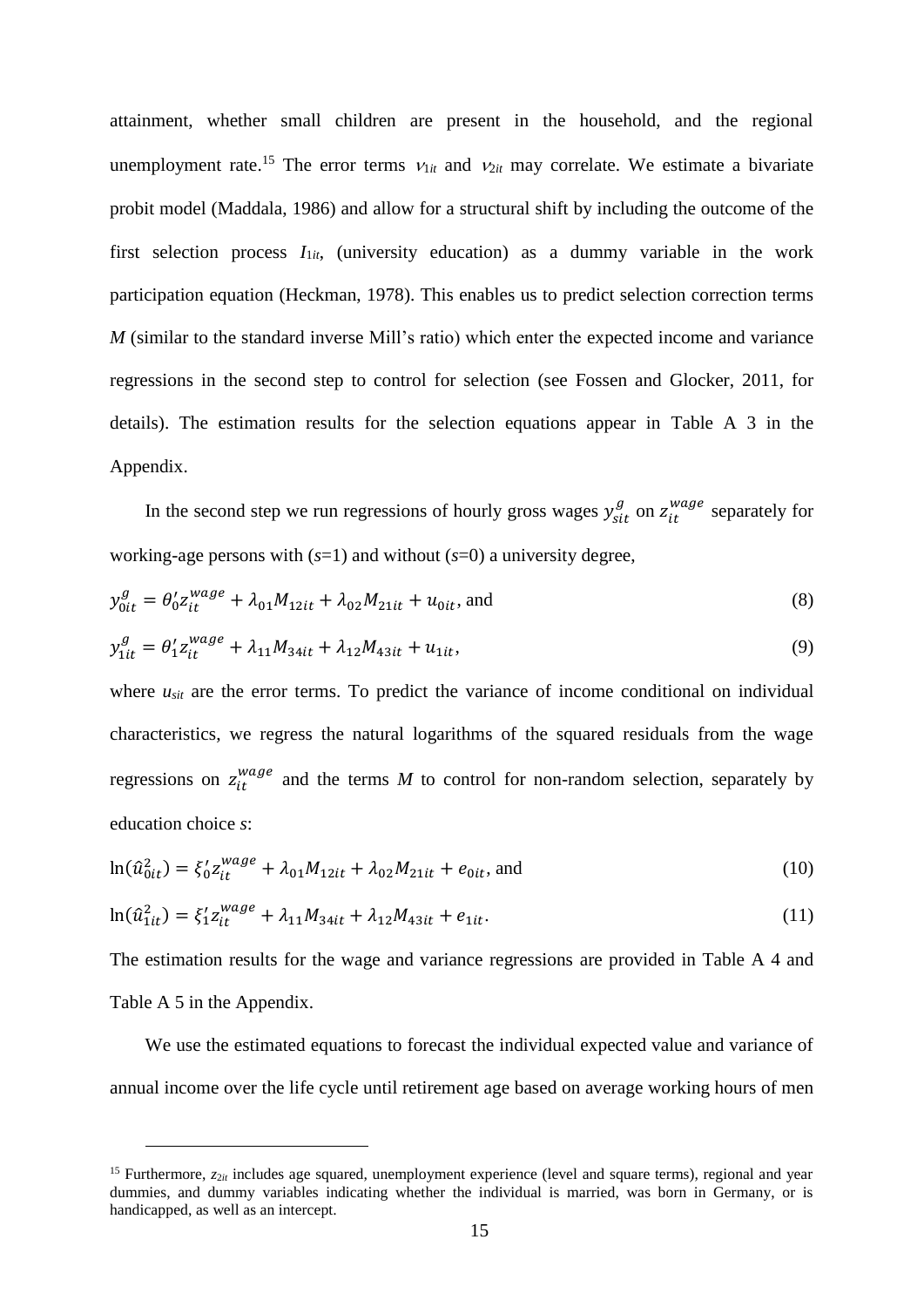and women in Germany. We assume that in the graduate career path, students spend the first five years at the university and receive monetary transfers as detailed in footnote 5. From year six on, work experience is increased successively in equation (8) to forecast the income profile over the lifetime. In the alternative non-graduate career path, we assume that people start working right away, but during the first two years, income is lower because young persons take an apprenticeship first. We accommodate this by setting the dummy variable indicating that someone is currently an apprentice in equation (9) to one when predicting the first two years. For the predictions, the other variables in  $z_{it}^{wage}$  are set according to the aggregate distributions, conditional on age and gender.

Since utility depends on after-tax income, we apply a microsimulation model of the German progressive personal income tax system and the social insurance system to derive net income from predicted gross income. Because we predict labour income for the future of current high-school graduates, some information relevant for taxation at the time when earnings are accrued and taxed, such as marital status and the number of children, are unknown. Therefore, we calculate the net income under the assumption that the person will either be unmarried or married to a spouse with the same gross income (which has the same tax implications for the individual in Germany), and neglect child benefits. We deem plausible that young recent high-school graduates make similar simplifying assumptions when estimating their future taxes.

Finally we adjust the expected value and the variance of net income for unemployment risk, assuming that high-school graduates expect unemployment risk to remain unchanged in the future. We use separate estimates of rates of unemployment  $risk_{st}^{unempl}$  for persons in Germany with and without a university degree (alternative *s*) by year *t* (in which the educational choice is taken) obtained from OECD (2012, p. 134). In all years in the estimation period, university graduates have lower annual unemployment risks than non-graduates (about 4% vs. 9% on average). According to the (moderately simplified) German legislation, an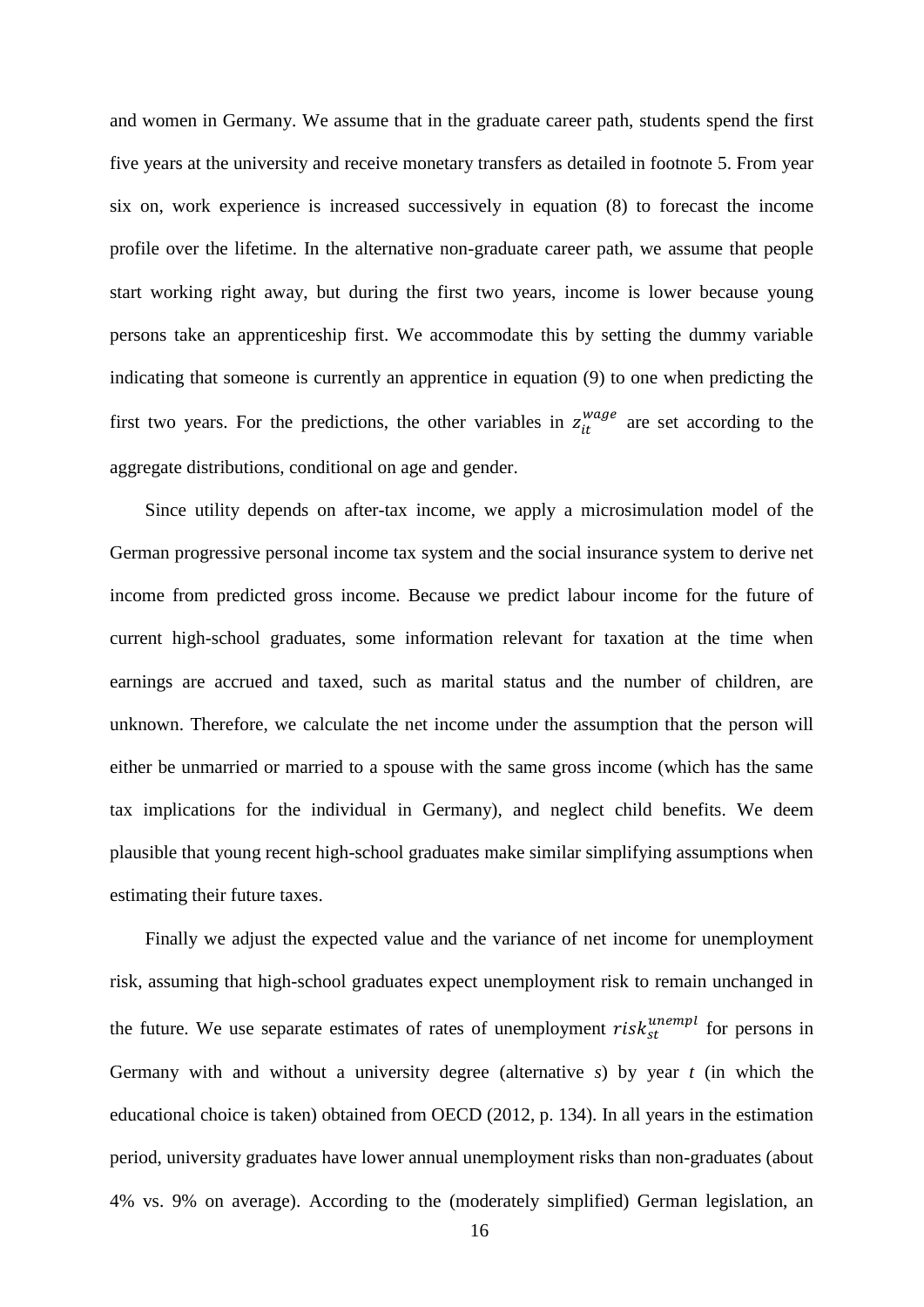unemployed person receives unemployment benefits at the unemployment benefit rate (UBR) of 60% (67% for parents) of the net labour income the person received before. We assume that the high-school graduates expect potential unemployment to last no longer than the period during which the unemployment benefit can be received (usually one year). Income adjusted for unemployment risk in a future year  $t+\tau$  can thus be written as

$$
y_{si,t+\tau} = \left[ \left( 1 - risk_{st}^{unempl} \right) + risk_{st}^{unempl} \cdot UBR \right] y_{si,t+\tau}^{unadjusted},\tag{12}
$$

which allows us to adjust both the expected value and the variance of future income. This yields estimates of  $\mu_{si,t+\tau}$  and  $\sigma_{si,t+\tau}^2$ , which enter the likelihood function (5).

## **4 Structural estimation results and the link to stated preferences**

#### **4.1 Unobserved heterogeneity in risk aversion**

The results from estimating the structural model of the probability of starting university education appear in Table 1. They are obtained by maximizing the likelihood function (5) based on the sample of recent high-school graduates. The standard errors are robust to heteroscedasticity and clustering at the individual level to account for repeated observations of the same persons. Column (1) shows the logit coefficients from a basic model without any role for income and risk expectations, i.e. the weight of the future income term  $\alpha$  is constrained to be zero, and the enrolment probability exclusively depends on the control variables. Column (2) contains the more general model with unconstrained  $\alpha$ , but imposing homogeneous risk attitude with a freely estimated, but identical coefficient of constant relative risk aversion (CRRA)  $\rho$  for everyone in the sample.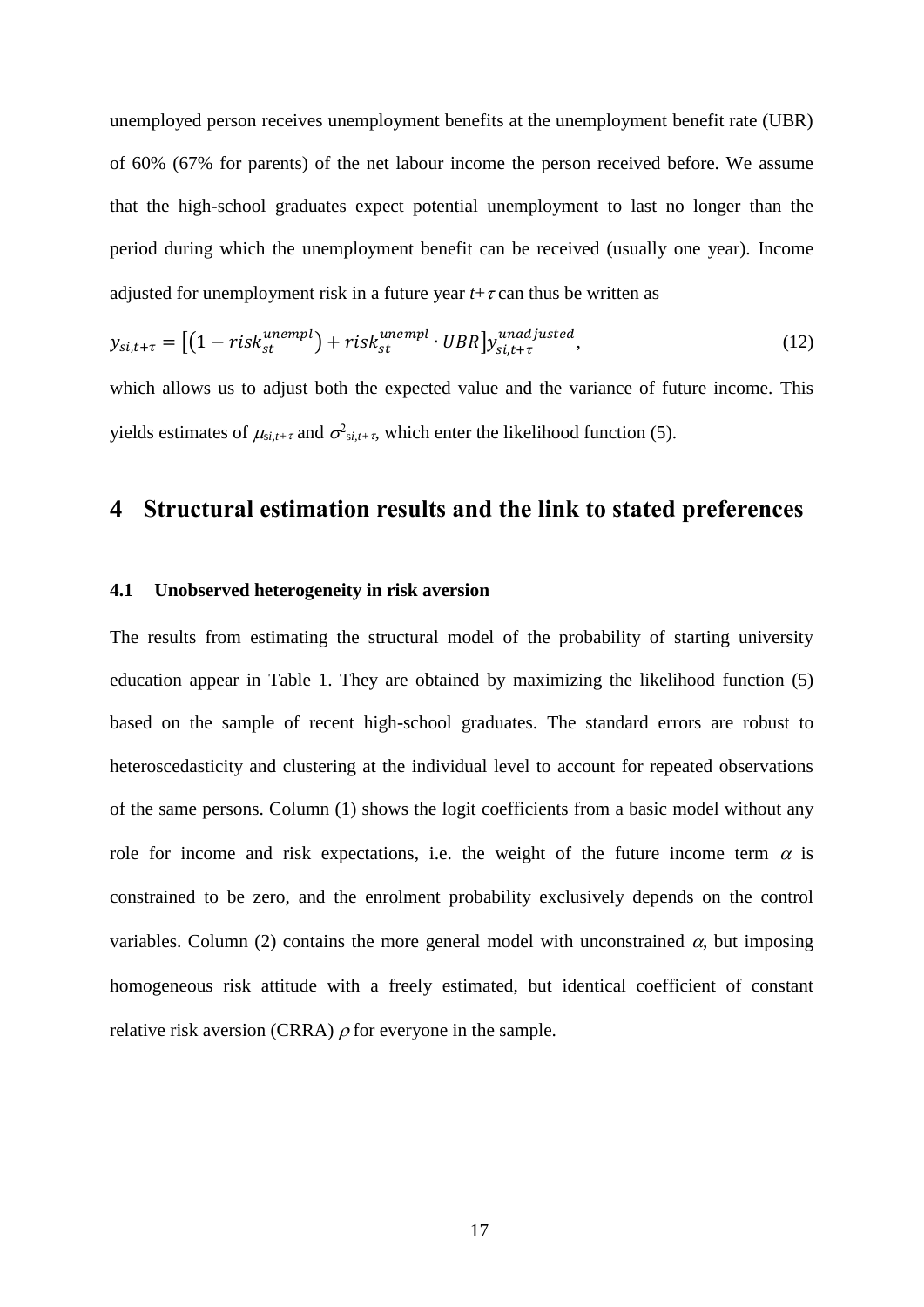|                                                                   | (1)               | (2)                   | (3)          | (4)                         | (5)              | (6)                        |
|-------------------------------------------------------------------|-------------------|-----------------------|--------------|-----------------------------|------------------|----------------------------|
|                                                                   | No income         |                       |              | Heterogeneous risk aversion |                  |                            |
|                                                                   |                   | Homoge-<br>neous risk |              |                             |                  |                            |
|                                                                   | expecta-<br>tions | aversion              |              |                             |                  |                            |
|                                                                   |                   |                       |              |                             |                  |                            |
| Definition of low willingness to                                  |                   |                       |              | Willingn. to                | Willingn. to     | Willingn. to               |
| take risks dummy:                                                 |                   |                       |              | take risks $<$ 2            | take risks $<$ 3 | take risks $<$ 4           |
| Definition of high willingness to                                 |                   |                       |              | Willingn. to                | Willingn. to     | Willingn. to               |
| take risks dummy:                                                 |                   |                       |              | take risks $> 8$            | take risks $> 7$ | take risks $> 5$           |
| Structural parameters:                                            |                   |                       |              |                             |                  |                            |
| Risk (CRRA) coeff. $\rho_l$                                       |                   | $0.0798**$            | $0.0870*$    | $0.0691*$                   | $0.0736**$       | $0.0803*$                  |
|                                                                   |                   | (0.0365)              | (0.0448)     | (0.0370)                    | (0.0369)         | (0.0435)                   |
| Risk (CRRA) coeff. $\rho_2$                                       |                   |                       | 1.0408***    | $0.6687***$                 | $0.6236***$      | 0.5380***                  |
|                                                                   |                   |                       | (0.1918)     | (0.1613)                    | (0.1359)         | (0.1120)                   |
| Time preference coeff. $\gamma$                                   |                   | 1.1591***             | $1.1265***$  | 1.1412***                   | 1.1390***        | 1.1615***                  |
|                                                                   |                   | (0.0459)              | (0.0480)     | (0.0420)                    | (0.0433)         | (0.0467)                   |
| Weight of income term $\alpha$                                    |                   | $0.1332**$            | $0.1014*$    | $0.1258**$                  | $0.1237**$       | $0.1215*$                  |
|                                                                   |                   | (0.0637)              | (0.0558)     | (0.0531)                    | (0.0549)         | (0.0655)                   |
| Probability model of being type 2 (logit coefficients):           |                   |                       |              |                             |                  |                            |
| Low willingness to take risks                                     |                   |                       |              | 16.9150***                  | 13.7183***       | 14.0701***                 |
|                                                                   |                   |                       |              | (1.5239)                    | (1.7725)         | (4.0219)                   |
| High willingness to take risks                                    |                   |                       |              | $-11.7234***$               | $-0.2612$        | 9.2283                     |
|                                                                   |                   |                       |              |                             |                  |                            |
|                                                                   |                   |                       |              | (1.2860)                    | (5.0472)         | (10.8004)<br>$-13.0725***$ |
| Constant                                                          |                   |                       | $-2.2795***$ | $-2.0208**$                 | $-2.2416*$       |                            |
|                                                                   |                   |                       | (0.7625)     | (0.9842)                    | (1.3074)         | (2.5405)                   |
| Control variables in university entry model (logit coefficients): |                   |                       |              |                             |                  |                            |
| Eligible for student aid                                          | 0.2050            | 0.1656                | 0.1790       | 0.1781                      | 0.1798           | 0.1957                     |
|                                                                   | (0.2045)          | (0.2060)              | (0.2086)     | (0.2066)                    | (0.2065)         | (0.2086)                   |
| Student aid x Parental income                                     | $-0.1922*$        | $-0.1846*$            | $-0.1842*$   | $-0.1894*$                  | $-0.1901*$       | $-0.1880*$                 |
|                                                                   | (0.1054)          | (0.1061)              | (0.1067)     | (0.1068)                    | (0.1071)         | (0.1064)                   |
| Student aid x State with tuition                                  | 0.2708            | 0.3177                | 0.3082       | 0.3041                      | 0.3047           | 0.2919                     |
|                                                                   | (0.2899)          | (0.2946)              | (0.2971)     | (0.2969)                    | (0.2962)         | (0.2961)                   |
| Parental net income                                               | $0.0864**$        | $0.0884**$            | $0.0901**$   | $0.0900**$                  | $0.0893**$       | $0.0895**$                 |
|                                                                   | (0.0350)          | (0.0349)              | (0.0355)     | (0.0354)                    | (0.0353)         | (0.0352)                   |
| Age at high school graduation                                     | $0.1857***$       | $0.2172***$           | $0.2177***$  | 0.2197***                   | $0.2201***$      | $0.2164***$                |
|                                                                   | (0.0599)          | (0.0620)              | (0.0623)     | (0.0622)                    | (0.0623)         | (0.0625)                   |
| Mother holds university degree                                    | $0.2328*$         | $0.2682**$            | $0.2857**$   | $0.2839**$                  | $0.2789**$       | $0.2810**$                 |
|                                                                   | (0.1289)          | (0.1306)              | (0.1326)     | (0.1312)                    | (0.1308)         | (0.1309)                   |
| Father holds university degree                                    | $0.3177**$        | $0.3321***$           | $0.3269**$   | 0.3293***                   | $0.3362***$      | $0.3226**$                 |
|                                                                   | (0.1257)          | (0.1260)              | (0.1274)     | (0.1269)                    | (0.1267)         | (0.1264)                   |
| Intended university when 17                                       | $0.6720***$       | 0.6586***             | $0.6706***$  | $0.6708***$                 | $0.6671***$      | $0.6667***$                |
|                                                                   | (0.1401)          | (0.1403)              | (0.1418)     | (0.1414)                    | (0.1412)         | (0.1408)                   |
| Intended university n.a.                                          | 0.4393            | 0.4369                | 0.4370       | 0.4526                      | 0.4426           | 0.4396                     |
|                                                                   | (0.3300)          | (0.3269)              | (0.3312)     | (0.3315)                    | (0.3319)         | (0.3296)                   |
| Finished apprenticeship                                           | $0.5258**$        | $0.6542***$           | $0.6589***$  | $0.6696***$                 | $0.6646***$      | $0.6479***$                |
|                                                                   | (0.2321)          | (0.2411)              | (0.2431)     | (0.2422)                    | (0.2420)         | (0.2437)                   |
| Fed. State with tuition fees                                      | $-0.0190$         | $-0.0094$             | $-0.0095$    | $-0.0092$                   | $-0.0056$        | 0.0041                     |
|                                                                   | (0.1926)          | (0.1920)              | (0.1940)     | (0.1930)                    | (0.1933)         | (0.1934)                   |
| Respondent has one sibling                                        | $-0.1395$         | $-0.1493$             | $-0.1598$    | $-0.1611$                   | $-0.1555$        | $-0.1579$                  |
|                                                                   |                   | (0.1432)              | (0.1448)     | (0.1442)                    | (0.1440)         |                            |
|                                                                   | (0.1425)          |                       | $-0.0206$    |                             |                  | (0.1441)                   |
| More than one sibling                                             | $-0.0559$         | $-0.0176$             |              | $-0.0078$                   | $-0.0002$        | $-0.0127$                  |
|                                                                   | (0.3443)          | (0.3436)              | (0.3456)     | (0.3459)                    | (0.3466)         | (0.3456)                   |
| School grade in German at age 17 (Base: Good):                    |                   |                       |              |                             |                  |                            |
| German grade: Very good                                           | $0.5822**$        | $0.6055**$            | $0.6088**$   | $0.6074**$                  | $0.6129**$       | $0.5723**$                 |
|                                                                   | (0.2602)          | (0.2638)              | (0.2661)     | (0.2656)                    | (0.2652)         | (0.2668)                   |
| German grade: Satisfactory                                        | $-0.3019**$       | $-0.3137**$           | $-0.3238**$  | $-0.3162**$                 | $-0.3148**$      | $-0.3136**$                |
|                                                                   | (0.1385)          | (0.1385)              | (0.1399)     | (0.1391)                    | (0.1388)         | (0.1386)                   |
| German grade: Poor                                                | $-0.2800$         | $-0.3214$             | $-0.3529$    | $-0.3554$                   | $-0.3466$        | $-0.3445$                  |
|                                                                   | (0.2157)          | (0.2170)              | (0.2219)     | (0.2212)                    | (0.2208)         | (0.2191)                   |

# **Table 1: Transition to tertiary education: Results with unobserved latent risk aversion types**

*Continued on the following page.*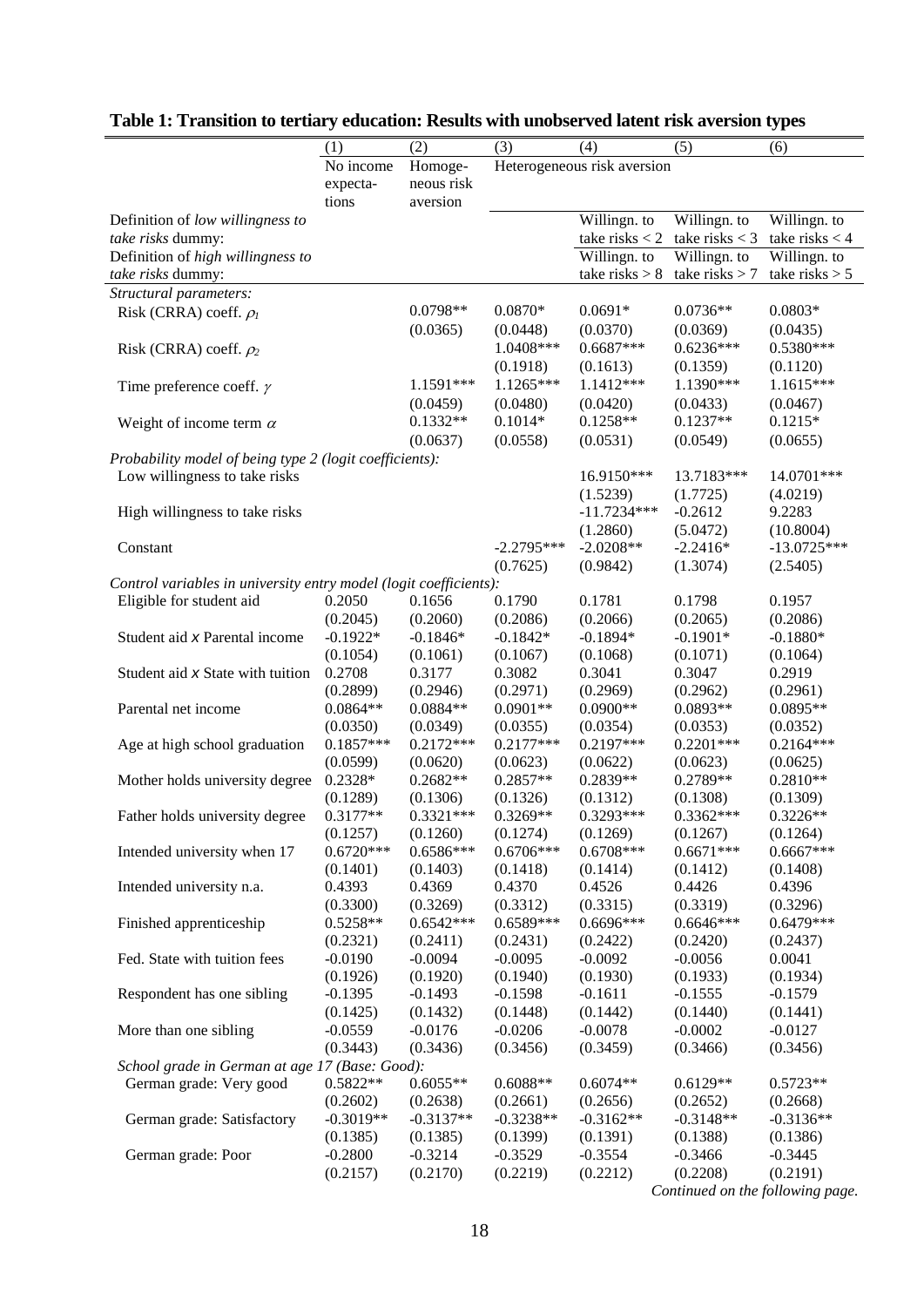#### **Table 1 continued**

|                                                                     | (1)          | (2)          | (3)          | (4)          | (5)          | (6)          |
|---------------------------------------------------------------------|--------------|--------------|--------------|--------------|--------------|--------------|
| German grade: N.a.                                                  | 0.9377*      | $0.9202*$    | $0.9423**$   | 0.9115*      | 0.9166*      | 0.9189*      |
|                                                                     | (0.4956)     | (0.4762)     | (0.4724)     | (0.4688)     | (0.4733)     | (0.4744)     |
| School grade in math at age 17 (Base: Good):                        |              |              |              |              |              |              |
| Math grade: Very good                                               | $0.5818***$  | $0.6305***$  | $0.6416***$  | $0.6429***$  | $0.6315***$  | $0.6266***$  |
|                                                                     | (0.1898)     | (0.1906)     | (0.1929)     | (0.1923)     | (0.1916)     | (0.1921)     |
| Math grade: Satisfactory                                            | $-0.1413$    | $-0.1728$    | $-0.1753$    | $-0.1733$    | $-0.1724$    | $-0.1695$    |
|                                                                     | (0.1528)     | (0.1539)     | (0.1556)     | (0.1546)     | (0.1545)     | (0.1545)     |
| Math grade: Poor                                                    | $-0.4364**$  | $-0.4772***$ | $-0.4997***$ | $-0.4924***$ | $-0.4922***$ | $-0.4841***$ |
|                                                                     | (0.1759)     | (0.1766)     | (0.1793)     | (0.1776)     | (0.1775)     | (0.1778)     |
| Math grade: N.a.                                                    | $-1.0733**$  | $-1.0963**$  | $-1.1118**$  | $-1.1025**$  | $-1.1021**$  | $-1.1010**$  |
|                                                                     | (0.5293)     | (0.5115)     | (0.5096)     | (0.5069)     | (0.5113)     | (0.5114)     |
| Region (Base: West)                                                 |              |              |              |              |              |              |
| North                                                               | 0.0627       | 0.0343       | 0.0309       | 0.0319       | 0.0338       | 0.0277       |
|                                                                     | (0.1819)     | (0.1835)     | (0.1844)     | (0.1839)     | (0.1833)     | (0.1837)     |
| East                                                                | 0.0715       | 0.0115       | $-0.0443$    | $-0.0253$    | $-0.0179$    | $-0.0261$    |
|                                                                     | (0.1618)     | (0.1755)     | (0.1857)     | (0.1840)     | (0.1828)     | (0.1769)     |
| South                                                               | $0.2960**$   | $0.2944**$   | $0.2906**$   | $0.2926**$   | $0.2923**$   | $0.2936**$   |
|                                                                     | (0.1473)     | (0.1471)     | (0.1482)     | (0.1478)     | (0.1477)     | (0.1475)     |
| City state                                                          | 0.0161       | $-0.0571$    | $-0.0550$    | $-0.0625$    | $-0.0604$    | $-0.0535$    |
|                                                                     | (0.2136)     | (0.2181)     | (0.2188)     | (0.2183)     | (0.2177)     | (0.2182)     |
| Years since high-school graduation (Base: Two years):               |              |              |              |              |              |              |
| 1 year                                                              | 0.9179***    | $0.8860***$  | 0.8874 ***   | $0.8800***$  | 0.8808 ***   | $0.8833***$  |
|                                                                     | (0.1890)     | (0.1894)     | (0.1901)     | (0.1899)     | (0.1898)     | (0.1897)     |
| 3 years                                                             | $-1.1785***$ | $-1.1493***$ | $-1.1620***$ | $-1.1551***$ | $-1.1520***$ | $-1.1542***$ |
|                                                                     | (0.3436)     | (0.3437)     | (0.3458)     | (0.3451)     | (0.3448)     | (0.3442)     |
| 4 years                                                             | $-0.7592**$  | $-0.7143**$  | $-0.7284**$  | $-0.7207**$  | $-0.7166**$  | $-0.7212**$  |
|                                                                     | (0.3351)     | (0.3380)     | (0.3401)     | (0.3397)     | (0.3392)     | (0.3384)     |
| 5 years                                                             | $-2.1821***$ | $-2.1115***$ | $-2.1327***$ | $-2.1186***$ | $-2.1163***$ | $-2.1224***$ |
|                                                                     | (0.6787)     | (0.6856)     | (0.6871)     | (0.6872)     | (0.6870)     | (0.6849)     |
| Male x years since high-school graduation (Base: Male x two years): |              |              |              |              |              |              |
| Male x 1 year                                                       | $-2.4778***$ | $-2.5053***$ | $-2.5362***$ | $-2.5211***$ | $-2.5186***$ | $-2.5167***$ |
|                                                                     | (0.2519)     | (0.2528)     | (0.2554)     | (0.2538)     | (0.2535)     | (0.2537)     |
| Male $x$ 3 years                                                    | $-0.3486$    | $-0.3322$    | $-0.3895$    | $-0.3863$    | $-0.3735$    | $-0.3681$    |
|                                                                     | (0.4211)     | (0.4222)     | (0.4303)     | (0.4279)     | (0.4266)     | (0.4238)     |
| Male x 4 years                                                      | $-0.8920**$  | $-0.8504*$   | $-0.8505*$   | $-0.8473*$   | $-0.8482*$   | $-0.8479*$   |
|                                                                     | (0.4419)     | (0.4433)     | (0.4449)     | (0.4445)     | (0.4440)     | (0.4442)     |
| Male $x 5$ years                                                    | 0.5898       | 0.6499       | 0.6673       | 0.6628       | 0.6652       | 0.6538       |
|                                                                     | (0.7384)     | (0.7475)     | (0.7483)     | (0.7485)     | (0.7484)     | (0.7471)     |
| Male                                                                | 1.3659***    | 1.2801***    | 1.2446***    | 1.2517***    | 1.2483***    | 1.2833***    |
|                                                                     | (0.1998)     | (0.2071)     | (0.2126)     | (0.2095)     | (0.2100)     | (0.2074)     |
| Year dummies                                                        | yes          | yes          | yes          | yes          | yes          | yes          |
| Constant                                                            | $-5.9227***$ | $-6.5645***$ | $-6.6186***$ | $-6.6370***$ | $-6.6444***$ | $-6.5153***$ |
|                                                                     | (1.1756)     | (1.2127)     | (1.2232)     | (1.2160)     | (1.2178)     | (1.2241)     |
| Avg. probability of being type 2                                    |              |              | 0.093        | $0.139*$     | $0.166**$    | $0.146**$    |
|                                                                     |              |              | (0.064)      | (0.078)      | (0.073)      | (0.068)      |
| $\chi^2$                                                            | 326.9537     | 323.9246     | 316.1244     | 320.2988     | 321.3229     | 322.3469     |
| Log likelihood                                                      | $-1108.1246$ | $-1104.0594$ | $-1103.0920$ | $-1102.4487$ | $-1102.7120$ | $-1102.4479$ |
| N (person-years)                                                    | 2187         | 2187         | 2187         | 2187         | 2187         | 2187         |
| N (persons)                                                         | 1088         | 1088         | 1088         | 1088         | 1088         | 1088         |

*Notes*: Mixed logit estimation results for the structural model of entry into university for high-school graduates. Columns (3)-(6) show results for models with unobserved heterogeneity in risk aversion. Stated general willingness to take risks, which is used to estimate the probabilities of being latent type 2 in models (4)-(6), is measured on a scale from 0-10; medium willingness to take risks is the omitted category. Cluster and heteroscedasticity robust standard errors in parentheses. Significance levels: \* p<0.1, \*\*p<0.05, \*\*\*p<0.01.

*Source*: Authors' calculations based on the SOEP (sample of high-school graduates), 2000-2010.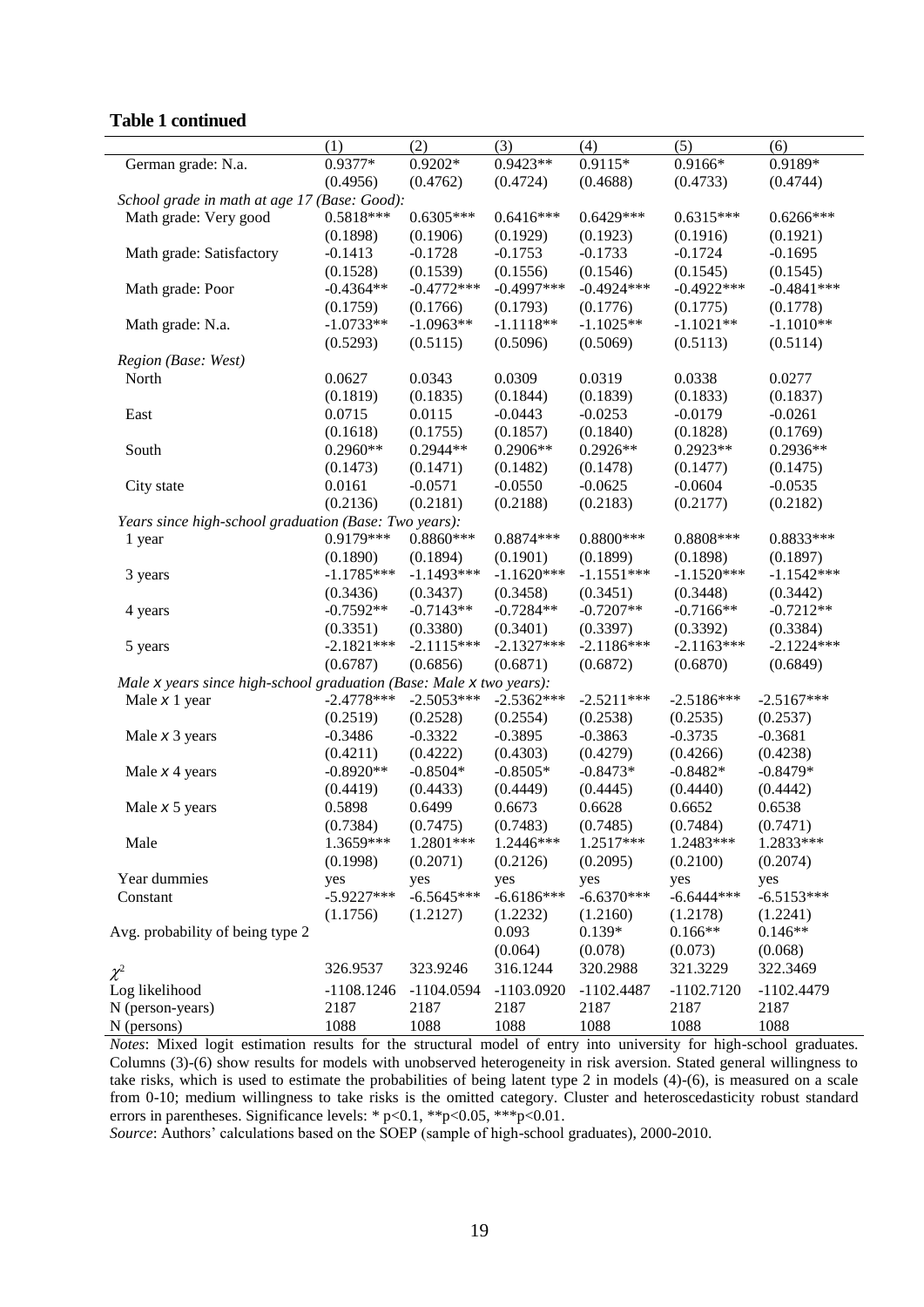Columns (3) to (6) present four variants of the full model with heterogeneous risk aversion and *J*=2 latent classes. The optimization algorithm did not converge for models with more than 2 unobserved types.<sup>16</sup> In column (3), the probability of belonging to the second latent class is estimated as a simple parameter (technically, *wit* in eq. (4) consists of a constant only). In the remaining columns, the probability of being type 2 is modelled in a richer way as a function of dummy variables indicating low or high general willingness to take risks as stated in the survey interviews, with medium willingness as the omitted base category. In column (4), the low risk dummy is one for persons reporting a willingness to take risks below 2 (i.e., 0 or 1 on the scale from 0 to 10), and the high risk dummy symmetrically indicates values above 8 (i.e., 9 or 10). In columns (5) and (6), the low and high risk categories are defined over successively wider ranges.<sup>17</sup>

The parameter  $\alpha$ , i.e. the coefficient of the differential of the risk-adjusted future income paths with and without a university education, is positive and significant and similar in the five models where it is freely estimated. This indicates that high-school graduates take their future income into account when deciding whether to take up university studies, and higher future income as a university graduate relative to the alternative career path increases the probability of university enrolment, as expected. The estimated time preference parameter  $\gamma$  is significant and stable in these models as well and indicates that the young high-school graduates discount their future utility by about 13 to 16 % per year.

The coefficient of CRRA is positive and significant in all models and for both types, indicating risk aversion. Under the assumption of homogeneous risk aversion (as in Fossen and Glocker, 2011), the point estimate is 0.08 and may seem rather low. From experiments, Holt and Laury (2002) estimate a risk aversion coefficient around 0.3-0.5, and Andersen et al.

<sup>&</sup>lt;sup>16</sup> We use the Newton-Raphson algorithm for the first ten iterations, then switch to the Berndt-Hall-Hall-Hausman algorithm for the next ten iterations, then switch back, and so forth, if necessary.

<sup>&</sup>lt;sup>17</sup> A specification defining the low risk dummy as willingness to take risks  $\lt$  4 and the high risk dummy, symmetrically, as willingness > 6, does not achieve convergence. Therefore, in column (6), we define the high risk dummy as willingness to take risks > 5 instead.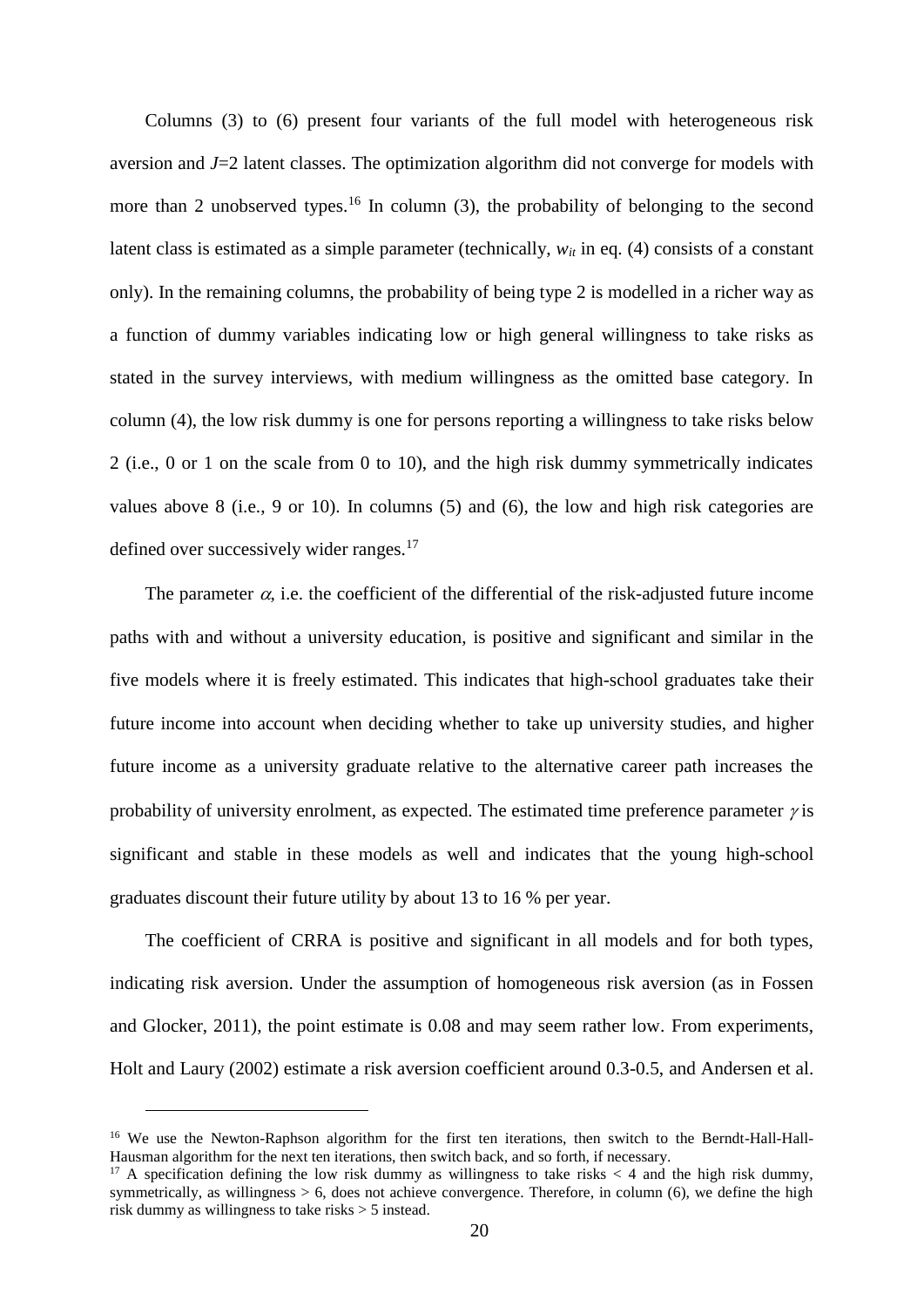(2008) obtain a larger coefficient of CRRA of 0.74. The agents in our sample may be less risk averse than the population at large because of their particularly young age at the time of their decision about university enrolment; Dohmen et al. (2011) provide some evidence that risk aversion increases with age.

When we allow for heterogeneous risk attitudes, two clearly distinct latent types are detected. The first is characterized by the CRRA coefficient  $\rho_l$ , which is similar to the coefficient assuming homogeneity, and the second type is considerably (and statistically significantly) more risk averse. The point estimate for  $\rho_2$  is 1.04 in model (3) and thus well above the range reported by Holt and Laury (2002). In model (4), which uses the narrowest definitions for the dummies indicating low and high willingness to take risks,  $\rho_2$  is 0.67; it plausibly decreases to 0.54 as these dummies cover wider ranges of stated risk preferences in columns (5) and (6). The average unconditional probability of being type 2 is predicted to be about 14-17% and significant in the richer and preferred models (4) to (6), but only 9% and insignificant in model (3).

In models (4) through (6), young persons who self-report a low willingness to take risks in the survey interviews have a significantly higher probability of being latent type 2, i.e. the type with larger revealed risk aversion in the university enrolment model, in comparison to those with a medium willingness to take risks (the base category). Those who answer that they have a high willingness to take risks have a significantly lower probability of being the more risk averse type in model (4), while this coefficient is insignificant in models (5) and (6).

The results indicate a remarkable consistency of stated and revealed risk aversion. The revealed coefficients of CRRA are identified by the partial effect of individually forecasted future income risk on the individually observed choices to start university studies. The structural models best explaining the data are those with two latent types, one characterized by significantly higher risk aversion, which means that persons of this type are discouraged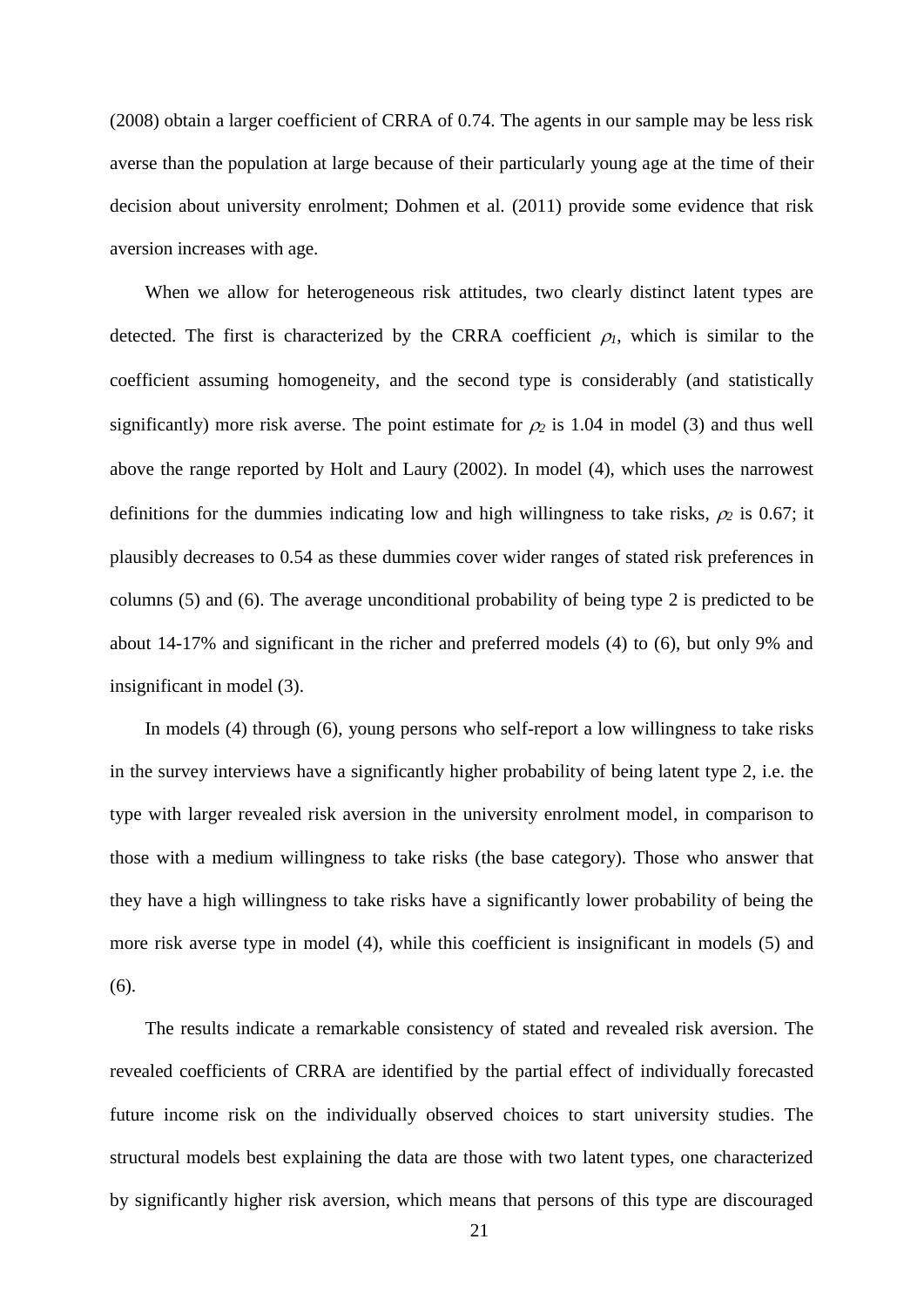from tertiary education by high individual forecasted income variance following this choice. The strong accordance of the concepts of revealed risk aversion with the self-reported risk attitude increases confidence in both, the behavioural relevance of the stated risk preference measure and the interpretation of the structural parameters  $\rho_1$  and  $\rho_2$  as revealed risk aversion.

Furthermore, the similarity of the estimates in models (4) to (6) indicates that the results are not sensitive with respect to the definitions of categories for stated risk preference. We also estimate model (5) for the subsample of young men and obtain similar results.<sup>18</sup> As another robustness check, which follows the idea suggested by Eisenhauer et al. (2013), we use the estimated model in column (5) to predict individual transition probabilities. Then we randomly assign synthetic binary transition indicators based on these probabilities; for example, an observation with a predicted transition probability of 40% is assigned a 1 with 40% and a 0 with 60% probability. Next, we re-estimate the model based on these synthetic data. We obtain similar results as in the estimation based on the original data. This test demonstrates that the estimation is able to recover the underlying parameters from the data generation process.

#### **4.2 Ex-ante classification of risk aversion types based on stated preferences**

In the previous section, we estimated the structural university enrolment model with two latent classes that differ in their CRRA parameter  $\rho$  and found that the probability of being the more risk averse type increases for high-school graduates who self-report a low general willingness to take risks in the interview. In this section, we further investigate the relationship between stated and revealed risk attitude by classifying each individual into one of two groups *ex-ante* based on their stated risk preference and by assessing how the structural  $\rho$  differs between the two groups. Formally, before estimating the structural model with  $J=2$ 

<sup>&</sup>lt;sup>18</sup> We choose model (5) for the robustness checks and for the simulations in section 4.3 because of the balanced definition of the dummy variables indicating the willingness to take risks in the type selection model. The log likelihood values in the models (4)-(6) are very similar and thus do not provide guidance as to which of these three model is preferable. For the sample of young women, the optimization algorithm does not converge.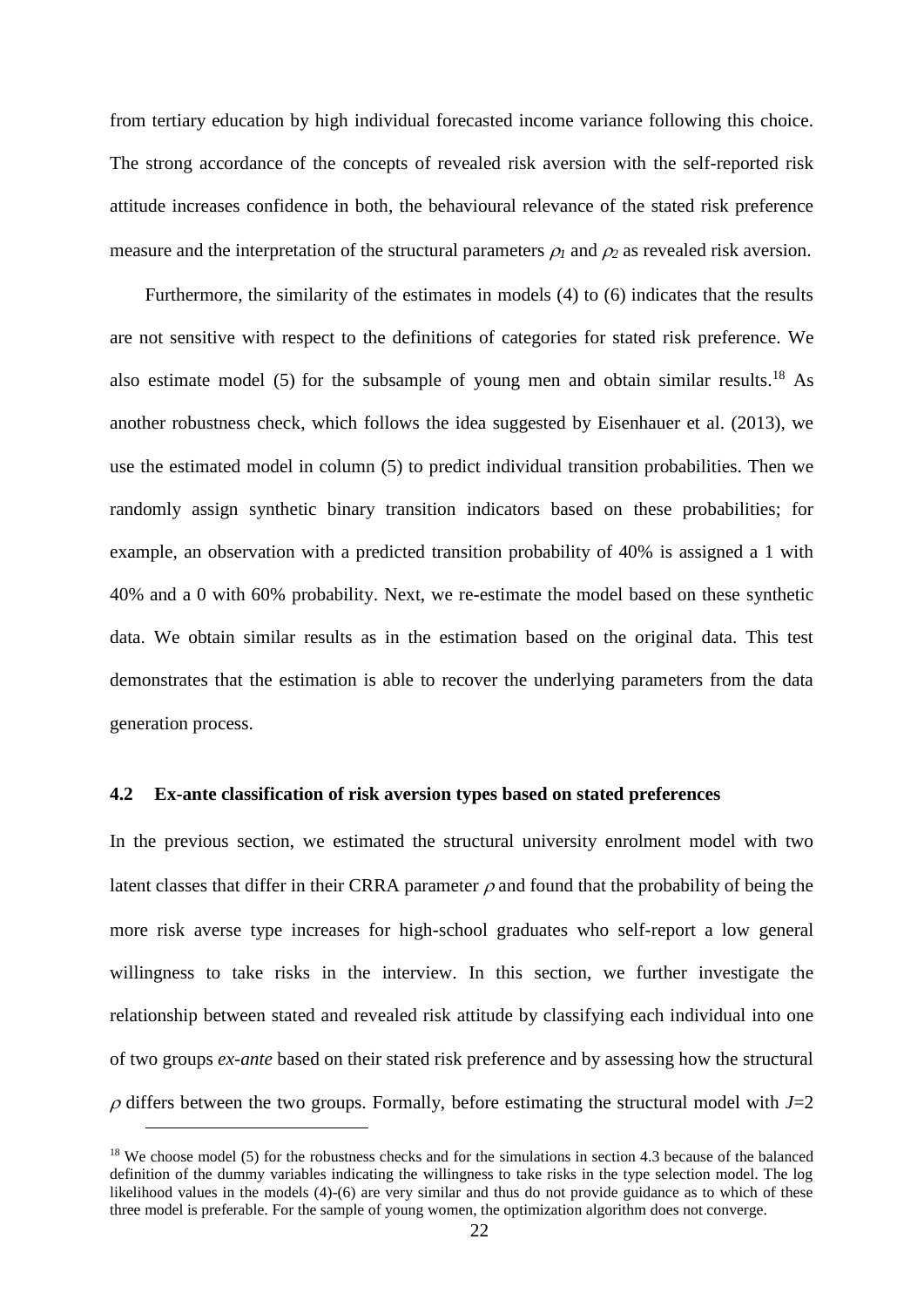different CRRA coefficients, we set the probability of being type 2, i.e.  $\pi_{it2}$  in equation (3), to one for observations who report a willingness to take risks below a certain cut-off value on the scale from 0-10, and to zero for those at or above this cut-off point; accordingly, we set  $\pi_{it} = 1 - \pi_{it2}$ . Table 2 presents the estimated structural parameters for all possible cut-off values from 1-10, most notably  $\rho_2$  and  $\rho_1$  in the first and second column, respectively. For easier orientation, the first and last row display the results from homogeneous  $\rho$ , which is identical to model (2) in Table 1; this corresponds to a model with the cut-off value of 0 or 11, which puts all observations into a single group. We observe that the point estimates for the weight of the income term  $\alpha$  and for the time preference coefficient  $\gamma$  are stable across all specifications.

|                    | CRRA coeff. $\rho$ for stated<br>willingness to take risks |                                    |                                      |                                  |          |                   |
|--------------------|------------------------------------------------------------|------------------------------------|--------------------------------------|----------------------------------|----------|-------------------|
|                    | $<$ cut-off<br>value $(\rho_2)$                            | $\geq$ cut-off<br>value $(\rho_l)$ | Weight of<br>income term<br>$\alpha$ | Time prefe-<br>rence coeff.<br>γ | $\chi^2$ | Log<br>likelihood |
| Homogeneous $\rho$ |                                                            | $0.0798**$                         | $0.1332**$                           | $1.1591***$                      | 323.9246 | $-1104.0594$      |
|                    |                                                            | (0.0365)                           | (0.0637)                             | (0.0459)                         |          |                   |
| Cut-off value: 1   | 0.1575                                                     | $0.0801**$                         | $0.1325**$                           | 1.1581***                        | 323.9063 | $-1104.0557$      |
|                    | (0.2587)                                                   | (0.0366)                           | (0.0639)                             | (0.0471)                         |          |                   |
| Cut-off value: 2   | $0.6128***$                                                | $0.0763**$                         | $0.1361**$                           | 1.1528***                        | 324.0037 | $-1102.9985$      |
|                    | (0.1512)                                                   | (0.0346)                           | (0.0605)                             | (0.0451)                         |          |                   |
| Cut-off value: 3   | $0.5721***$                                                | $0.0784**$                         | $0.1331**$                           | 1.1492***                        | 323.9958 | $-1103.0340$      |
|                    | (0.1458)                                                   | (0.0350)                           | (0.0598)                             | (0.0448)                         |          |                   |
| Cut-off value: 4   | $0.5030***$                                                | $0.0839**$                         | $0.1184*$                            | 1.1659***                        | 326.0808 | $-1102.5053$      |
|                    | (0.1681)                                                   | (0.0425)                           | (0.0679)                             | (0.0452)                         |          |                   |
| Cut-off value: 5   | $0.3827**$                                                 | $0.0834**$                         | $0.1221*$                            | $1.1642***$                      | 326.3210 | $-1103.2457$      |
|                    | (0.1595)                                                   | (0.0398)                           | (0.0646)                             | (0.0436)                         |          |                   |
| Cut-off value: 6   | 0.0268                                                     | $0.1097**$                         | $0.1272*$                            | 1.1535***                        | 323.8048 | $-1103.8135$      |
|                    | (0.0757)                                                   | (0.0491)                           | (0.0670)                             | (0.0514)                         |          |                   |
| Cut-off value: 7   | $0.0780**$                                                 | 0.0908                             | $0.1311**$                           | $1.1562***$                      | 323.7504 | $-1104.0521$      |
|                    | (0.0385)                                                   | (0.0671)                           | (0.0650)                             | (0.0529)                         |          |                   |
| Cut-off value: 8   | $0.0798**$                                                 | 0.0842                             | $0.1330**$                           | 1.1588***                        | 324.0776 | $-1104.0592$      |
|                    | (0.0365)                                                   | (0.1335)                           | (0.0641)                             | (0.0471)                         |          |                   |
| Cut-off value: 9   | $0.0784**$                                                 | $-0.0979$                          | $0.1438**$                           | $1.1704***$                      | 323.2416 | $-1103.9160$      |
|                    | (0.0348)                                                   | (0.1757)                           | (0.0666)                             | (0.0490)                         |          |                   |
| Cut-off value: 10  | $0.0802**$                                                 | 0.1344                             | $0.1324**$                           | 1.1581***                        | 323.9130 | $-1104.0587$      |
|                    | (0.0378)                                                   | (0.5868)                           | (0.0669)                             | (0.0524)                         |          |                   |
| Homogeneous $\rho$ | $0.0798**$                                                 |                                    | $0.1332**$                           | 1.1591***                        | 323.9246 | $-1104.0594$      |
| (as in line 1)     | (0.0365)                                                   |                                    | (0.0637)                             | (0.0459)                         |          |                   |

**Table 2: Transition to tertiary education: Results with risk aversion types ex-ante determined by stated preferences with different cut-off points**

*Notes*: Estimation results for the structural model of entry into university for high-school graduates when observations are classified into the two risk aversion types ex-ante using different cut-off values for the stated willingness to take risks. Each line in the table corresponds to a separate estimation based on 2187 observations. Since the stated willingness to take risks is measured on a scale from 0-10, we use all possible cut-off points. Robust standard errors in parentheses. Significance levels: \* p<0.1, \*\*p<0.05, \*\*\*p<0.01. *Source*: Authors' calculations based on the SOEP (sample of high-school graduates), 2000-2010.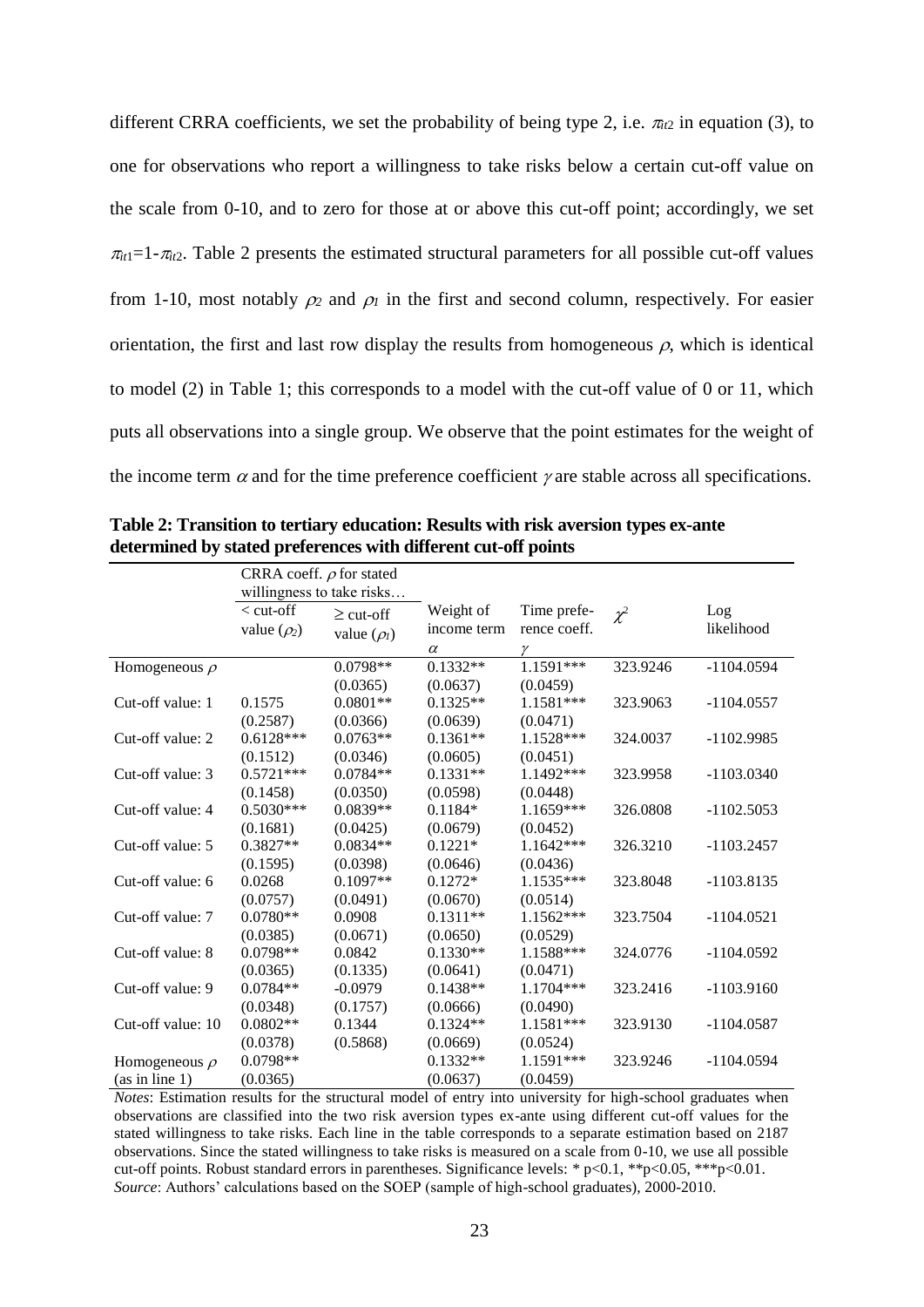**Figure 2: Stated and revealed risk preferences**



*Notes*: On the x-axis, the graph spans the stated general willingness to take risks on the 0-10 scale, and on the yaxis, it spans the estimated structural Arrow-Pratt parameter of relative risk aversion,  $\rho$  (rho). The solid line corresponds to the first column of Table 2 and shows the estimated revealed  $\rho_2$  for persons with stated willingness to take risks *r* below a cut-off point as indicated on the x-axis, while the dashed line (second column of Table 2) is  $\rho_i$  for individuals with stated r of the cut-off value or above. At the left and right ends of the graph,  $\rho$  is estimated for the whole population, because all persons have  $r \ge 0$  (left end of the dashed line) and  $r < 11$ (right end of the solid line). The vertical line segments represent 95% confidence intervals, which become larger towards the left side for the solid line and towards the right side for the dashed line, where the numbers of observations with the respective stated willingness to take risks become smaller. Note that the leftmost point of the solid line for  $r<1$  and the rightmost point of the dashed line for  $r \ge 10$  are very imprecisely estimated because of the small number of observations with  $r=0$  or  $r=10$  (the minimum and maximum values on the scale), as indicated by the wide confidence intervals, so we connect these points with dotted lines only. *Source:* Own illustration based on the SOEP, 2000-2010.

The estimated coefficients of risk aversion from these models can more easily be compared in Figure 2. The pattern emerging is that the CRRA parameter  $\rho_2$ , which is revealed from observed education choices of those with stated willingness to take risks below the cutoff value, decreases with higher cut-off values. Thus, the narrower the group of high-school graduates with low risk preference is defined, the higher is their revealed risk aversion coefficient. This again demonstrates the remarkably high consistency between revealed and stated risk preferences. The structural risk aversion parameters of the two groups are statistically different from each other when cut-off points between 2 and 4 are chosen (the confidence bands in the graph do not overlap). For larger cut-off points, the two risk aversion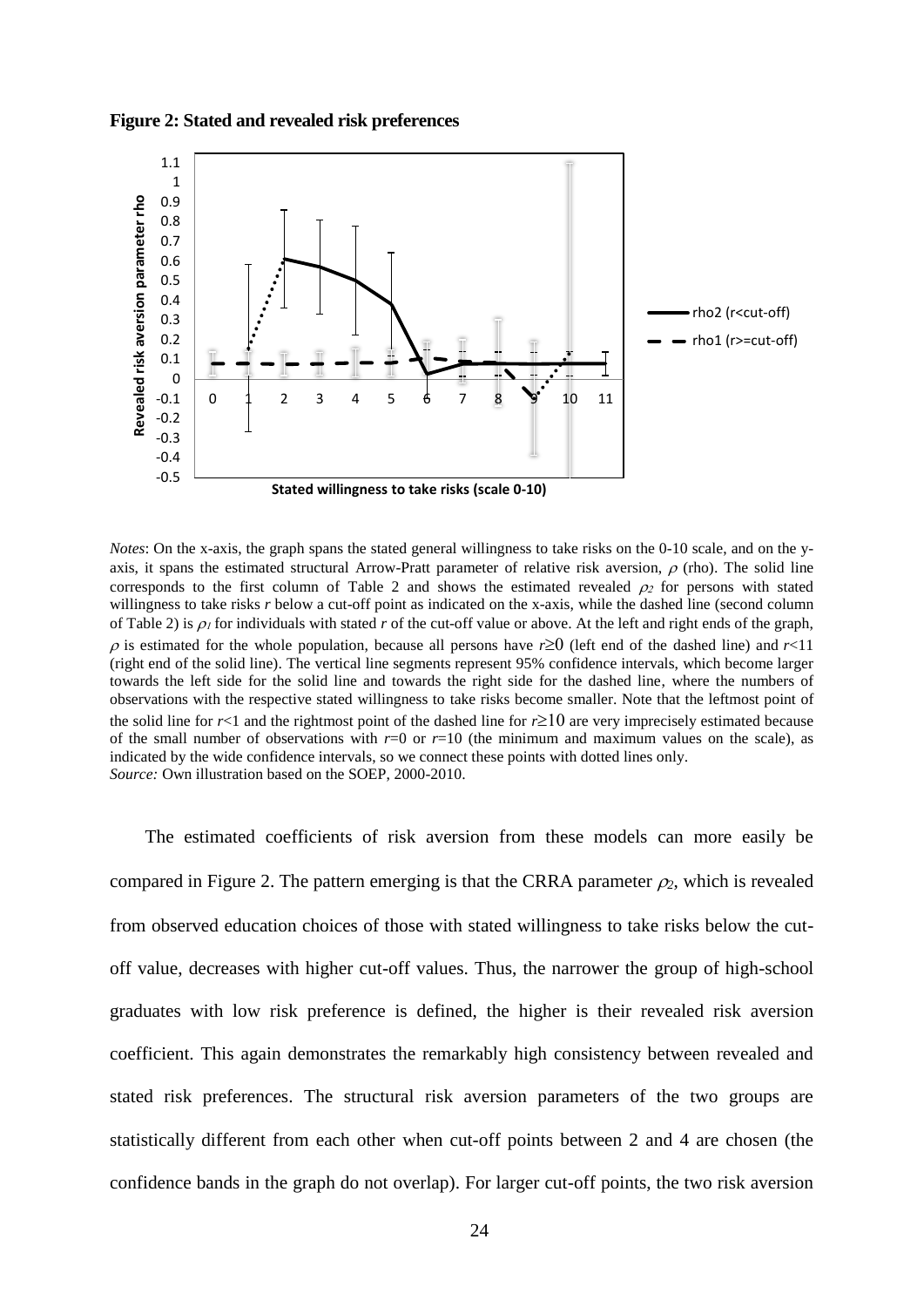types apparently are not separated well from one another, which blurs the difference.<sup>19</sup> This is also confirmed by the log likelihood values in Table 2, which is largest when the cut-off value 4 is chosen. Note that the log likelihood is even larger in models (4) and (6) in Table 1, where type probabilities are freely estimated. The results from both approaches (free estimation and ex-ante classification of types) consistently indicate that the best models identify a rather small group of more risk-averse high-school graduates, while the majority has a low degree of risk aversion.

#### **4.3 Resulting heterogeneity in elasticities and responses to tax policy**

How relevant is the identification of the different risk aversion types for the prediction of behavioural responses? In Table 3, we use the structural models estimated in section 4.1 to simulate average changes in the cumulative probability of university enrolment (within five years after graduation from high school) when the expected value or variance of after-tax income in one of the two alternative career paths (with or without a university degree) increases by  $10\%$ <sup>20</sup> In column (a), we use the model with homogeneous risk aversion for the simulation, i.e. model (2) from Table 1, whereas in the other columns, we use model (5) with heterogeneous risk aversion. Column (b) presents the average changes in the enrolment probability using the individual probabilities of being one of the two latent types, conditional on the observed variables, whereas columns (c) and (d) show the counterfactual results pretending that everybody were type 1 or the more risk averse type 2, respectively. For example, the first table row demonstrates that an increase in expected net income in the path with a university education by 10% increases the average cumulative enrolment probability by 8.2% in the model with homogeneous risk aversion (which implies an elasticity of about 0.82), and by 8.7% in the model with heterogeneous risk aversion. The respective figures in

<sup>&</sup>lt;sup>19</sup> For cut-off point 1, the standard error is very large (0.2587), presumably because of the small number of observations with zero willingness to take risks, so this point estimate cannot be interpreted meaningfully.  $20$  For these simulations we evaluate the cumulative failure function, which is derived from the estimated hazard

rate model, for each observation in the sample of high-school graduates.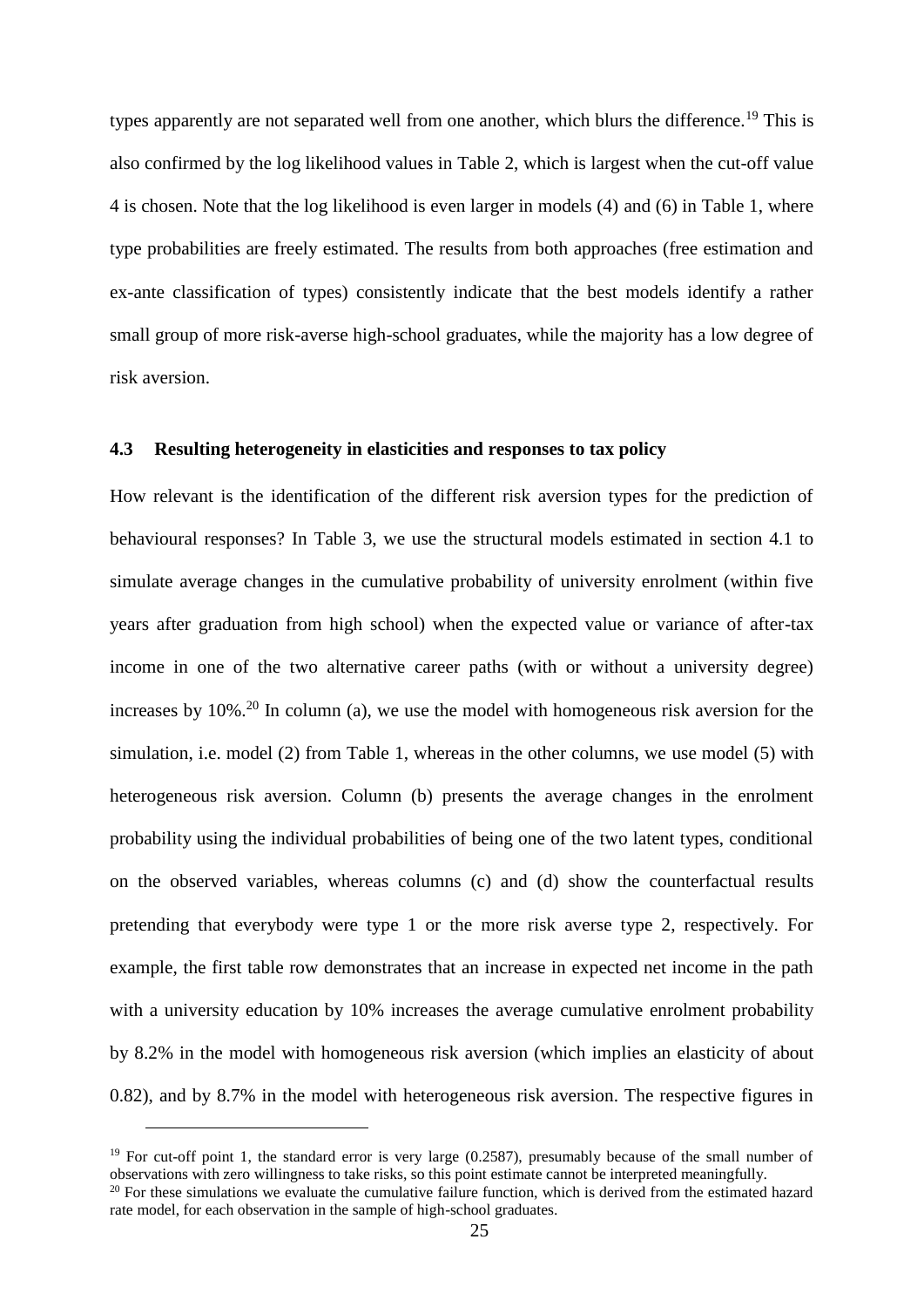the two rightmost columns show that the change is larger for the less risk averse type 1 than for type 2. Note that in the simulations we hold everything else constant; in row 1 that is future income in the alternative path without a university degree and income risk in both paths. Standard errors are obtained by bootstrapping, taking into account clustering on the individual level.

|                              | (a)                          | (b)                                           | (c)                                             | (d)                                            |  |
|------------------------------|------------------------------|-----------------------------------------------|-------------------------------------------------|------------------------------------------------|--|
|                              | Homogeneous<br>risk aversion | Heterogeneous risk aversion                   |                                                 |                                                |  |
|                              |                              | Counterfactual simulations<br><b>Baseline</b> |                                                 |                                                |  |
|                              |                              | Using actual<br>type probabili-<br>ties       | Everybody is<br>type $1$ (low<br>risk aversion) | Everybody is<br>type 2 (high risk<br>aversion) |  |
| Increase by $10\%$ of        |                              |                                               |                                                 |                                                |  |
| net income for graduates     | $8.177**$                    | $8.678***$                                    | $9.012***$                                      | $6.761***$                                     |  |
|                              | (3.506)                      | (3.037)                                       | (3.274)                                         | (2.363)                                        |  |
| net income for non-graduates | $-7.562***$                  | $-7.954***$                                   | $-8.042***$                                     | $-7.425***$                                    |  |
|                              | (2.929)                      | (2.502)                                       | (2.584)                                         | (2.161)                                        |  |
| variance of net income for   | $-0.061$                     | $-0.107$                                      | $-0.064$                                        | $-0.326**$                                     |  |
| graduates                    | (0.115)                      | (0.107)                                       | (0.104)                                         | (0.145)                                        |  |
| variance of net income for   | 0.115                        | $0.243*$                                      | 0.107                                           | $0.971***$                                     |  |
| non-graduates                | (0.124)                      | (0.136)                                       | (0.111)                                         | (0.336)                                        |  |

**Table 3: Elasticities (***x***10) of university enrolment with respect to after-tax income and risk**

*Notes*: The numbers represent the percentage change in the cumulative probability of university enrolment (within 5 years after high-school graduation) when the expected value (or the variance) of after-tax income for every future year in the paths with or without a university degree is increased by 10%, leaving everything else unchanged, including future income in the alternative path. Division by 10 yields approximate elasticity measures. The numbers in column (1) are calculated by using the estimated structural model with homogeneous risk aversion in column (2) of Table 1, while the other numbers are based on the model with heterogeneous risk aversion in column (5) of Table 1. In columns (3) and (4), simulations are conducted pretending everybody were of type 1 or type 2, respectively, by using the corresponding risk aversion coefficient  $\rho_i$ . Bootstrapped standard errors in parentheses. Significance levels: \*  $p<0.1$ , \*\* $p<0.05$ , \*\*\* $p<0.01$ .

*Source*: Authors' calculations based on the SOEP (sample of high-school graduates), 2000-2010.

High-school graduates of the more risk averse type 2 are more responsive to changes in income risk. When the variance of after-tax income for workers without a university degree increases by 10% (leaving the expected value unchanged), the probability of university enrolment of type 2 individuals increases by 0.97% in order to avoid this additional income risk. The enrolment probability does not increase significantly for type 1. Consistently, when income risk increases for university graduates, type 2 persons decrease their enrolment rate, whereas type 1 does not react significantly. These simulations show that changes in the expected distributions of future after-tax income, which may be caused by tax reforms such as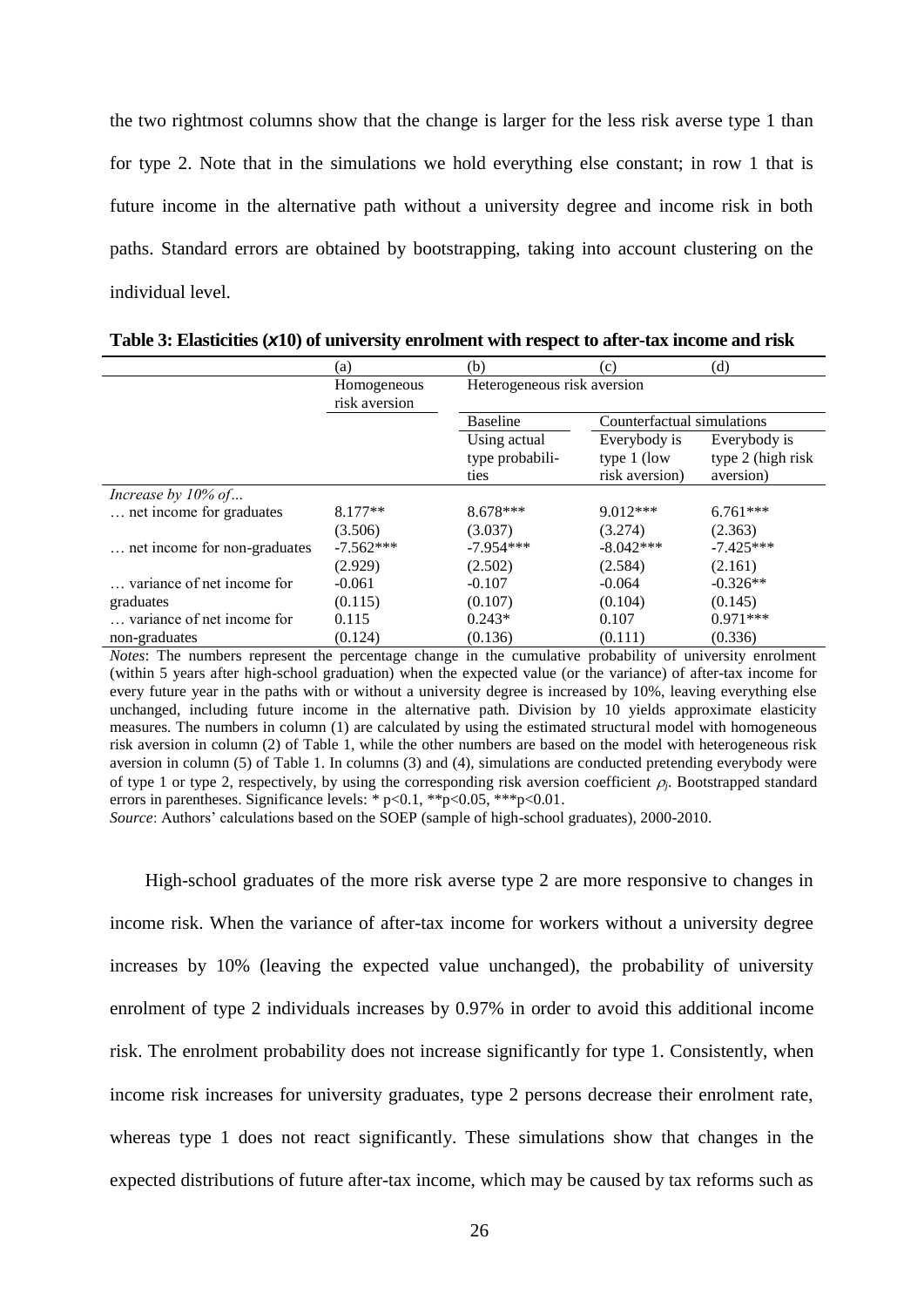the introduction of graduate taxes to finance university education (e.g., Friedman, 1955), will have different effects on enrolment behaviour of different groups depending on their risk preferences.

To conclude the presentation of the results, we provide an illustrative example of an application of our microeconometric model of university enrolment, which demonstrates the implications of the heterogeneity in risk aversion identified. We simulate the effect of a hypothetical introduction of a flat rate income tax schedule on university enrolment rates in Germany. In this tax policy scenario, we assume that the current directly progressive income tax schedule with increasing marginal tax rates of 15-45% is replaced by a schedule with a single flat tax rate of 26.9%, while the basic tax allowance remains unchanged (the allowance was 7664 euro for single tax filers and double this amount for married joint filers in 2007). In a microsimulation study, Fuest el al. (2008) establish that this tax reform scenario would have been revenue neutral in 2007, and they simulate labour supply responses.<sup>21</sup> Fossen and Glocker (2011) simulate the effects of this policy scenario on university enrolment of young men and women, but do not allow for heterogeneity with respect to risk aversion. In the following, we use our microsimulation model to re-calculate the first and second moments of future after-tax income that enter the university enrolment model under the hypothetical revenue-neutral flat tax regime and compare the predicted average annual university enrolment rates of potential students (within the first five years after high-school graduation) with the predictions based on the actual directly progressive tax schedule. To have a uniform reference tax policy scenario, we only use the waves from 2005-10 for the simulation, a period in which the German personal income tax schedule remained largely unchanged.

<sup>&</sup>lt;sup>21</sup> The Council of Economic Advisors to the Ministry of Finance (2004) suggested a similar (but not revenueneutral) flat tax system with a basic allowance of 10,000 EUR and a tax rate of 30%.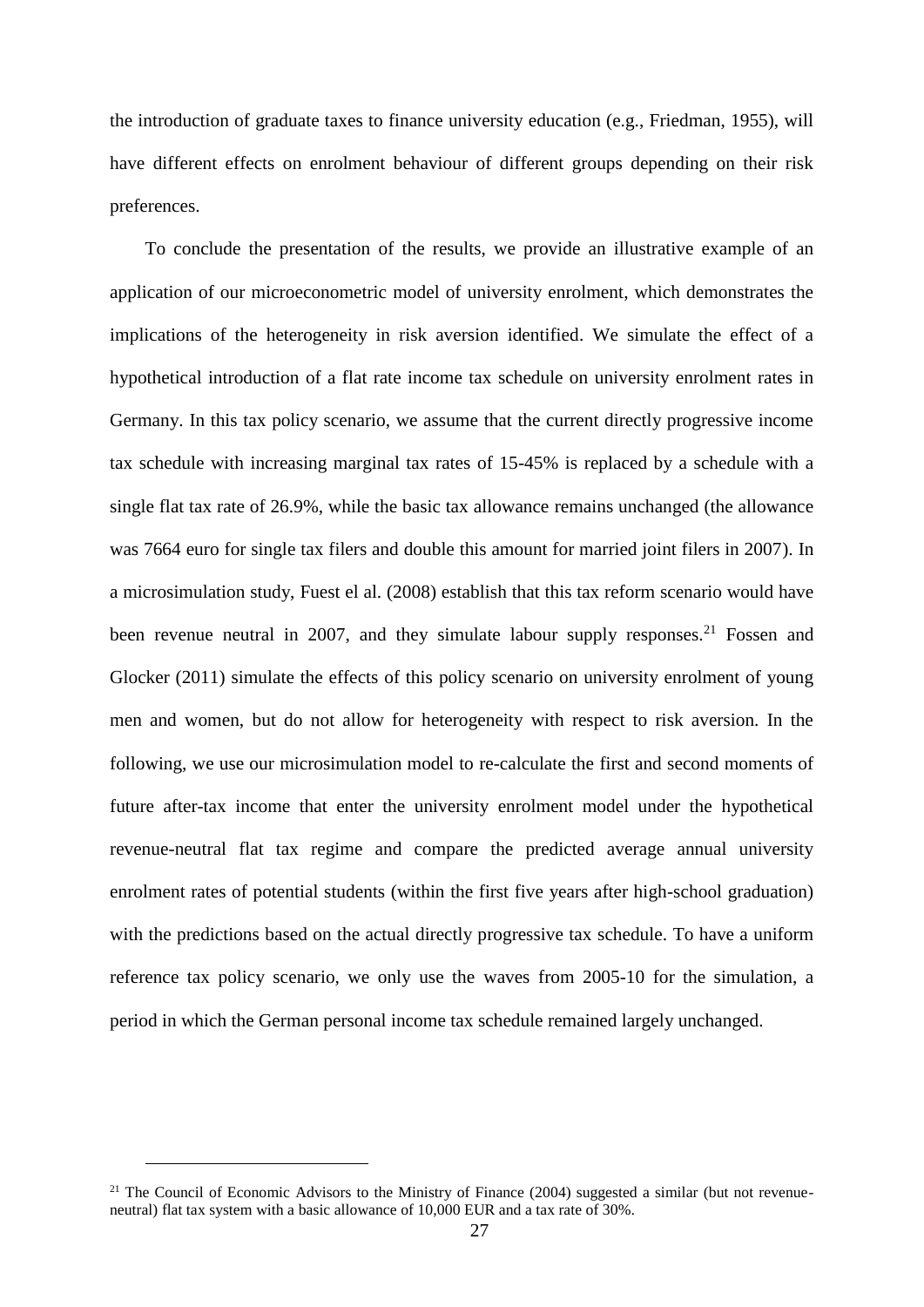The results appear in Table 4. Based on model  $(5)^{22}$  of Table 1 and using the type probabilities conditional on the observed variables, the hypothetical flat rate tax system would significantly increase the predicted average enrolment probability per year by 6.6 percentage points from 30.2% to 36.8%. This increase in the enrolment rate should be interpreted as an immediate short term effect of the hypothetical tax reform because the cumulative enrolment probability after five years does not change statistically significantly (not shown in the table). Like before, the implications of the heterogeneity of risk aversion can be studied by running counterfactual simulations where we pretend that everybody in the sample were type 1 (column 2) or the more risk averse type 2 (column 3). While the flat tax policy would significantly increase the average annual enrolment rates of type 1 individuals by even more (7.9 percentage points), the predicted change for the smaller group of highly risk averse persons is very small and insignificant. This can be explained by the fact that the flat rate tax would increase both the expected value and the variance of after-tax income for persons in the higher income range because marginal tax rates would decrease in this range, which is especially relevant for university graduates because of their higher average income. For the more risk averse potential students of type 2, the stronger increase in the variance of after-tax income for university graduates relative to non-graduates offsets the higher relative gain in the expected value of after-tax income brought about by the flat tax. The flat rate tax is attractive only for the less risk averse potential students of type 1 who weigh the relative gain in the expected value of income as a university graduate higher than the relative increase in income risk. The difference in the expected responses of the two types highlights the importance of accounting for heterogeneity in risk aversion when conducting policy simulations.

 $22$  The results are very similar in size and significance if model (4) of Table 1 is used instead (available from the authors on request).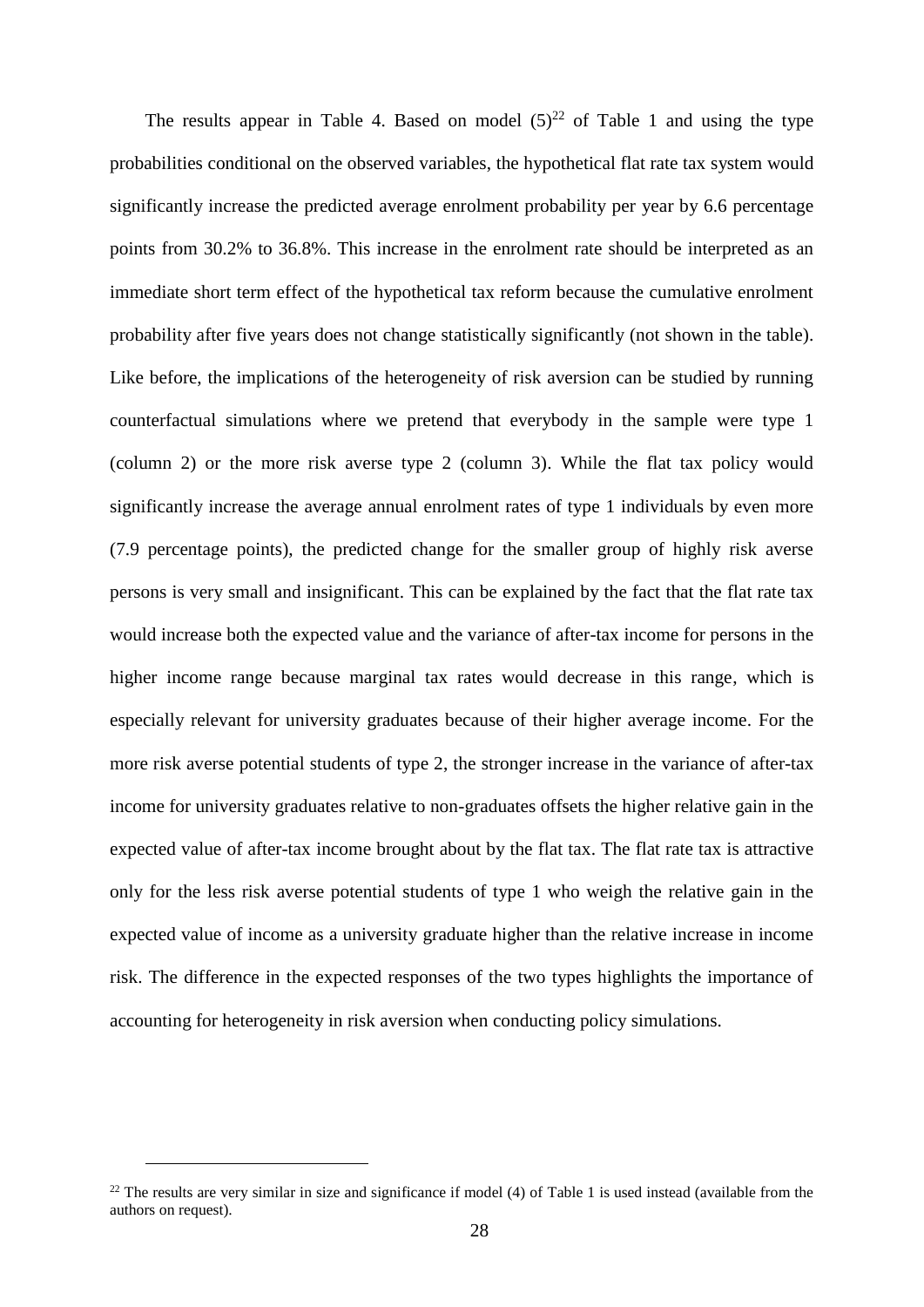|                                     | Heterogeneous risk aversion  | Counterfactual simulations      |                                |  |
|-------------------------------------|------------------------------|---------------------------------|--------------------------------|--|
|                                     | Using actual type probabili- | Everybody is                    | Everybody is                   |  |
|                                     | ties                         | type $1$ (low<br>risk aversion) | type 2 (high risk<br>aversion) |  |
| Baseline progressive tax scenario   |                              |                                 |                                |  |
| Average enrolment probability       | $30.18***$                   | $30.12***$                      | $30.81***$                     |  |
|                                     | (1.40)                       | (1.43)                          | (1.77)                         |  |
| Hypothetical flat rate tax scenario |                              |                                 |                                |  |
| Average enrolment probability       | 36.80***                     | $38.02***$                      | $30.46***$                     |  |
|                                     | (3.14)                       | (3.39)                          | (2.48)                         |  |
| Increase in percentage points       | $6.62**$                     | $7.90**$                        | $-0.35$                        |  |
|                                     | (2.93)                       | (3.08)                          | (2.82)                         |  |

**Table 4: Simulated effect of a flat tax policy scenario on the university enrolment probability**

*Notes*: This table compares the simulated average annual university enrolment probabilities of high school graduates (in the first 5 years after high-school graduation) based on the directly progressive income tax system in Germany (baseline scenario) and on a hypothetical revenue-neutral policy scenario with a flat rate tax of 26.9% and an unchanged basic tax allowance. The simulations are conducted by applying the estimated structural model with heterogeneous risk aversion in column (5) of Table 1 to high school graduates in the 2005-2010 subsample. In the two rightmost columns, simulations are conducted pretending everybody were of type 1 or type 2, respectively, by using the corresponding risk aversion coefficient *j*. Bootstrapped standard errors in parentheses. Significance levels: \*  $p < 0.1$ , \*\* $p < 0.05$ , \*\*\* $p < 0.01$ . *Source*: Authors' calculations based on the SOEP (sample of high-school graduates), model estimation based on 2000-2010, simulations based on 2005-2010.

## **5 Conclusion**

We estimate a structural microeconometric model of the individual choice of high-school graduates to enter university studies. This decision depends on individually forecasted future after-tax income and its risk in the two alternative paths with and without a university education. Estimating the model based on individual choices allows us to identify revealed risk and time preference parameters. We allow for unobserved heterogeneity and identify two latent classes with different degrees of risk aversion as indicated by different Arrow-Pratt coefficients of constant relative risk aversion. We illustrate the relevance of the distinction between the types by showing that they respond differently to a simulated hypothetical tax policy scenario.

The probability of belonging to one of the two types is modelled as a function of the general willingness to take risks stated by the high-school graduates in the panel survey. We find that those who self-report a low willingness to take risks are more likely to belong to the latent class with the larger risk aversion coefficient revealed from educational choice. This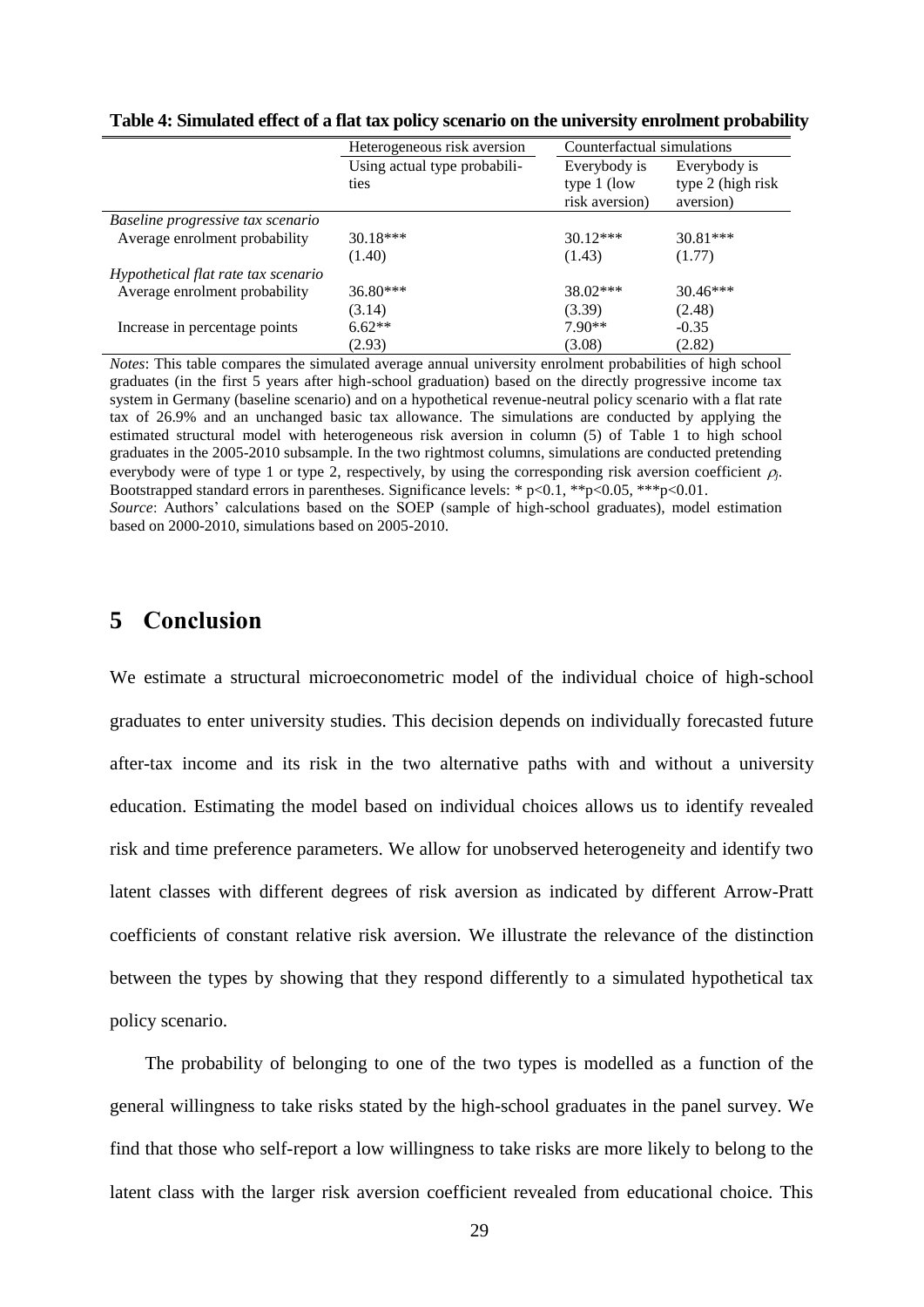indicates consistency between stated and revealed risk preferences and increases confidence in both, the interpretation of the structural Arrow-Pratt parameter as revealed risk preference and the behavioural relevance of the stated survey measure of risk preferences.

We suggest the general approach presented here as a method to assess the relationship between stated survey measures of preferences with structural preference parameters obtained from observed economic choices in the real world with large stakes involved, without exclusively relying on experiments. The approach can be applied for cross-checks in both directions: Stated preferences can be validated by investigating their link to revealed preferences in structural models like the one suggested here, as an alternative or in addition to experiments; and the other way round, structural models used for policy simulations can be linked to stated preferences to reinforce the interpretation of the model parameters as specific preferences, as opposed to reflecting some other, less understood features of the data.

The approach is not limited to risk preferences; future research may consider heterogeneity in time preferences, inequality aversion or other parameters in a similar way. Likewise, the model of university enrolment is an example for a wide range of structural models that could be assessed in this manner, for example labour supply models or models of self-employment or retirement choice. The approach can also be applied to dynamic programming models to take into account the importance of the timing and sequence of choices in labour supply contexts.

## **References**

- Anderberg, D. (2009). Optimal policy and the risk properties of human capital reconsidered. *Journal of Public Economics* 93(9): 1017-1026.
- Anderberg, D. and F. Andersson (2003). Investments in human capital, wage uncertainty, and public policy. *Journal of Public Economics* 87(7): 1521-1537.
- Andersen, S., G. W. Harrison, M. I. Lau and E. E. Rutström (2008). Eliciting risk and time preferences. *Econometrica* 76(3): 583-618.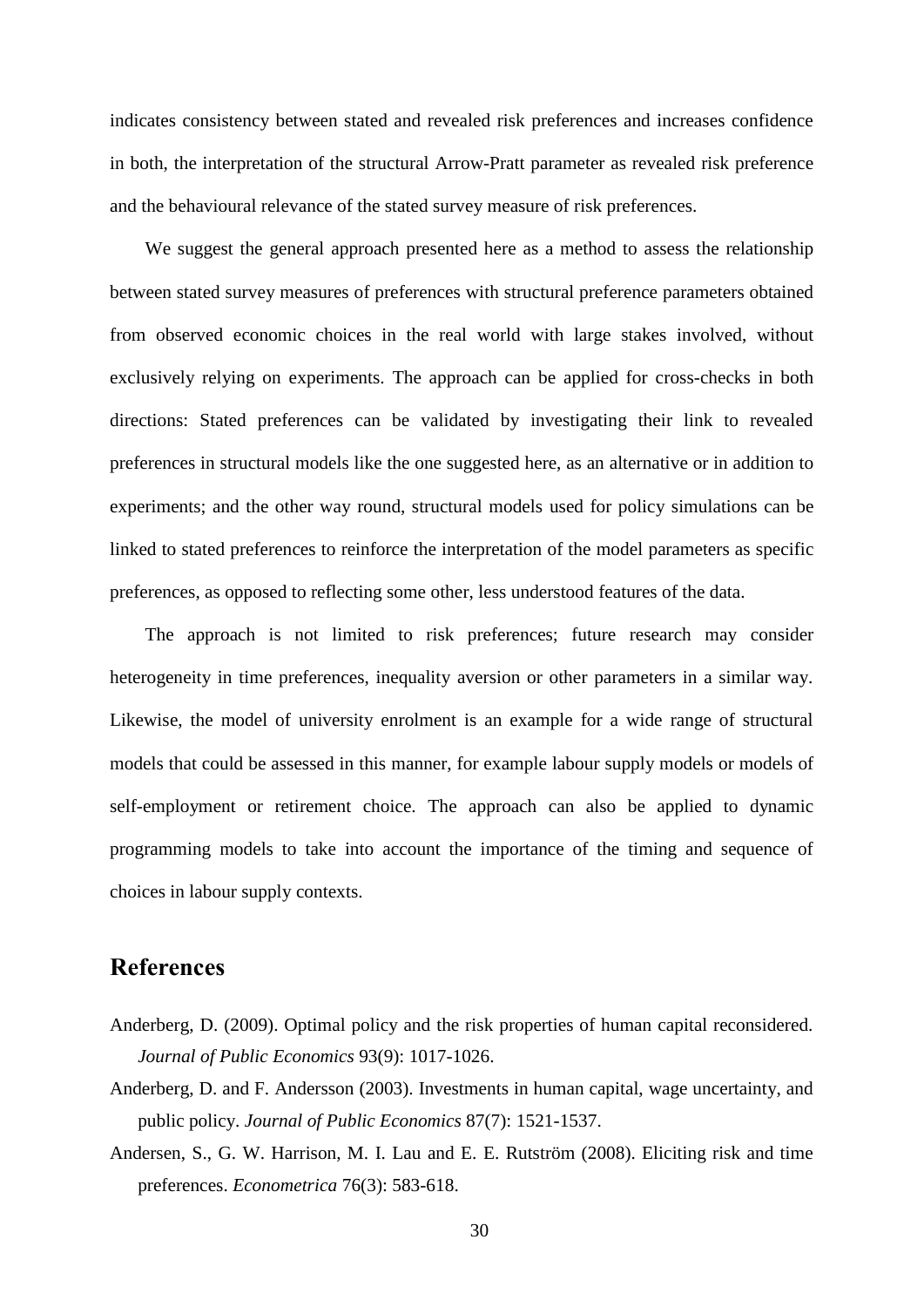- Anderson, L. R. and J. M. Mellor (2008). Predicting health behaviors with an experimental measure of risk preference. *Journal of Health Economics* 27: 1260-1274.
- Carneiro, P., K. T. Hansen and J. J. Heckman (2003). Estimating distributions of treatment effects with an application to the returns schooling and measurement of the effects of uncertainty on college choice. *International Economic Review* 44(2): 361-422.
- Council of Economic Advisors to the Ministry of Finance (2004). Flat Tax oder Duale Einkommensteuer? Zwei Entwürfe zur Reform der deutschen Einkommensbesteuerung. [Flat Tax or Dual Income Tax? Two drafts for a reform of German income taxation.] Berlin: Federal Ministry of Finance.
- Cunha, F., J. J. Heckman and S. Navarro (2005). Separating uncertainty from heterogeneity in life cycle earnings. *Oxford Economic Papers* 57(2): 191-261.
- Cunha, F. and J. J. Heckman (2007). Identifying and estimating the distributions of ex post and ex ante returns to schooling. *Labour Economics* 14(6): 870-893.
- Dave, C., C. Eckel, C. Johnson and C. Rojas (2010). Eliciting risk preferences: When is simple better? *Journal of Risk and Uncertainty* 41(3): 219-243.
- Dohmen, T., A. Falk, D. Huffman, U. Sunde, J. Schupp and G. Wagner (2011). Individual risk attitudes: Measurement, determinants, and behavioral consequences. *Journal of the European Economic Association* 9(3): 522-550.
- Eaton, J. and H. S. Rosen (1980). Taxation, human capital, and uncertainty. *American Economic Review* 70(4): 705-715.
- Eckel, C. C. and P. J. Grossman (2002). Sex differences and statistical stereotyping in attitudes toward financial risk. *Evolution and Human Behavior* 23(4): 281-295.
- Eisenhauer, P., J. J. Heckman and S. Mosso (2013). Estimation of dynamic discrete choice models by maximum likelihood and the simulated method of moments. Working paper, University of Chicago, [http://www.policy-lab.org/wordpress/wp](http://www.policy-lab.org/wordpress/wp-content/uploads/2013/08/simMethods-paper.pdf)[content/uploads/2013/08/simMethods-paper.pdf.](http://www.policy-lab.org/wordpress/wp-content/uploads/2013/08/simMethods-paper.pdf)
- Epstein, L. G. and S. E. Zin (1989). Substitution, risk aversion, and the temporal behavior of consumption and asset returns: A theoretical framework. *Econometrica* 57(4): 937-969.
- Epstein, L. G. and S. E. Zin (1991). Substitution, risk aversion, and the temporal behavior of consumption and asset returns: An empirical analysis. *Journal of Political Economy* 99(2): 263-286.
- Fishe, R. P., R. Trost and P. M. Lurie (1981). Labor force earnings and college choice of young women: An examination of selectivity bias and comparative advantage. *Economics of Education Review* 1(2): 169-191.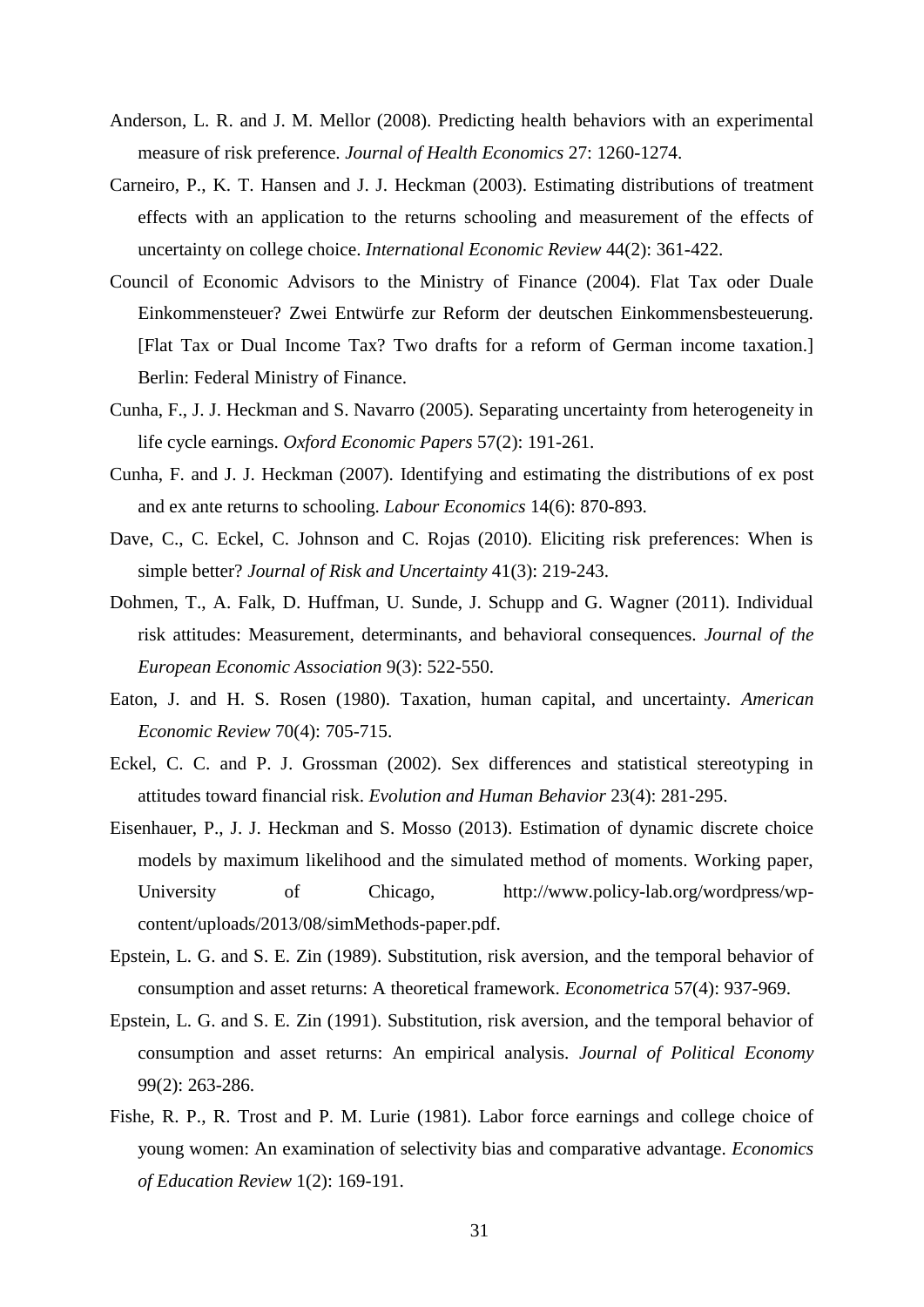- Fossen, F. M. (2012). Risk attitudes and private business equity. In D. Cumming (ed.): The Oxford Handbook of Entrepreneurial Finance. New York, Oxford University Press: 109- 132.
- Fossen, F. M. and D. Glocker (2011). Expected future earnings, taxation, and university enrollment. *International Tax and Public Finance* 18(6): 688-723.
- French, E. and J. B. Jones (2011). The effects of health insurance and self-insurance on retirement behavior. *Econometrica* 79(3): 693-732.
- Friedman, M. (1955). The role of government in public education. In R. A. Solo (ed.): Economics and the public interest. New Brunswick, University of Rutgers Press.
- Fuest, C., A. Peichl and T. Schaefer (2008). Is a flat tax reform feasible in a grown-up democracy of western Europe? A simulation study for Germany. *International Tax and Public Finance* 15(5): 620–636.
- Glocker, D. (2011). The effect of student aid on the duration of study. *Economics of Education Review* 30(1): 177-190.
- Harrison, G. W., J. A. List and C. Towe (2007). Naturally occurring preferences and exogenous laboratory experiments: A case study of risk aversion. *Econometrica* 75(2): 433-458.
- Hartlaub, V. and T. Schneider (2012). Educational choice and risk aversion: How important is structural vs. individual risk aversion? SOEPpapers 433, German Institute for Economic Research (DIW Berlin).
- Hartog, J. and L. Diaz-Serrano (2007). Earnings risk and demand for higher education: A cross-section test for Spain*. Journal of Applied Economics* 10: 1-28.
- Hartog, J. and W. P. Vijverberg (2007). On compensation for risk aversion and skewness affection in wages. *Labour Economics* 14(6): 938–956.
- Heckman, J. J. (1978). Dummy endogenous variables in a simultaneous equation system. *Econometrica* 46(4): 931-959.
- Heine, C., H. Spangenberg and J. Willich (2008). Studienberechtigte 2006 ein halbes Jahr nach Schulabschluss – Übergang in Studium, Beruf und Ausbildung. [Potential students 2006 half a year after high-school graduation – The transition to university studies, job and training]. Forum Hochschule, Hochschul Informations System GmbH.
- Heublein, U., H. Spangenberg and D. Sommer (2003). Ursachen des Studienabbruchs Analyse 2002. [Causes of university drop-out – Analysis 2002]. Hochschulplanung, Hochschul Informations System GmbH.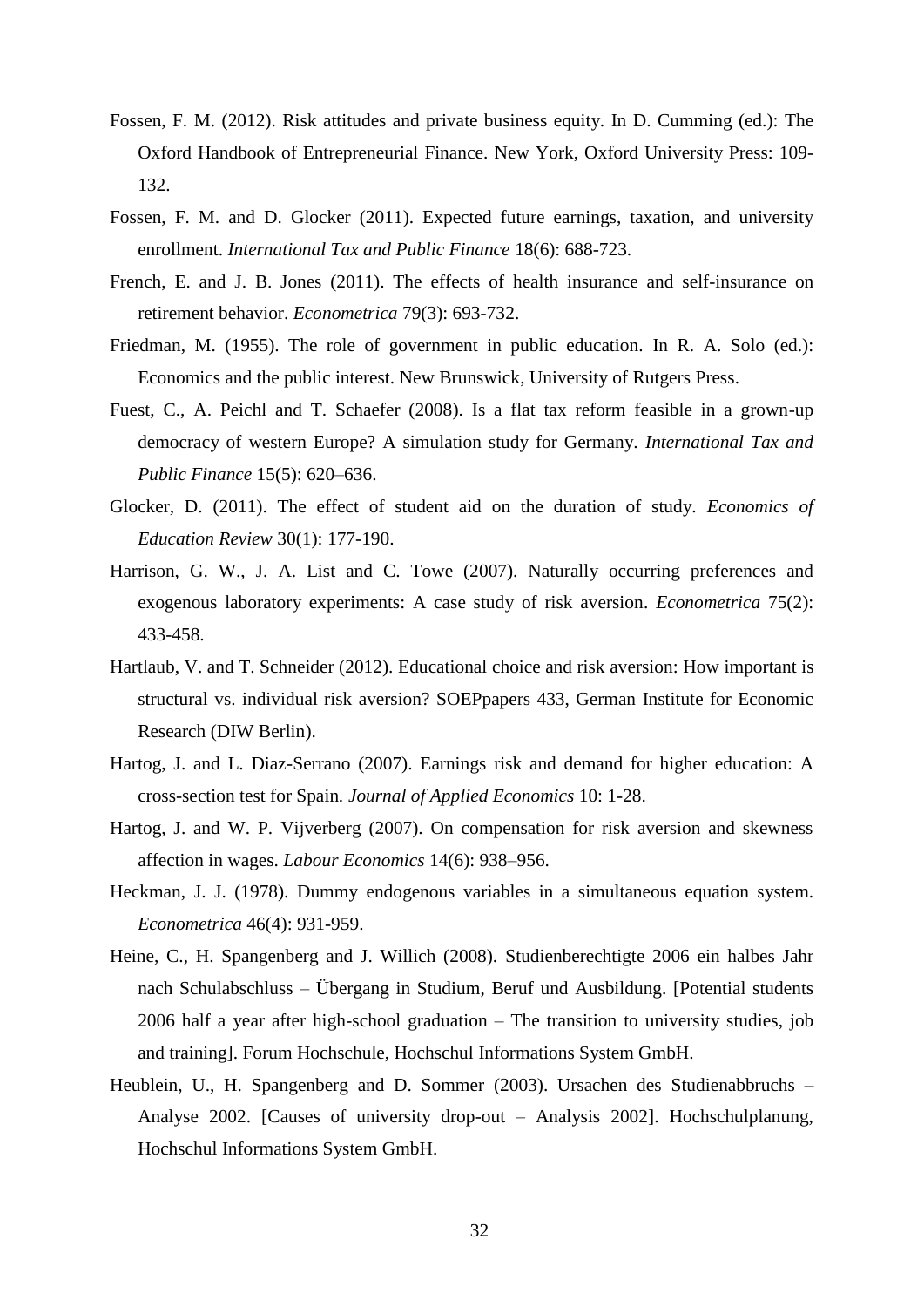- Hogan, V. and I. Walker (2007). Education choice under uncertainty: Implications for public policy. *Labour Economics* 14(6): 894-912.
- Holt, C. A. and S. K. Laury (2002). Risk aversion and incentive effects. *American Economic Review* 92(5): 1644-1655.
- Jenkins, S. P. (1995). Easy estimation methods for discrete-time duration models. *Oxford Bulletin of Economics and Statistics* 57(1): 129-138.
- Keane, M. P. And K. I. Wolpin (2001). The effect of parental transfers and borrowing constraints on educational attainment. *International Economic Review* 42(4): 1051–1103.
- Kodde, D. A. (1986). Uncertainty and the demand for education. *Review of Economics and Statistics* 68(3): 460-467.
- Kreps, D. M. and E. L. Porteus (1978). Temporal resolution of uncertainty and dynamic choice theory. *Econometrica* 46(1): 185–200.
- Levhari, D. and Y. Weiss (1974). The effect of risk on the investment in human capital. *American Economic Review* 64(6): 950-963.
- Levitt, S. D. and J. A. List (2007). What do laboratory experiments measuring social preferences reveal about the real world? *Journal of Economic Perspectives* 21(2): 153- 174.
- Lusk, J. and K. Coble (2005). Risk perceptions, risk preference, and acceptance of risky food. *American Journal of Agricultural Economics* 87(2): 393-405.
- Maddala, G. S. (1986). Limited-dependent and qualitative variables in econometrics. Cambridge, Cambridge University Press.
- McFadden, D. (1973). Conditional logit analysis of qualitative choice behavior. New-York, Academic Press.
- OECD (2012). Education at a glance 2012: OECD indicators. OECD Publishing. [http://dx.doi.org/10.1787/eag-2012-en.](http://dx.doi.org/10.1787/eag-2012-en)
- Pratt, J. W. (1964). Risk aversion in the small and in the large. *Econometrica* 32(1/2): 122- 136.
- Sauer, R. M. (2004). Educational financing and lifetime earnings. *Review of Economic Studies* 71(4): 1189–1216.
- Vischer, T., T. Dohmen, A. Falk, D. Huffmann, J. Schupp, U. Sunde and G. G. Wagner (2013). Validating an ultra-short survey measure of patience. *Economic Letters* 120(2): 142-145.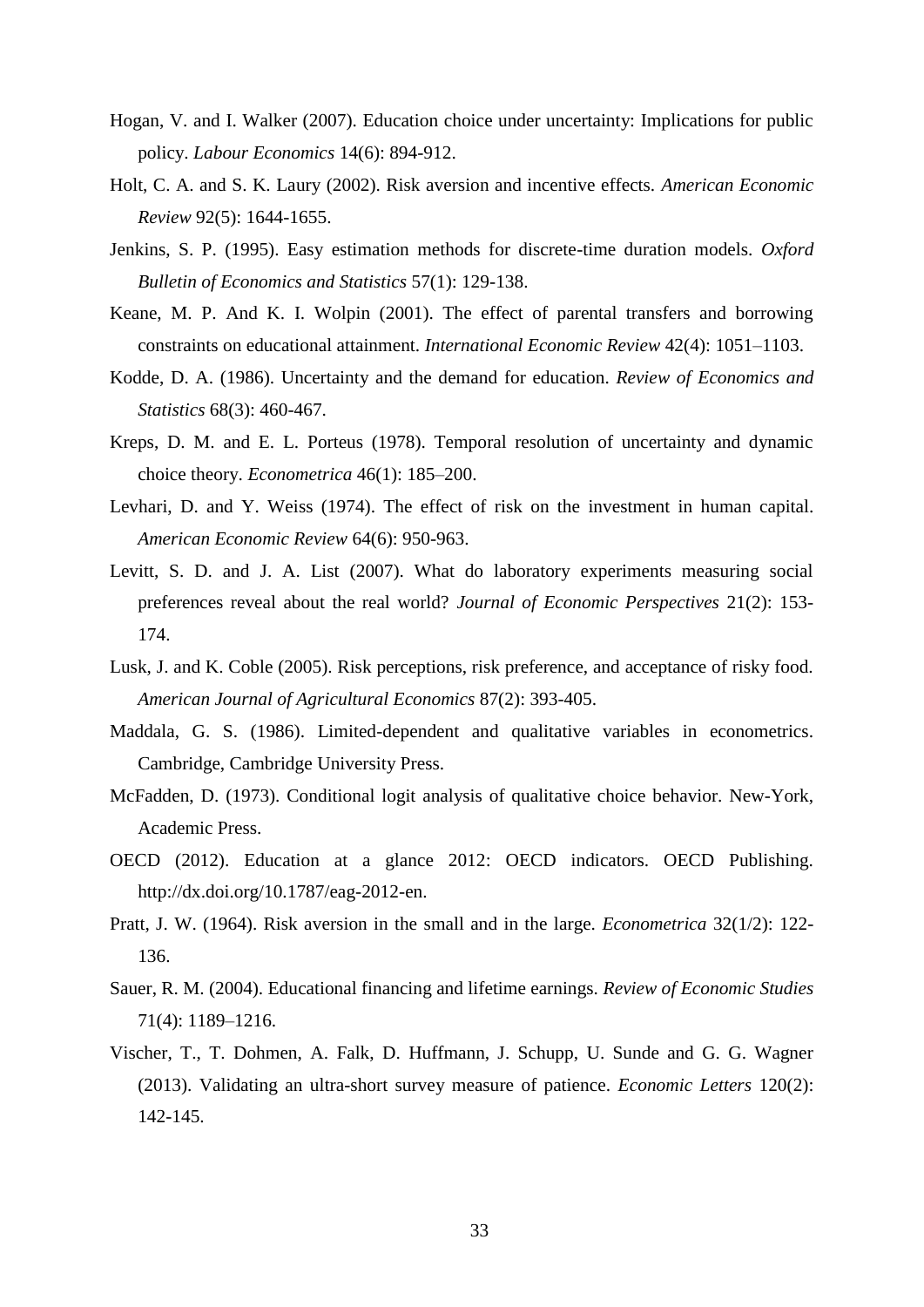- Voors, M., T. Turley, A. Kontoleon, E. Bulte and J. A. List (2012). Exploring whether behavior in context-free experiments is predictive of behavior in the field: Evidence from lab and field experiments in rural Sierra Leone. *Economics Letters* 114, 308-311.
- Wagner, G. G., J. R. Frick and J. Schupp (2007). The German Socio-economic Panel Study (SOEP)—Scope, evolution and enhancements. *Schmollers Jahrbuch – Journal of Applied Social Science Studies* 127(1): 139–169.

# **Appendix**

| Variable                                                                | Mean  | Std dev. |
|-------------------------------------------------------------------------|-------|----------|
| Eligible for student aid                                                | 0.25  |          |
| Parental net monthly labour income (in 1,000 euro)                      | 2.68  | 1.95     |
| Age when graduated from high school                                     | 19.45 | 1.00     |
| Mother holds university degree                                          | 0.27  |          |
| Father holds university degree                                          | 0.35  |          |
| Intended a university degree at age 17                                  | 0.48  |          |
| Intended degree at age 17 n.a.                                          | 0.27  |          |
| Finished apprenticeship                                                 | 0.12  |          |
| Graduated from high school in a federal state that charged tuition fees | 0.25  |          |
| Respondent has one sibling                                              | 0.17  |          |
| Respondent has more than one sibling                                    | 0.03  |          |
| School grade in German at age 17:                                       |       |          |
| n.a.                                                                    | 0.27  |          |
| Very good $(1)$                                                         | 0.04  |          |
| Good $(2)$                                                              | 0.28  |          |
| Satisfactory (3)                                                        | 0.31  |          |
| Poor $(4-6)$                                                            | 0.10  |          |
| School grade in math at age 17:                                         |       |          |
| n.a.                                                                    | 0.27  |          |
| Very good $(1)$                                                         | 0.09  |          |
| Good $(2)$                                                              | 0.22  |          |
| Satisfactory (3)                                                        | 0.24  |          |
| Poor $(4-6)$                                                            | 0.17  |          |
| Region                                                                  |       |          |
| North                                                                   | 0.10  |          |
| East                                                                    | 0.26  |          |
| South                                                                   | 0.22  |          |
| West                                                                    | 0.35  |          |
| City state                                                              | 0.08  |          |
| Years since high-school graduation:                                     |       |          |
| 1 year                                                                  | 0.45  |          |
| 2 years                                                                 | 0.26  |          |
| 3 years                                                                 | 0.13  |          |
| 4 years                                                                 | 0.10  |          |
| 5 years                                                                 | 0.06  |          |
| Male                                                                    | 0.49  |          |
| Transition to university                                                | 0.29  |          |
| General willingness to take risks (scale 0-10)                          | 5.39  | 1.95     |
| N                                                                       | 2287  |          |

**Table A 1: Descriptive statistics for the samples of high-school graduates**

*Note*: Standard deviations are not shown for binary variables.

*Source*: Authors' calculations based on the SOEP (sample of high-school graduates), 2000-2010.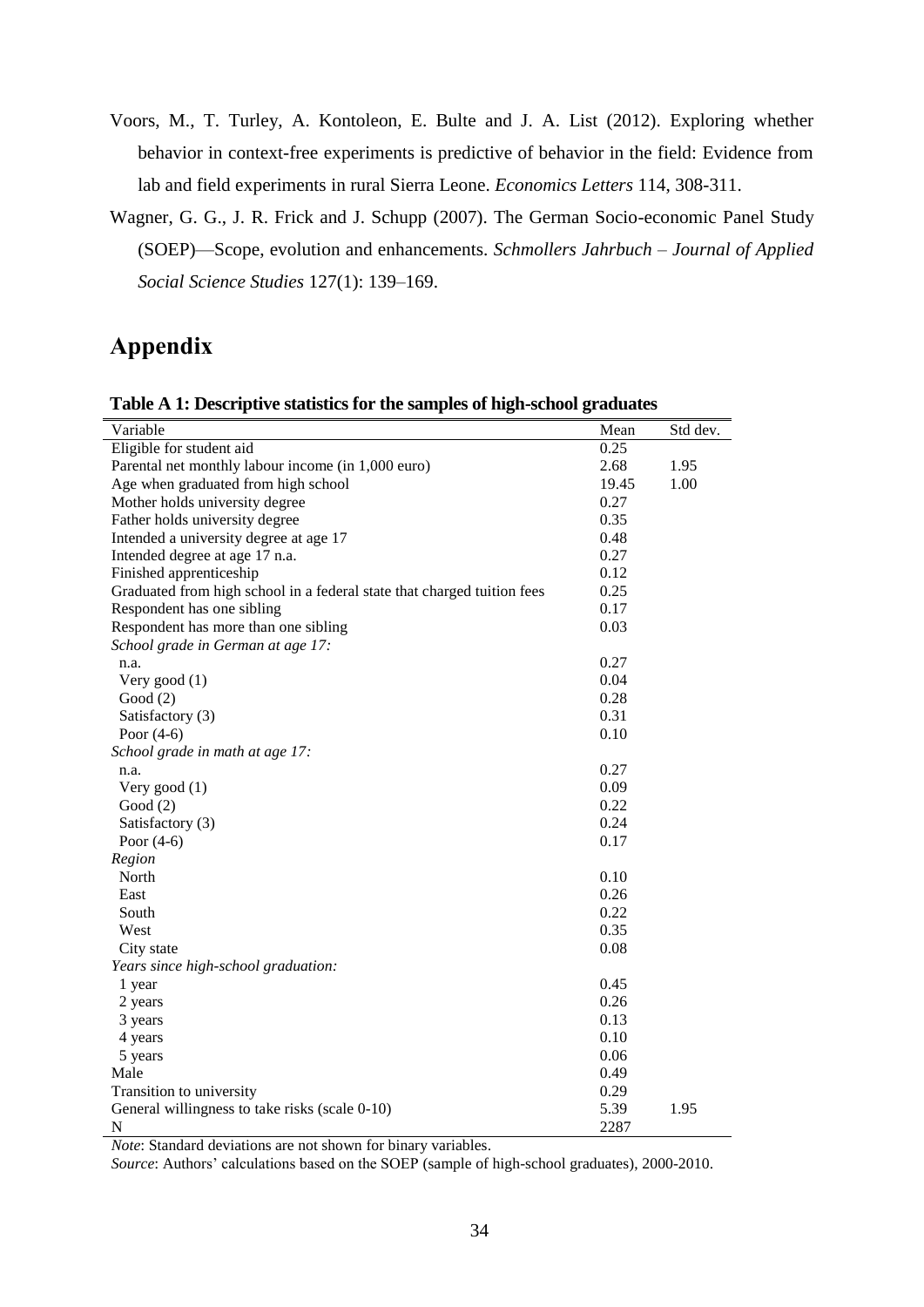| Variable                                                             | Men          |          | Women        |          |
|----------------------------------------------------------------------|--------------|----------|--------------|----------|
|                                                                      | Mean         | Std dev. | Mean         | Std dev. |
| Parental education:                                                  |              |          |              |          |
| High-school degree                                                   | 0.36         |          | 0.38         |          |
| No high-school degree                                                | 0.60         |          | 0.57         |          |
| n.a.                                                                 | 0.04         |          | 0.05         |          |
| Last grade in subject German:                                        |              |          |              |          |
| Very good $(1)$                                                      | 0.05         |          | 0.09         |          |
| Good $(2)$                                                           | 0.21         |          | 0.25         |          |
| Satisfactory (3)                                                     | 0.20         |          | 0.15         |          |
| Poor $(4-6)$                                                         | 0.06         |          | 0.04         |          |
| n.a.                                                                 | 0.47         |          | 0.48         |          |
| Last grade in subject math:                                          |              |          |              |          |
| Very good $(1)$                                                      | 0.11<br>0.20 |          | 0.08<br>0.19 |          |
| Good $(2)$                                                           | 0.15         |          |              |          |
| Satisfactory (3)                                                     | 0.08         |          | 0.16         |          |
| Poor $(4-6)$                                                         | 0.46         |          | 0.11<br>0.46 |          |
| n.a.<br>Parents show(ed) interest in school performance (at age 15): |              |          |              |          |
| Not at all                                                           | 0.02         |          | 0.02         |          |
| Not very much                                                        | 0.14         |          | 0.16         |          |
| Quite a lot                                                          | 0.27         |          | 0.25         |          |
| Very much                                                            | 0.11         |          | 0.13         |          |
| Place where grew up (at age 15):                                     |              |          |              |          |
| Large city (more than 100,000 inh.)                                  | 0.25         |          | 0.25         |          |
| Medium city (20,000-100,000 inh.)                                    | 0.19         |          | 0.19         |          |
| Small city (5,000-20,000 inh.)                                       | 0.23         |          | 0.22         |          |
| Countryside $(<5,000$ inh.)                                          | 0.28         |          | 0.28         |          |
| n.a.                                                                 | 0.06         |          | 0.06         |          |
| Father's employment status (at age 15):                              |              |          |              |          |
| working                                                              | 0.84         |          | 0.83         |          |
| unemployed/not working                                               | 0.01         |          | 0.01         |          |
| other                                                                | 0.02         |          | 0.02         |          |
| n.a.                                                                 | 0.13         |          | 0.14         |          |
| Mother's employment status (at age 15):                              |              |          |              |          |
| working                                                              | 0.29         |          | 0.33         |          |
| unemployed/not working                                               | 0.21         |          | 0.17         |          |
| other                                                                | 0.01         |          | 0.01         |          |
| n.a.                                                                 | 0.49         |          | 0.49         |          |
| Parental nationality:                                                |              |          |              |          |
| Both parents are German                                              | 0.62         |          | 0.59         |          |
| One parent is German                                                 | 0.03         |          | 0.03         |          |
| Both parents are not German                                          | 0.05         |          | 0.05         |          |
| n.a.                                                                 | 0.31         |          | 0.33         |          |
| No biographical information                                          | 0.45         |          | 0.44         |          |
| No biographical information of parents                               | 0.01         |          | 0.01         |          |
| Working                                                              | 0.84         |          | 0.72         |          |
| Experienced years of unemployment                                    | 0.36         | 1.05     | 0.43         | 1.19     |
| Further education after high school:                                 |              |          |              |          |
| In training (apprenticeship)                                         | 0.02         |          | 0.02         |          |
| Finished apprenticeship                                              | 0.34         |          | 0.28         |          |
| Vocational education                                                 | 0.24         |          | 0.32         |          |
| University of applied science                                        | 0.17         |          | 0.18         |          |
| University degree                                                    | 0.63<br>0.00 |          | 0.57<br>0.00 |          |
| n.a.<br>Self-employed liberal professional                           | 0.05         |          | 0.04         |          |
| Self-employed in other occupation                                    | 0.05         |          | 0.02         |          |
| Civil servant                                                        | 0.12         |          | 0.10         |          |
| Age                                                                  | 41.69        | 12.06    | 39.59        | 11.60    |
|                                                                      |              |          |              |          |

|  | Table A 2: Descriptive statistics for the sample of persons at working age |
|--|----------------------------------------------------------------------------|
|  |                                                                            |

*Continued on the following page.*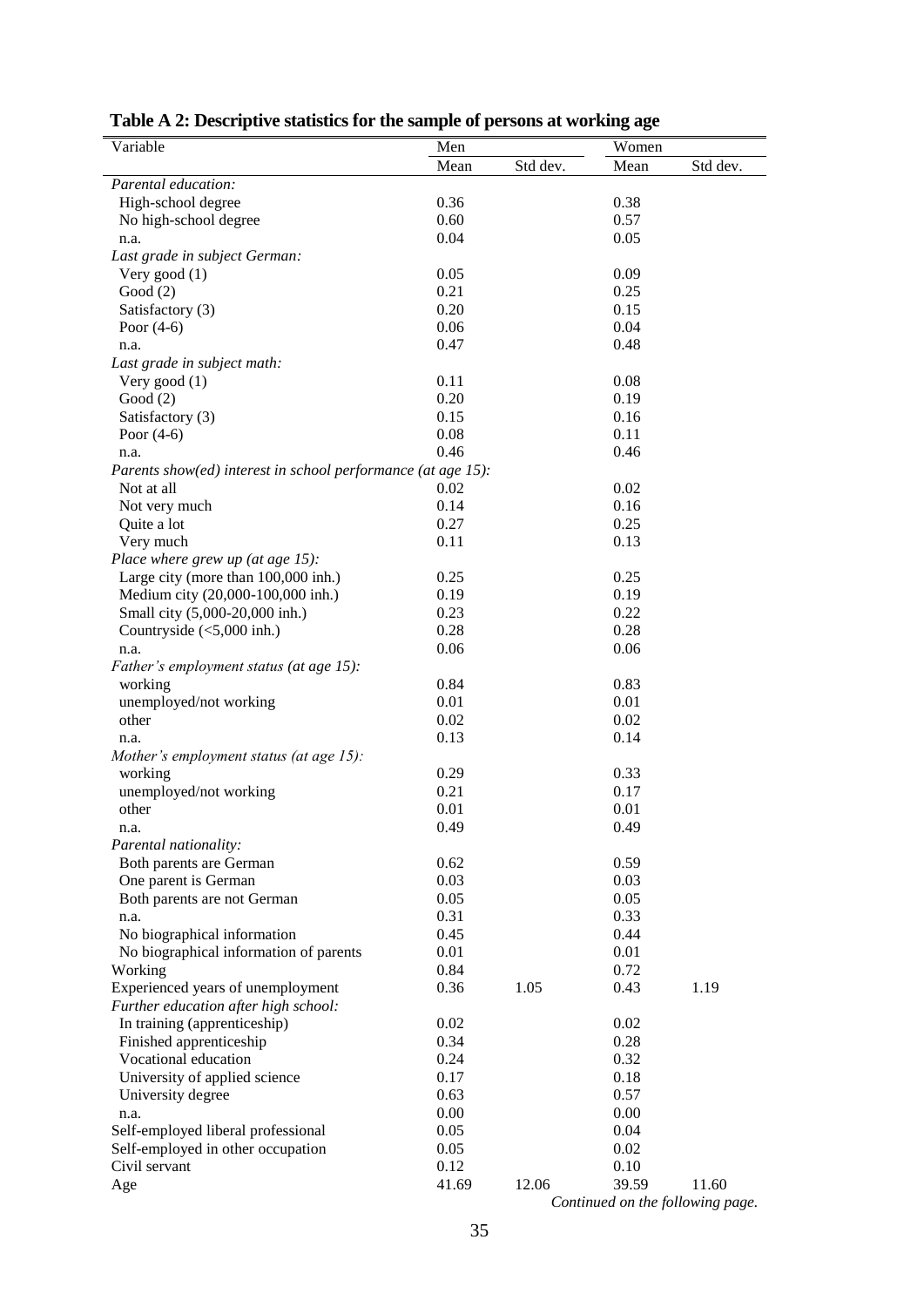### **Table A 2 continued**

| Married                                         | 0.60  |      | 0.58  |      |
|-------------------------------------------------|-------|------|-------|------|
| No. of children in household aged 6 and under   | 0.18  | 0.48 | 0.20  | 0.48 |
| No. of children in household aged 7 to 16 years | 0.43  | 0.79 | 0.43  | 0.78 |
| Disabled                                        | 0.04  |      | 0.04  |      |
| Not German born                                 | 0.06  |      | 0.06  |      |
| N                                               | 24974 |      | 26209 |      |
|                                                 |       |      |       |      |

*Note*: Standard deviations are not shown for binary variables.

*Source*: Authors' calculations based on the SOEP, 2000-2010.

## **Table A 3: Selection equations of educational attainment and work participation: Bivariate probit results**

|                                                                                  | Men         |               | Women                            |               |
|----------------------------------------------------------------------------------|-------------|---------------|----------------------------------|---------------|
|                                                                                  | University  | Work          | University                       | Work          |
|                                                                                  | education   | participation | education                        | participation |
| Parental education:                                                              |             |               |                                  |               |
| High-school degree                                                               | $0.069***$  |               | $0.161***$                       |               |
|                                                                                  | (0.019)     |               | (0.019)                          |               |
| n.a.                                                                             | $-0.449***$ |               | $-0.213***$                      |               |
|                                                                                  | (0.053)     |               | (0.050)                          |               |
| Last grade in subject German (Base: Good (2)):                                   |             |               |                                  |               |
| Very good $(1)$                                                                  | $0.282***$  |               | $0.327***$                       |               |
|                                                                                  | (0.047)     |               | (0.034)                          |               |
| Satisfactory (3)                                                                 | $-0.078***$ |               | $-0.111***$                      |               |
|                                                                                  | (0.027)     |               | (0.027)                          |               |
| Poor $(4-6)$                                                                     | $-0.090**$  |               | $-0.257***$                      |               |
|                                                                                  | (0.041)     |               | (0.055)                          |               |
| n.a.                                                                             | 0.038       |               | $-0.116*$                        |               |
|                                                                                  | (0.079)     |               | (0.060)                          |               |
| Last grade in subject math (Base: Good (2)):                                     |             |               |                                  |               |
| Very good $(1)$                                                                  | $0.272***$  |               | $0.218***$                       |               |
|                                                                                  | (0.035)     |               | (0.035)                          |               |
| Satisfactory (3)                                                                 | $-0.147***$ |               | $-0.244***$                      |               |
|                                                                                  | (0.029)     |               | (0.028)                          |               |
| Poor $(4-6)$                                                                     | $-0.375***$ |               | $-0.198***$                      |               |
|                                                                                  | (0.036)     |               | (0.032)                          |               |
| n.a.                                                                             | 0.064       |               | $-0.175**$                       |               |
|                                                                                  | (0.095)     |               | (0.080)                          |               |
| Parents show(ed) interest in school performance (at age 15) (Base: Quite a lot): |             |               |                                  |               |
| Not at all                                                                       | $-0.132*$   |               | $0.105*$                         |               |
|                                                                                  | (0.073)     |               | (0.062)                          |               |
| Not very much                                                                    | $0.089***$  |               | $0.185***$                       |               |
|                                                                                  | (0.028)     |               | (0.027)                          |               |
| Very much                                                                        | 0.007       |               | $0.114***$                       |               |
|                                                                                  | (0.030)     |               | (0.028)                          |               |
| n.a.                                                                             | 0.123       |               | $-0.502***$                      |               |
|                                                                                  | (0.111)     |               | (0.101)                          |               |
| Place where grew up (at age 15) (Base: Large city $(>100,000$ inh.):             |             |               |                                  |               |
| Medium city (20000-100000 inh.)                                                  | $-0.090***$ |               | $-0.112***$                      |               |
|                                                                                  | (0.026)     |               | (0.025)                          |               |
| Small city (5000-20000 inh.)                                                     | $-0.060**$  |               | 0.015                            |               |
|                                                                                  | (0.024)     |               | (0.024)                          |               |
| Countryside (<5000 inh.)                                                         | $-0.060**$  |               | $-0.111***$                      |               |
|                                                                                  | (0.024)     |               | (0.023)                          |               |
| n.a.                                                                             | $0.190***$  |               | $-0.004$                         |               |
|                                                                                  | (0.045)     |               | (0.044)                          |               |
|                                                                                  |             |               | Continued on the following page. |               |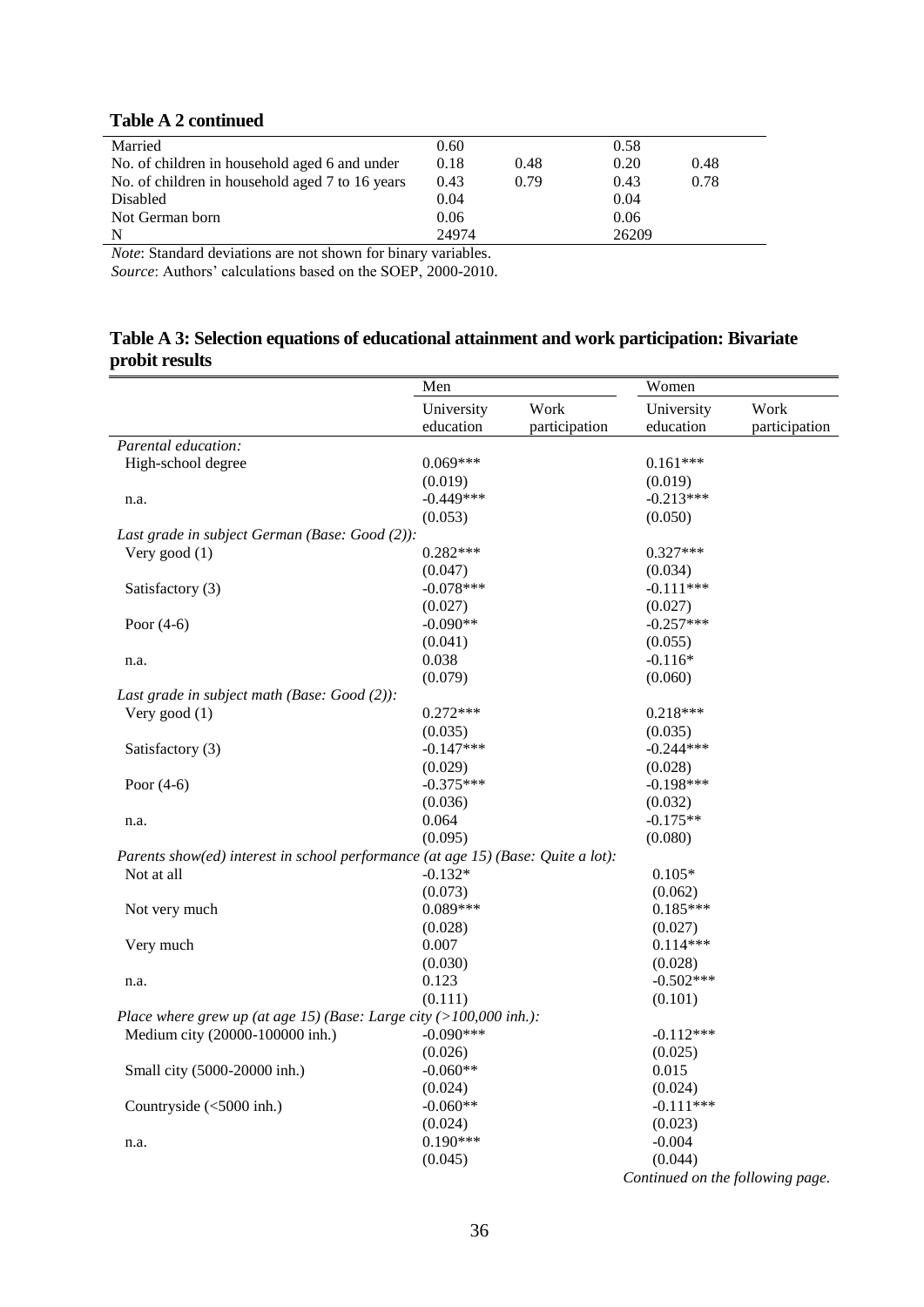### **Table A 3 continued**

| Father's employment status (at age 15) (Base: working):     |             |             |             |             |
|-------------------------------------------------------------|-------------|-------------|-------------|-------------|
| unemployed                                                  | $-0.959***$ |             | $-0.905***$ |             |
|                                                             | (0.118)     |             | (0.091)     |             |
| other                                                       | $-0.366***$ |             | $-0.263***$ |             |
|                                                             | (0.062)     |             | (0.064)     |             |
| n.a.                                                        | $-0.010$    |             | $-0.270***$ |             |
|                                                             | (0.030)     |             | (0.027)     |             |
| Mother's employment status (at age 15) (Base: working):     |             |             |             |             |
| not working                                                 | $0.484***$  |             | $0.282***$  |             |
|                                                             | (0.025)     |             | (0.025)     |             |
| other                                                       | $-1.333***$ |             | $-1.122***$ |             |
|                                                             | (0.141)     |             | (0.114)     |             |
| n.a.                                                        | $-0.188***$ |             | $-0.347***$ |             |
|                                                             | (0.046)     |             | (0.044)     |             |
| Parents' nationality (Base: at least one parent is German): |             |             |             |             |
| not German born                                             | $-0.057$    |             | $0.118***$  |             |
|                                                             | (0.044)     |             | (0.040)     |             |
| n.a.                                                        | $0.629***$  |             | $0.676***$  |             |
|                                                             | (0.027)     |             | (0.028)     |             |
| No biographical information                                 | $-0.384***$ |             | $0.904***$  |             |
|                                                             | (0.130)     |             | (0.126)     |             |
| No biographical information on Parents                      | $-0.356***$ |             | $-0.172$    |             |
|                                                             | (0.117)     |             | (0.115)     |             |
| Age                                                         |             | $0.328***$  |             | $0.291***$  |
|                                                             |             | (0.007)     |             | (0.007)     |
| Age squared                                                 |             | $-0.004***$ |             | $-0.003***$ |
|                                                             |             | (0.000)     |             | (0.000)     |
| Married                                                     |             | $0.203***$  |             | $-0.221***$ |
|                                                             |             | (0.034)     |             | (0.024)     |
| No. of children in household aged 6 and under               |             | $0.175***$  |             | $-0.845***$ |
|                                                             |             | (0.038)     |             | (0.021)     |
| No. of children in househ. aged 7 to 16 years               |             | $-0.031$    |             | $-0.260***$ |
|                                                             |             | (0.020)     |             | (0.013)     |
| Not German born                                             |             | $-0.226***$ |             | $-0.383***$ |
|                                                             |             | (0.050)     |             | (0.038)     |
| Experienced years of  since first started working:          |             |             |             |             |
| Unemployment                                                |             | $-0.425***$ |             | $-0.251***$ |
|                                                             |             | (0.017)     |             | (0.017)     |
| Unemployment squared                                        |             | $0.018***$  |             | $0.013***$  |
|                                                             |             | (0.002)     |             | (0.002)     |
| Disabled                                                    |             | $-0.207***$ |             | 0.004       |
|                                                             |             | (0.057)     |             | (0.052)     |
| Respondent has university degree                            |             | 0.120       |             | $0.338***$  |
|                                                             |             | (0.116)     |             | (0.096)     |
| <b>Federal State dummies</b>                                |             | yes         |             | yes         |
| Year dummies                                                |             | yes         |             | yes         |
| Constant                                                    | $0.304***$  | $-5.571***$ | $0.101***$  | $-4.881***$ |
|                                                             | (0.033)     | (0.162)     | (0.031)     | (0.128)     |
| Correlation coefficient $\rho$                              | $0.148**$   |             | $-0.018$    |             |
|                                                             | (0.071)     |             | (0.060)     |             |
| $\chi^2$                                                    | 5467.837    |             | 5856.948    |             |
| $\mathbf N$                                                 | 24389       |             | 25656       |             |
|                                                             |             |             |             |             |

*Notes*: For each gender, the two selection equations of having a university degree and of work participation are estimated jointly using a bivariate probit model, which allows for a structural shift by including the university education dummy in the work participation equation. Robust standard errors in parentheses. Significance levels: \* p<0.1, \*\*p<0.05, \*\*\*p<0.01.

*Source*: Authors' calculations based on the SOEP, 2000-2010.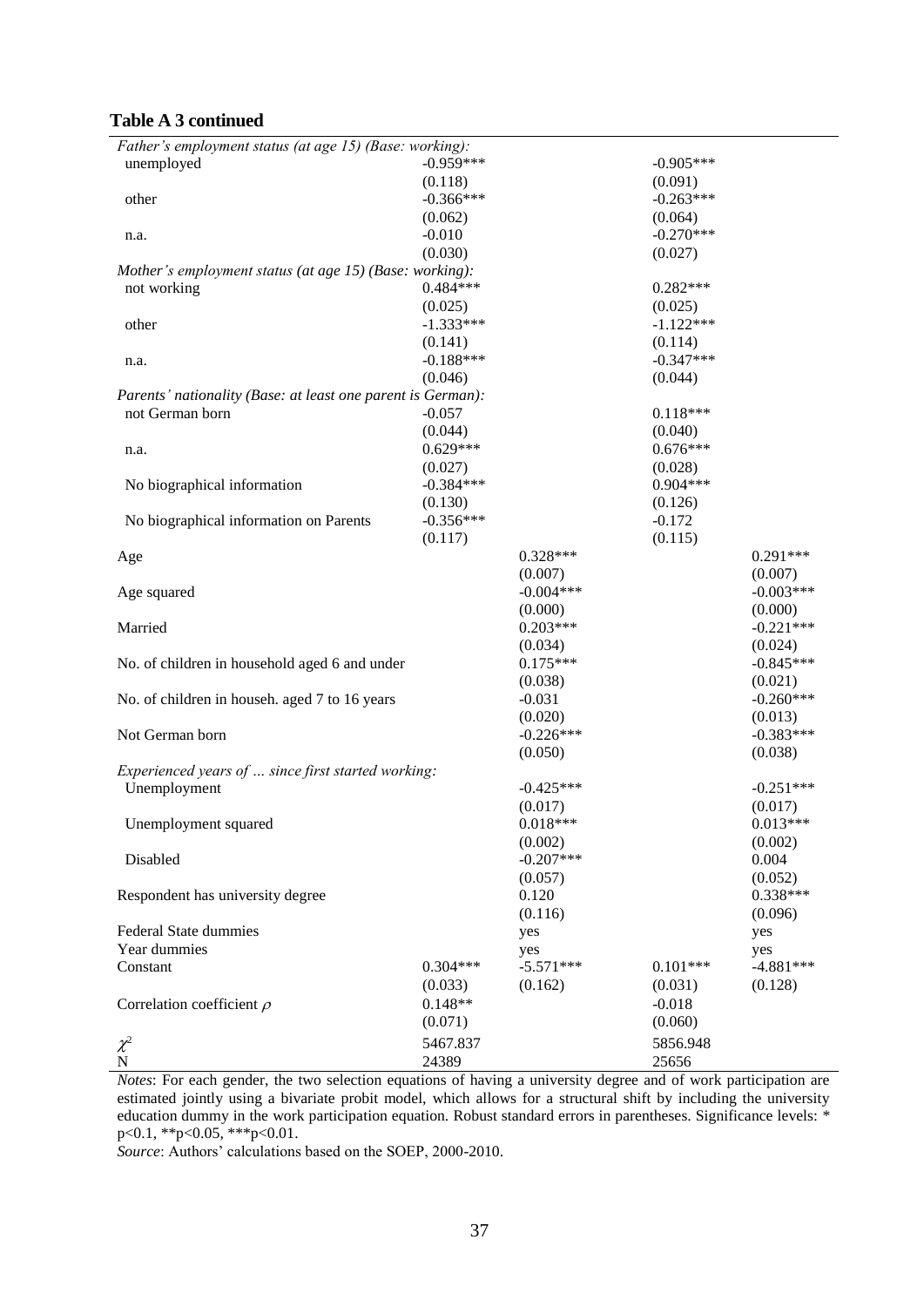|                                                           | Men          |                | Women       |                |  |
|-----------------------------------------------------------|--------------|----------------|-------------|----------------|--|
|                                                           | University   | Non-university | University  | Non-university |  |
|                                                           | graduates    | graduates      | graduates   | graduates      |  |
| Work experience                                           | $0.150**$    | $0.167*$       | $0.342***$  | $0.330***$     |  |
|                                                           | (0.071)      | (0.093)        | (0.056)     | (0.057)        |  |
| Work experience squared                                   | 0.002        | 0.001          | $-0.005***$ | $-0.006***$    |  |
|                                                           | (0.002)      | (0.003)        | (0.002)     | (0.002)        |  |
| Education (Base: no further education after high-school): |              |                |             |                |  |
| Finished apprenticeship                                   | $-2.060***$  | $-0.433$       | $-1.679***$ | $1.053***$     |  |
|                                                           | (0.600)      | (0.722)        | (0.437)     | (0.365)        |  |
| In training (apprenticeship)                              | 0.000        | $-5.531***$    | 0.000       | $-5.012***$    |  |
|                                                           | (.)          | (0.562)        | (.)         | (0.371)        |  |
| Univers. of applied science                               | $-1.933***$  | 0.000          | $-2.394***$ | 0.000          |  |
|                                                           | (0.561)      | (.)            | (0.357)     | (.)            |  |
| Vocational education                                      | $-2.972***$  | 1.460          | $-2.806***$ | $0.656*$       |  |
|                                                           | (0.650)      | (0.888)        | (0.383)     | (0.371)        |  |
| n.a.                                                      | 0.253        | 1.566          | $-6.155***$ | $-3.685***$    |  |
|                                                           | (3.292)      | (2.264)        | (1.091)     | (1.118)        |  |
| Not German born                                           | $-2.873**$   | $-1.923**$     | $-2.110*$   | $-0.962*$      |  |
|                                                           | (1.206)      | (0.889)        | (1.266)     | (0.534)        |  |
| Self-employed professional                                | 9.290***     | 1.970          | 7.292***    | 3.257**        |  |
|                                                           | (1.490)      | (2.605)        | (1.528)     | (1.455)        |  |
| Self-employed (other)                                     | 2.556        | 2.082          | $-1.321$    | 3.082**        |  |
|                                                           | (2.003)      | (1.583)        | (1.104)     | (1.409)        |  |
| Civil servant                                             | $-3.208***$  | 0.038          | 2.136***    | 2.330***       |  |
|                                                           | (0.569)      | (0.786)        | (0.422)     | (0.477)        |  |
| Regional dummies                                          | yes          | yes            | yes         | yes            |  |
| Year dummies                                              | yes          | yes            | yes         | yes            |  |
| <b>Industrial dummies</b>                                 | yes          | yes            | yes         | yes            |  |
| M12                                                       | $-3.422***$  |                | $-3.603***$ |                |  |
|                                                           | (1.322)      |                | (0.822)     |                |  |
| M21                                                       | $-19.735***$ |                | $-3.704***$ |                |  |
|                                                           | (2.038)      |                | (0.938)     |                |  |
| M34                                                       |              | 1.629          |             | 0.539          |  |
|                                                           |              | (1.190)        |             | (0.572)        |  |
| M43                                                       |              | $-6.507***$    |             | $-2.240***$    |  |
|                                                           |              | (0.732)        |             | (0.741)        |  |
| Constant                                                  | 33.730***    | 17.024***      | 23.563***   | 14.917***      |  |
|                                                           | (1.295)      | (1.546)        | (1.149)     | (0.890)        |  |
| Mean outcome (wage)                                       | 24.979       | 16.627         | 18.274      | 12.470         |  |
| $\mathbb{R}^2$                                            | .1400        | .1828          | .1505       | .2928          |  |
| $\mathbf N$                                               | 14373        | 6259           | 11851       | 6616           |  |

## **Table A 4: Regression of before-tax wages**

*Notes*: The wage regressions include the selection correction terms M12, M21, M34 and M43, which are obtained after estimation of the bivariate selection equations (Table A 3). Robust standard errors in parentheses. Significance levels: \* p<0.1, \*\*p<0.05, \*\*\*p<0.01. *Source*: Authors' calculations based on the SOEP, 2000-2010.